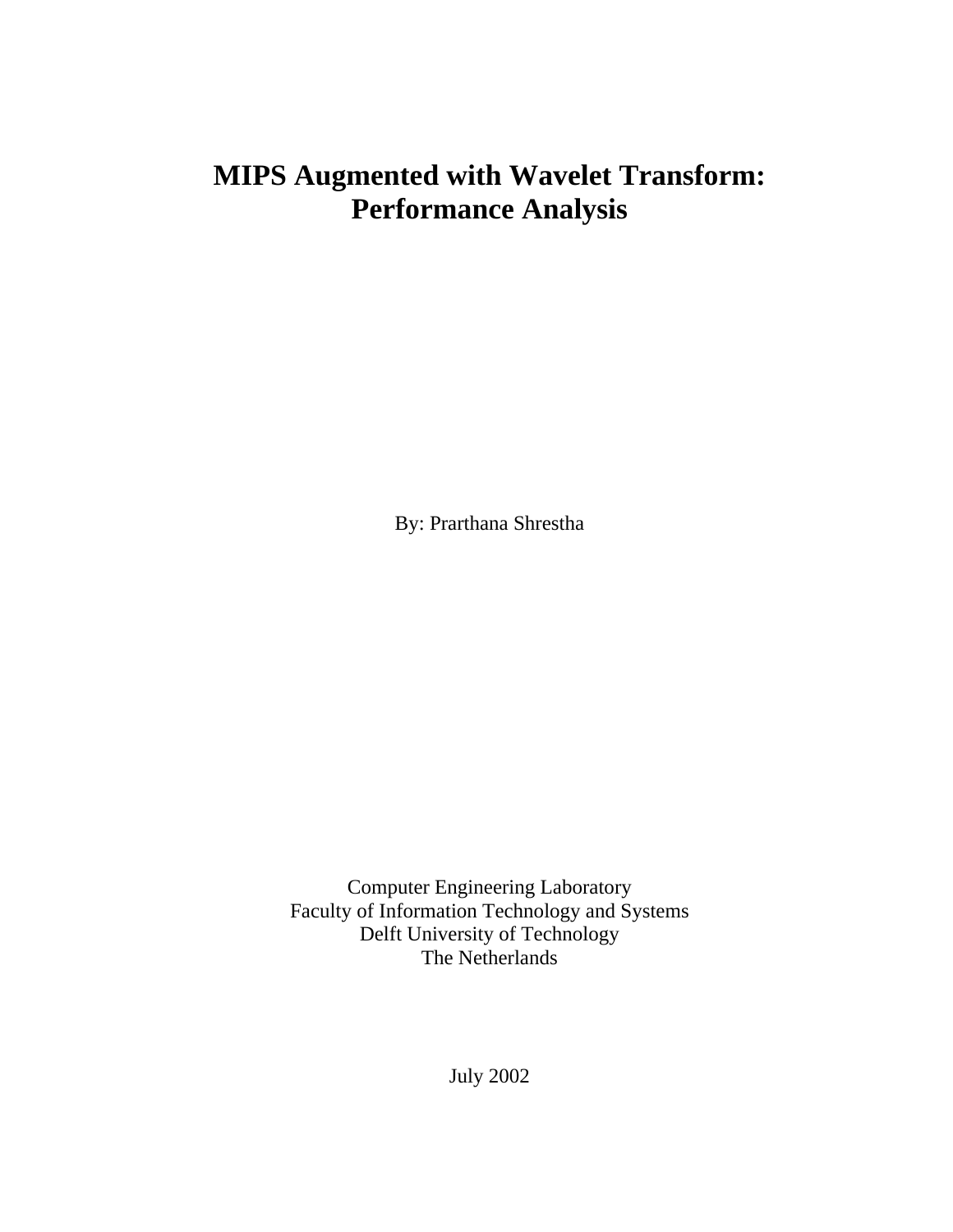#### **Delft University of Technology Faculty of Information Technology and Systems**

| Type:            | Master's Thesis                                        |
|------------------|--------------------------------------------------------|
| Number of pages: | 51                                                     |
| Date:            | 12 July, 2002                                          |
| Lab./Dept.       | Laboratory of Computer Engineering                     |
| Code number:     | 1-68340-28 (2002)-02                                   |
| Author:          | Prarthana Shrestha                                     |
| Title:           | MIPS Augmented Wavelet Transform: Performance Analysis |
| Supervisor:      | Prof. S. Vassiliadis                                   |
| Mentors:         | G. Kuzmanov                                            |
|                  | J.S.S.M Wong                                           |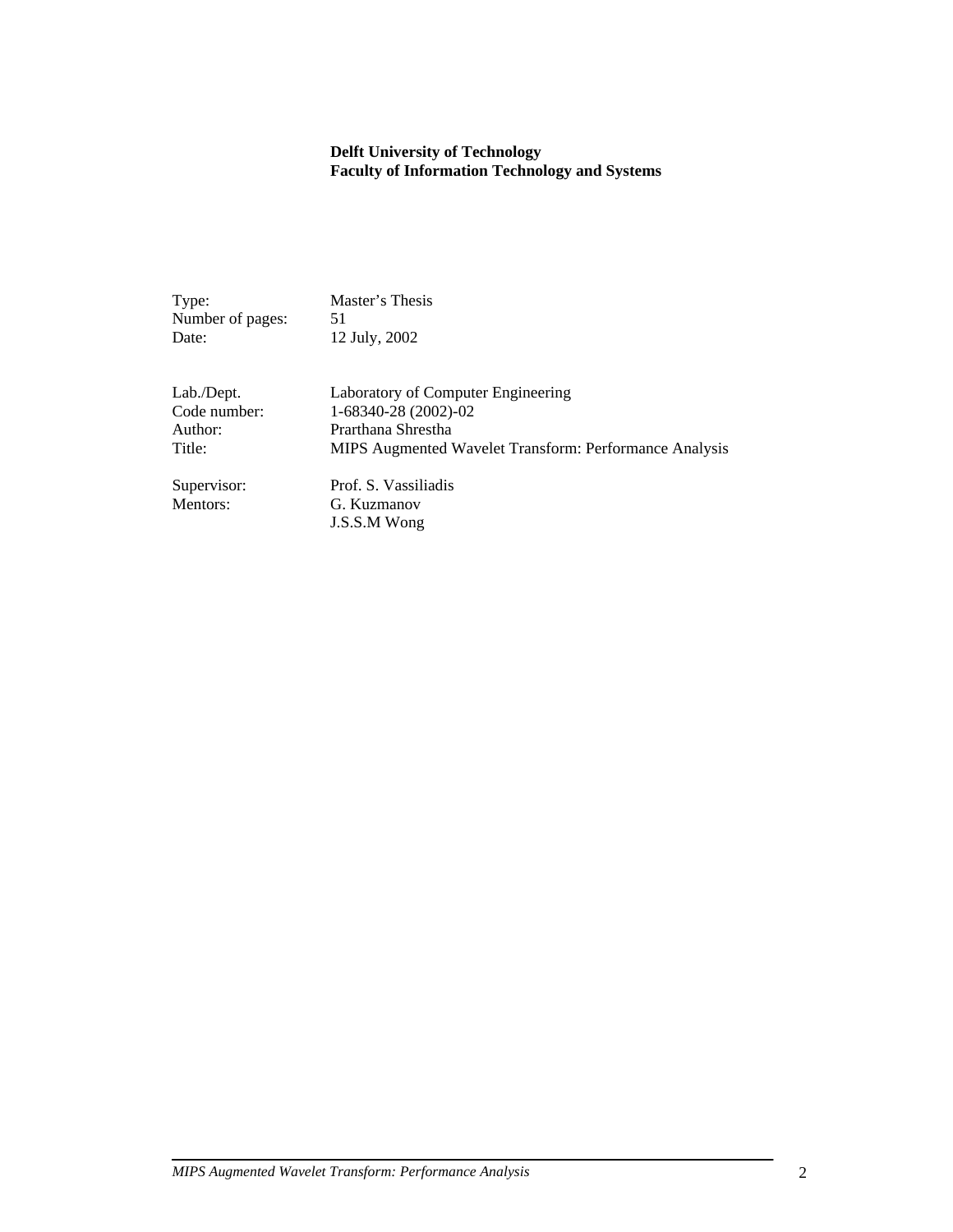## **Abstract**

Wavelet transform provides a natural way for building a reversible and irreversible image compression system. Lifting scheme, a key feature of the JPEG-2000 standard, is the fastest implementation of wavelet transform. However, a pure software implementation of lifting wavelet transform is considered to be a substantial bottleneck for the system using it. In this thesis, we employed and compared 3 software approaches that implement the Fast Lifting Wavelet Transform (FLWT), namely; modified version of Liftpack, the reversible wavelet transform (Le Gall 3-5filter) and the irreversible wavelet transform (Daubechies 9-7). All these approaches are based on integer wavelet transforms using lifting scheme on two-dimensional images but differed in filtering methods and boundary treatment of the data. Out of this comparison, the modified version of the Liftpack was found to be the fastest FLWT implementation. We further investigate the software only implementation of FLWT with a hybrid software/hardware implementation. A reconfigurable hardware implementation of the FLWT algorithm was simulated as a functional unit in a MIPS based processor. A new instruction was introduced as an ISA extension to the MIPS architecture for the FLWT reconfigurable hardware unit. Simulations were carried out in a cycle accurate simulator 'Sim-outorder'of the SimpleScalar Toolset (V 3.0). For an image size of 352\*288,the results indicate a speed up of over 4 times for Liftpack , 3.7 times for the reversible wavelet transform and 11 times for the irreversible wavelet transform versus the pure software implementation. It was also noted that the speed-up rises with increase in the picture dimensions or increase in the length of the filter.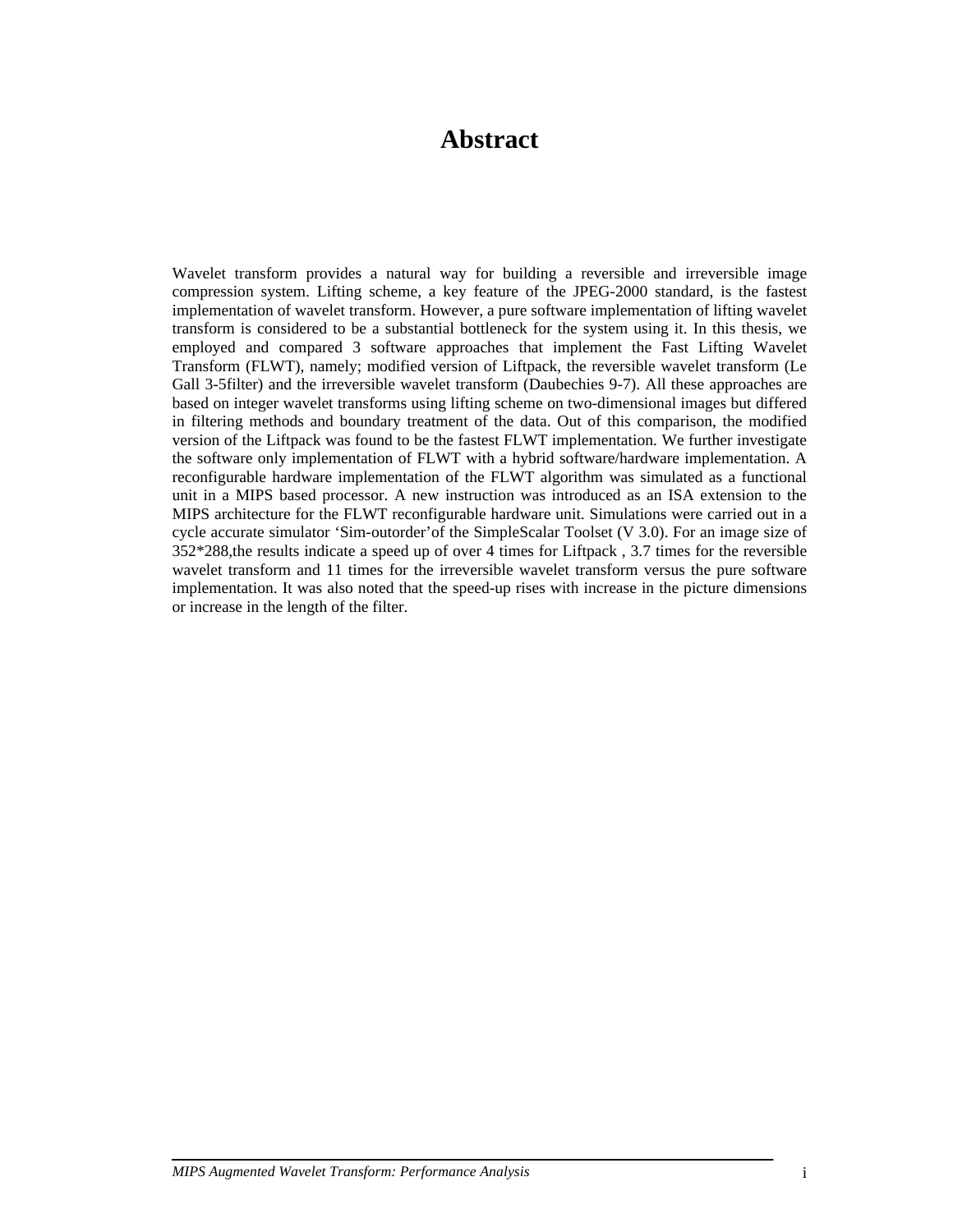## **Acknowledgement**

Firstly, I would like to express my sincere gratitude to Professor S.Vassiliadis for allowing us to work under his supervision and for all his support and suggestions.

Special thanks to G. Kuzmanov and J.S.S.M. Wong, mentors of this thesis, for giving their valuable time and co-operation throughout the way.

I would also like to thank Pyrrhos Stathis for timely helps regarding SimpleScalar simulator.

Lastly, I would like to thank all of my friends who helped making this project a nice experience.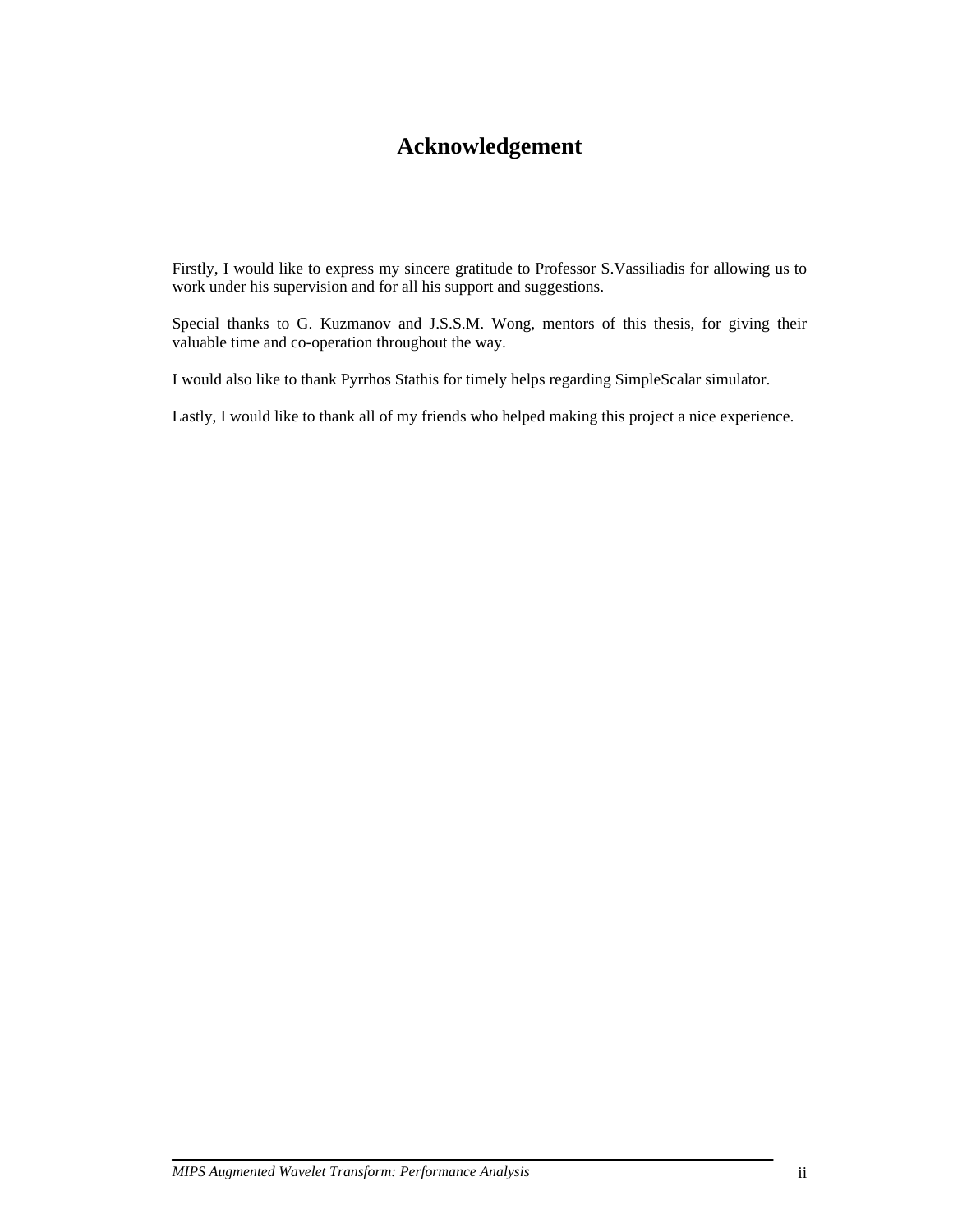| 1                |              |  |
|------------------|--------------|--|
|                  |              |  |
|                  | 1.1          |  |
|                  | 1.2          |  |
| $\boldsymbol{2}$ |              |  |
|                  | 2.1          |  |
|                  | 2.2          |  |
|                  | 2.2.1        |  |
|                  | 2.2.2        |  |
|                  | 2.2.3        |  |
| 3                |              |  |
|                  | 3.1          |  |
|                  | 3.2          |  |
|                  | 3.3          |  |
|                  | 3.4          |  |
|                  | 3.5          |  |
| 4                |              |  |
|                  |              |  |
|                  | 4.1<br>4.1.1 |  |
|                  | 4.1.2        |  |
|                  | 4.1.3        |  |
|                  | 4.2          |  |
|                  | 4.3          |  |
|                  | 4.4          |  |
|                  | 4.5          |  |
|                  | 4.5.1        |  |
|                  | 4.5.2        |  |
| 5                |              |  |
|                  | 5.1          |  |
|                  | 5.1.1        |  |
|                  | 5.1.2        |  |
|                  | 5.1.3        |  |
|                  | 5.1.4        |  |
|                  | 5.2          |  |
|                  | 5.2.1        |  |
|                  | 5.2.2        |  |
|                  | 5.2.3        |  |

# **Contents**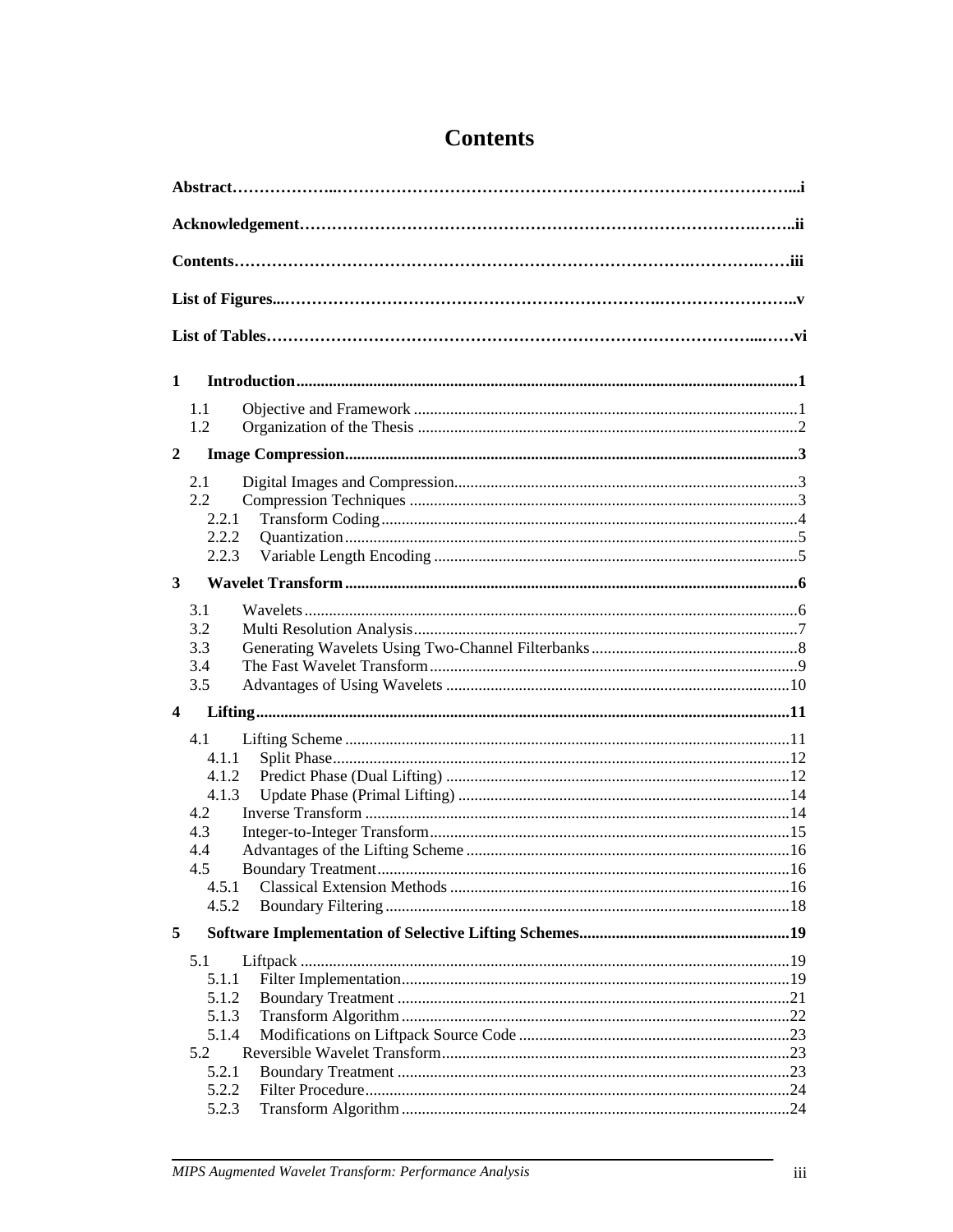| 5.3                                                                            |  |
|--------------------------------------------------------------------------------|--|
| 5.3.1<br>5.3.2                                                                 |  |
| 5.3.3                                                                          |  |
|                                                                                |  |
| 6                                                                              |  |
| 6.1                                                                            |  |
| 6.1.1                                                                          |  |
| 6.1.2                                                                          |  |
| 6.2                                                                            |  |
| 7                                                                              |  |
| 7.1                                                                            |  |
| 7.1.1                                                                          |  |
| 7.1.2                                                                          |  |
| 7.2                                                                            |  |
| 7.3                                                                            |  |
| 7.4                                                                            |  |
| 7.5                                                                            |  |
| 7.6                                                                            |  |
| 7.7                                                                            |  |
| 8                                                                              |  |
| 8.1                                                                            |  |
| 8.1.1                                                                          |  |
| 8.1.2                                                                          |  |
| 8.2                                                                            |  |
| Performance Analysis of Liftpack with Different Picture Sizes39<br>8.2.1       |  |
| Performance Analysis of Liftpack with Different Polynomial Filters 42<br>8.2.2 |  |
| 8.2.3                                                                          |  |
| 8.3<br>8.4                                                                     |  |
|                                                                                |  |
| 9                                                                              |  |
|                                                                                |  |
|                                                                                |  |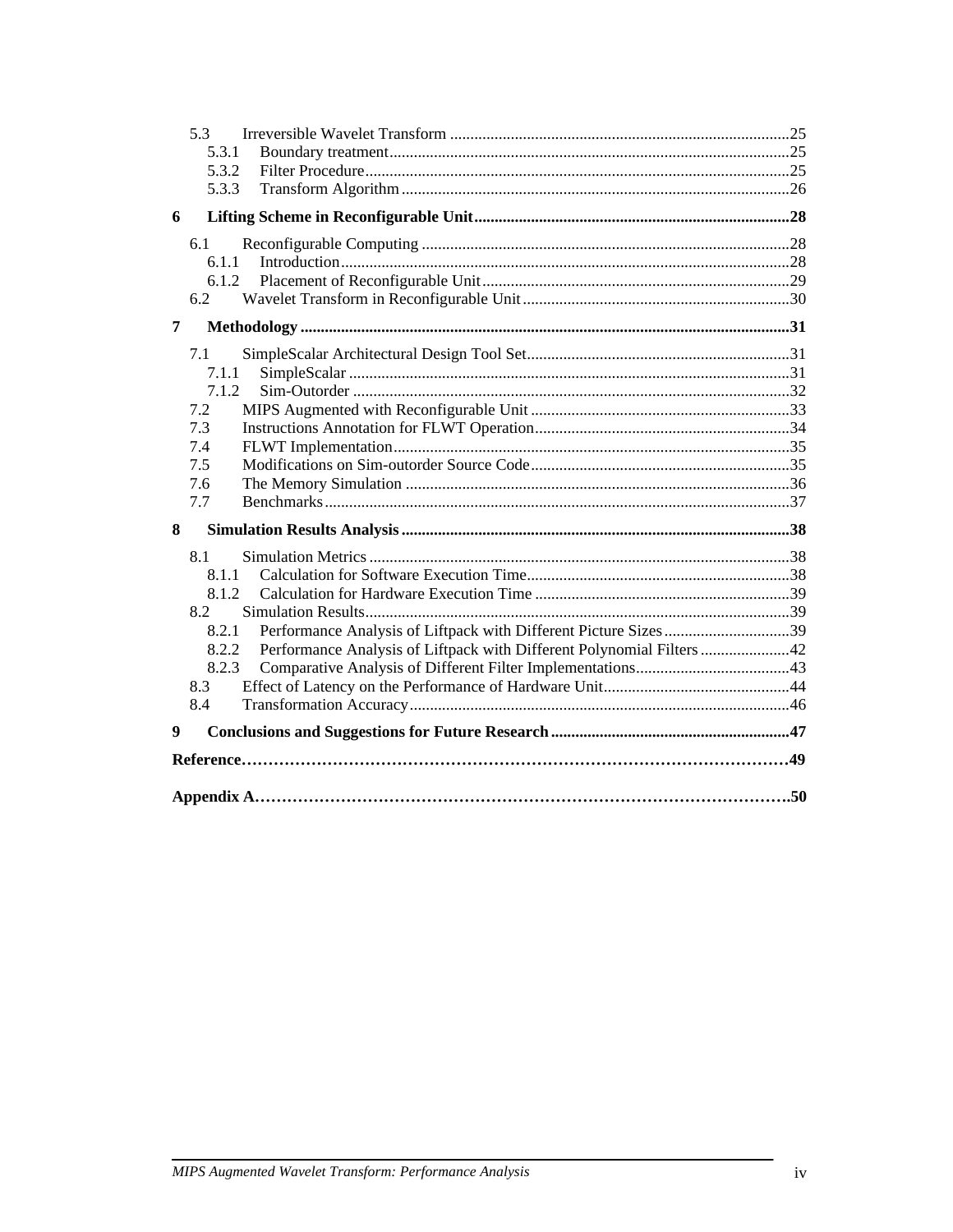# **List of Figures**

| Figure 2.1:  | Block representation of digital image compression system 4            |
|--------------|-----------------------------------------------------------------------|
| Figure 2.2:  |                                                                       |
|              |                                                                       |
| Figure 3.1:  |                                                                       |
| Figure 3.2:  |                                                                       |
| Figure 3.3:  |                                                                       |
| Figure 3.4:  |                                                                       |
| Figure 3.5:  |                                                                       |
| Figure 3.6:  |                                                                       |
| Figure 3.7:  |                                                                       |
| Figure 3.8:  |                                                                       |
|              |                                                                       |
| Figure 4.1:  |                                                                       |
| Figure 4.2:  |                                                                       |
| Figure 4.3:  |                                                                       |
| Figure 4.4:  |                                                                       |
| Figure 4.5:  |                                                                       |
| Figure 4.6:  | The Lifting Scheme, inverse transform: Update, Predict and Merge 14   |
| Figure 4.7:  |                                                                       |
| Figure 4.8:  |                                                                       |
| Figure 4.9:  | Periodic symmetric extension (1,1) of the finite length signal17      |
| Figure 4.10: |                                                                       |
|              |                                                                       |
| Figure 5.1:  | Behavior of the cubic interpolating subdivision near the boundary21   |
| Figure 5.2:  |                                                                       |
|              |                                                                       |
| Figure 6.1   | Different levels of coupling in a reconfigurable system29             |
|              |                                                                       |
| Figure 7.1   |                                                                       |
| Figure 7.2:  |                                                                       |
| Figure 7.3:  |                                                                       |
| Figure 7.4:  |                                                                       |
| Figure 7.5:  |                                                                       |
| Figure 7.6:  | Flowchart for calculating the total latency of an image data36        |
|              |                                                                       |
| Figure 8.1:  | Performance analysis of Liftpack with different picture sizes41       |
| Figure 8.2:  | Performance comparison of filters with different polynomial degrees42 |
| Figure 8.3:  | Comparison between performance of different filter types43            |
| Figure 8.4:  |                                                                       |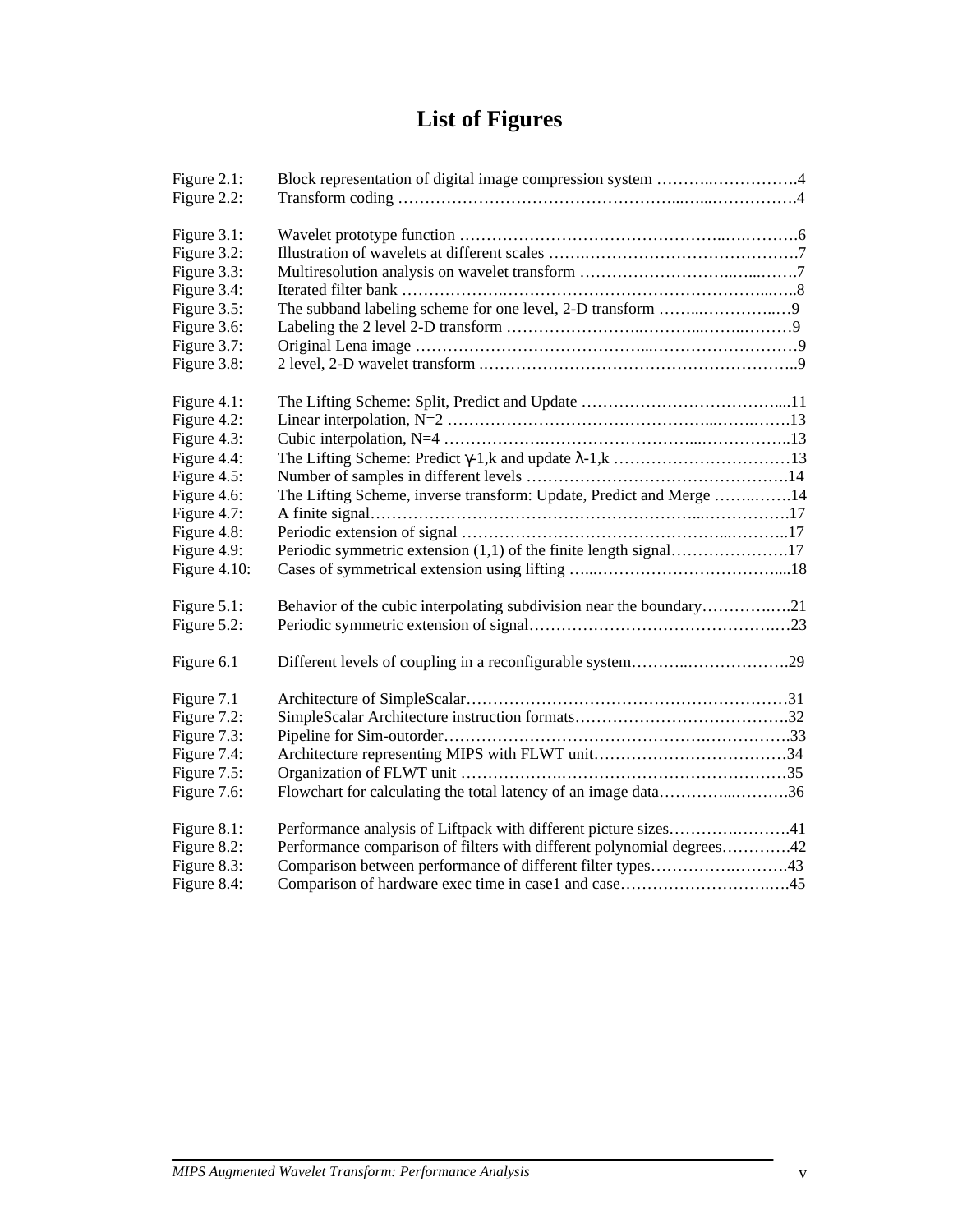# **List of Tables**

| Table $5.1$ : |                                                                               |  |
|---------------|-------------------------------------------------------------------------------|--|
| Table $5.2$ : |                                                                               |  |
| Table $5.3$ : |                                                                               |  |
| Table $5.4$ : |                                                                               |  |
| Table $5.5$ : |                                                                               |  |
| Table 5.6:    |                                                                               |  |
| Table $8.1$ : |                                                                               |  |
| Table 8.2:    |                                                                               |  |
| Table 8.3:    | Performance analysis of wavelet transform using different kinds of filter43   |  |
| Table 8.4:    | Simulation results for case 1 and case 2 using different picture dimensions45 |  |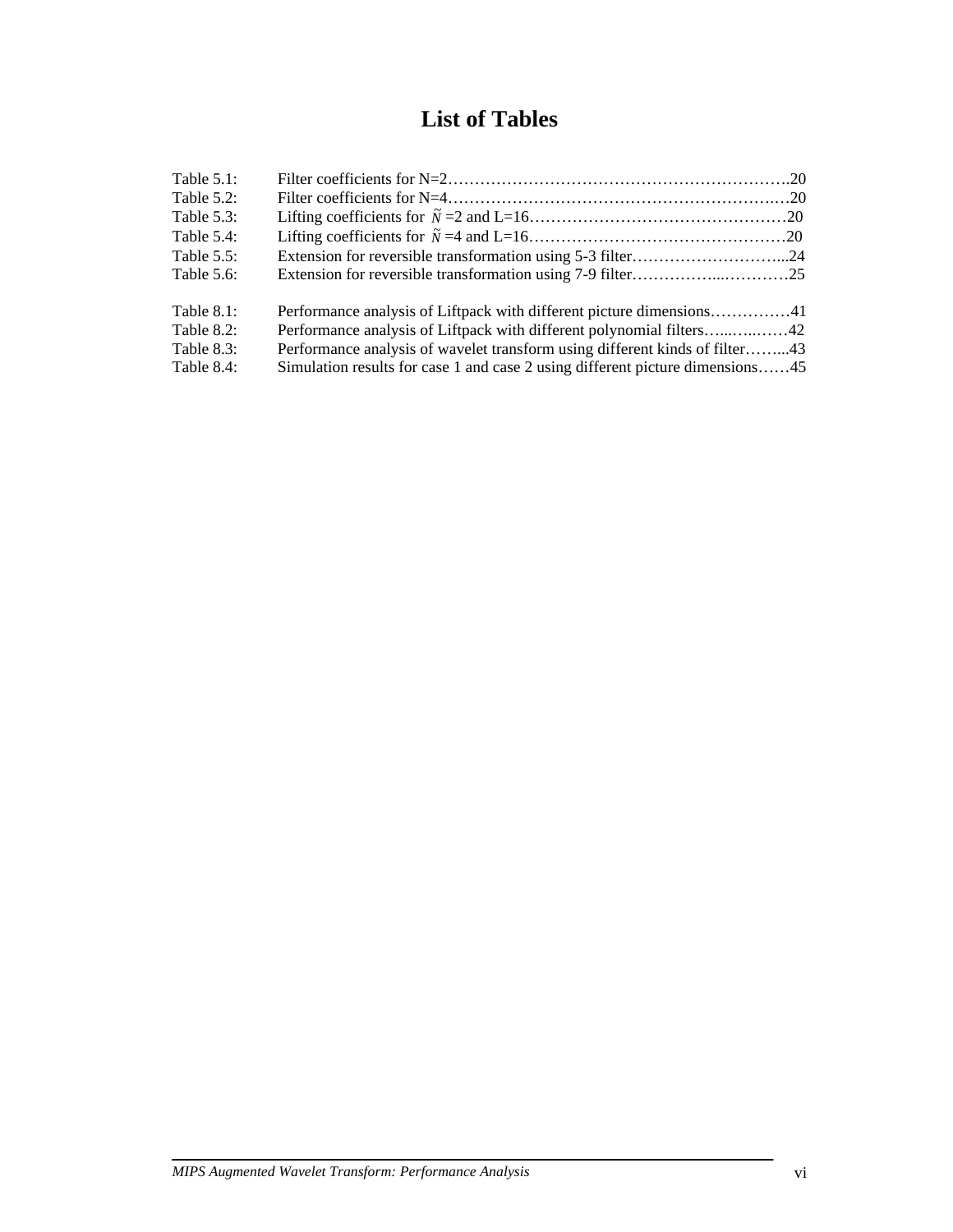## **Chapter 1**

## **Introduction**

With the continuous expansion of the Internet data and multimedia applications, there is also an increased demand for high quality digital images. The subsequent increase in the image size is resulting an increase in the requirements of storage and transmission systems. In order to meet these requirements, data compression is developing as a popular topic in both the academic and industrial fields. The motivation behind image compression is that the image data sequence is very redundant and exhibits high correlation (a sample can easily be predicted from its neighboring sample values). Different algorithms are developed to discard these superfluous information, with least degradation of the quality and to represent the image in a compact form. One of the most widely used algorithms so far, is Discrete Cosine Transform (DCT), which uses Cosine functions of different frequencies to de-correlate the data.

The Discrete Wavelet Transform (DWT) was introduced in the field of image processing in 1980's and now it has emerged as a powerful tool for recent and future compression standards like MPEG-4 and JPEG 2000 standards. DWT exploits both spatial and frequency correlation of the data by dilations (or contractions) and translations of mother wavelet on the input data. It supports the multi resolution analysis of data, i.e., it can be applied to different scales according to the details required, which allows progressive transmission and zooming of the image without the need of extra storage. Another positive feature of wavelet transform is its symmetric nature, that is both the forward and the inverse transform have the same complexity, building fast compression as well as decompression routines. In comparison to DCT, DWT provides good signal to noise ratio and good visual quality [5][12].

The Lifting Scheme, proposed by Sweldens in 1995, is the fastest implementation of DWT algorithm using factorizing into lifting steps. It is easy to use in integer arithmetic without encountering problems due to precision or rounding. In addition, this scheme provides an easy inverse transform and will always result in a perfect reconstruction of the original picture, regardless of the precision of applied arithmetic.

## **1.1 Objective and Framework**

Due to its advantageous features, the Wavelet Transform using Lifting Scheme is a very promising application in the area of multimedia applications, however, its purely software implementation has been a significant bottleneck. This thesis is aimed to accelerate Fast Lifting Wavelet Transform (FLWT) algorithm by implementing it on a hardware unit and analyze its performance with respect to the software implementation. The contributions described in this thesis can be summarized as follows:

• A new unit, co-existing with the functional units of a general-purpose MIPS processor, was designed for the Fast Lifting Wavelet Transform (FLWT). This unit simulates a realistic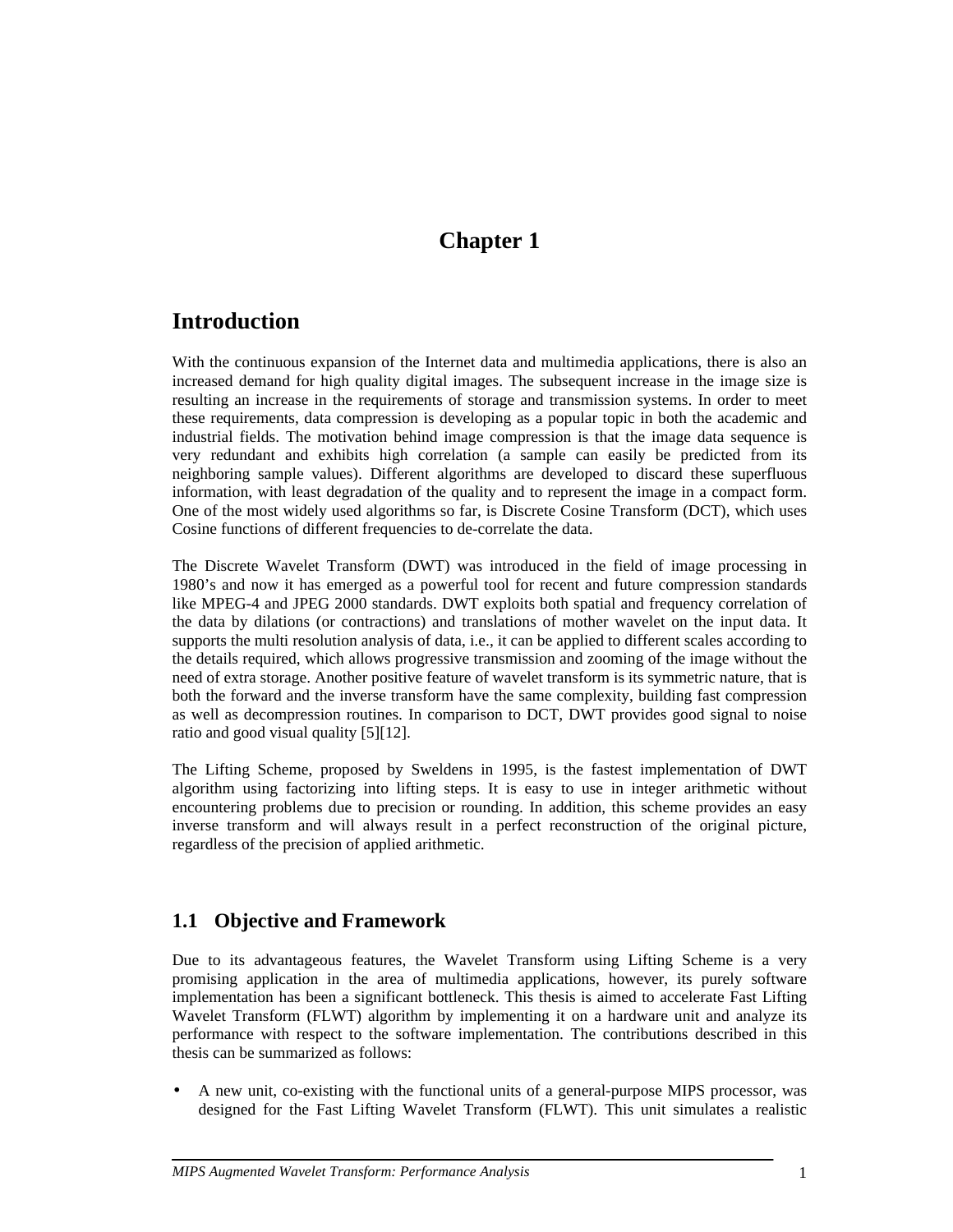reconfigurable hardware model built in FPGA for the FLWT [17].The MIPS processor was assumed to operate in ordinary processor environments while the augmented FLWT unit would speed up the processing. The execution and the reconfiguration of the FLWT unit would be under the control of the "core" processor.

- A new instruction was also introduced as an ISA extension of MIPS architecture for the FLWT unit. This was inserted into the code so that the compiler would schedule FLWT operation to be executed in the added FLWT unit instead of general-purpose processor.
- The general-purpose MIPS processor simulator 'Sim-outorder' [2] was modified in order to introduce the FLWT unit. All the experiments were carried out on this modified simulator.
- As for the benchmarks, the Liftpack software [1] was modified and two standard FLWT algorithms from JPEG-2000 [14], namely the reversible wavelet transform (Le Gall 5-3) and the irreversible wavelet transform (Daubechies 9-7) were implemented. All of these algorithms are based on integer-to-integer wavelet transforms using lifting scheme on twodimensional images but differ in filtering methods and boundary treatments of the data.
- The main performance metric considered during the analysis is the speed up of the FLWT operation, provided by the FLWT unit against the general-purpose processor. The results are analyzed for different benchmarks with different image dimensions (176\*144, 352\*288 and 720\*560) ,by changing the filter parameters and with different memory models.

## **1.2 Organization of the Thesis**

This report is divided into 9 chapters with an intention to provide adequate and sequential information about the thesis work. Chapter 2 provides overview of the image compression system and introduces the transform operations applied on images. Chapter 3 describes the theories behind wavelet transform and its application in image compression or decompression. Lifting scheme is introduced in Chapter 4 with the operational details including integer-to-integer transforms and boundary treatment. Chapter 5 describes the 3 different schemes in lifting wavelet transform, which is used as a benchmark in the thesis. Chapter 6 introduces the concept of reconfigurable computing and its application in wavelet transform. The experimental part of the thesis begins at Chapter 7 including the description of tool sets used and the methodology followed for the simulation. The simulation results and analysis on the results are explained in Chapter 8. The thesis ends with conclusions and suggestions for future research in Chapter 9.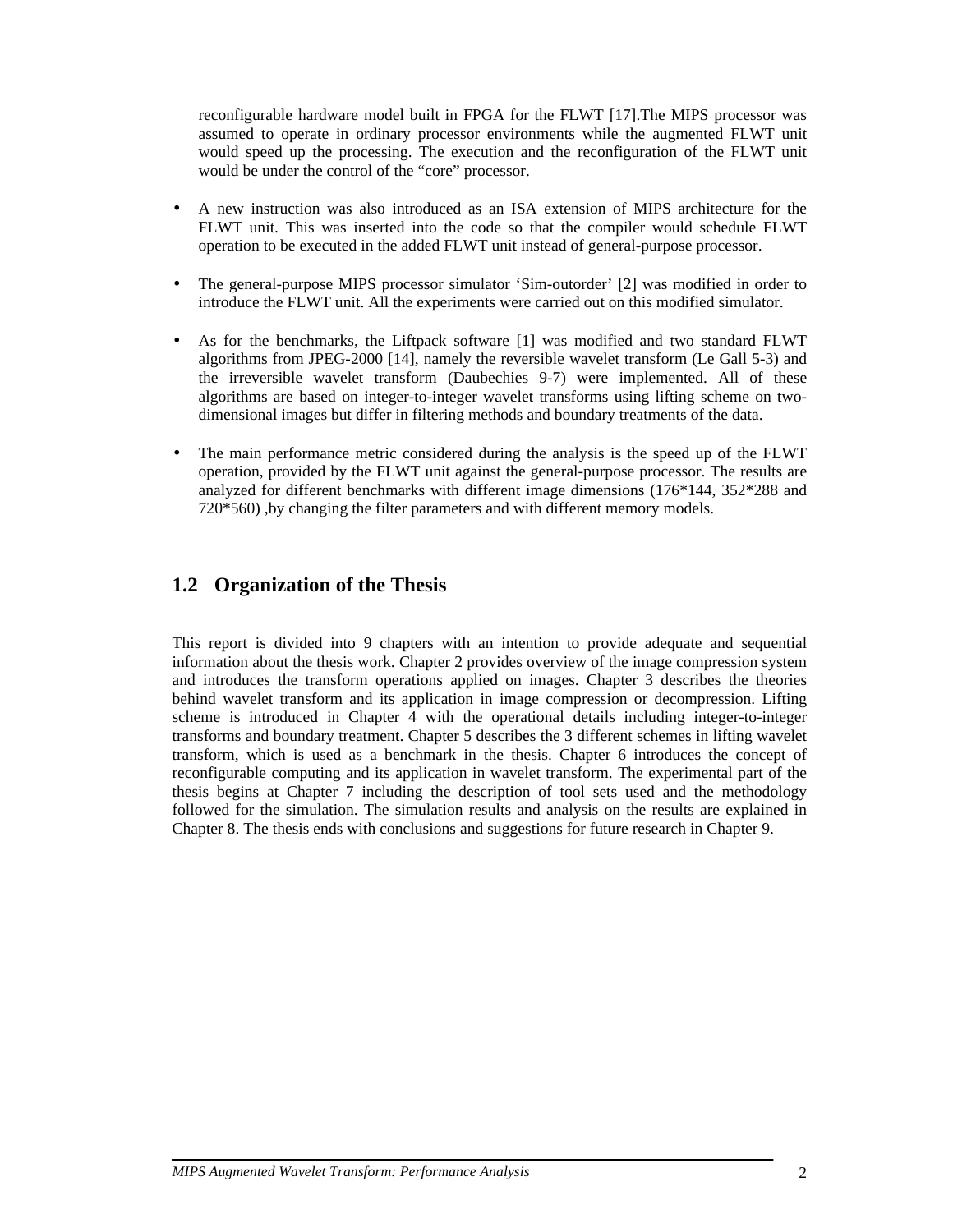## **Chapter 2**

## **Image Compression**

In this Chapter we will explain the digital representation of images are represented in computer systems and some image processing operations. Since the eventual application of our thesis work would be in image compression, this Chapter is included to give an overview of the image compression system and its components.

## **2.1 Digital Images and Compression**

A digital color image comprises an two-dimensional (rectangular) array of pixels, which are the basic units used to represent the color information within the image. The color information can be represented using three values/components (e.g., RGB or YCrCb) according to the tri-chromatic theory. By combining all values belonging to one color component, a (so-called) gray image is obtained. Another widely used term is *resolution,* which defines the height and width of an image in pixels. In addition, resolution can also be used as a rough guide to the image quality. In general, higher resolution images provide more detail information resulting in higher image quality. However, this is at the expense of higher storage requirements.

A gray scale digital image can be considered as a rectangle where every point in the image has a luminance in the continuous range from black to white. These images contain a significant amount of *statistical redundancy*. That is, the samples are similar to each other so that one sample can be predicted fairly accurately from another. Similarly if the primary receiver of the multimedia signal is a human, which is mostly the case, there are also some redundant information which can not be perceived by the human system called *perceptual redundancy.*  Compression attempts to remove these redundant information, resulting in the reduction of storage area and data rate requirements. With the reduced data rate requirements, the transmission costs are lowered and where a fixed transmission capacity is available, it provides a better quality of presentation. The storage requirements are significantly lowered and also increase the portability of multimedia programs.

## **2.2 Compression Techniques**

Different compression techniques are developed in order to achieve higher compression and maintain high image quality. These compression methods can be divided broadly into two classes, namely loss-less and lossy compression.

*Lossless compression* guarantees that the original data can be reconstructed without any errors. This is important for sensitive applications like medical images where data loss is not acceptable. For picture data, loss-less compression is often used as the second step, after the lossy part.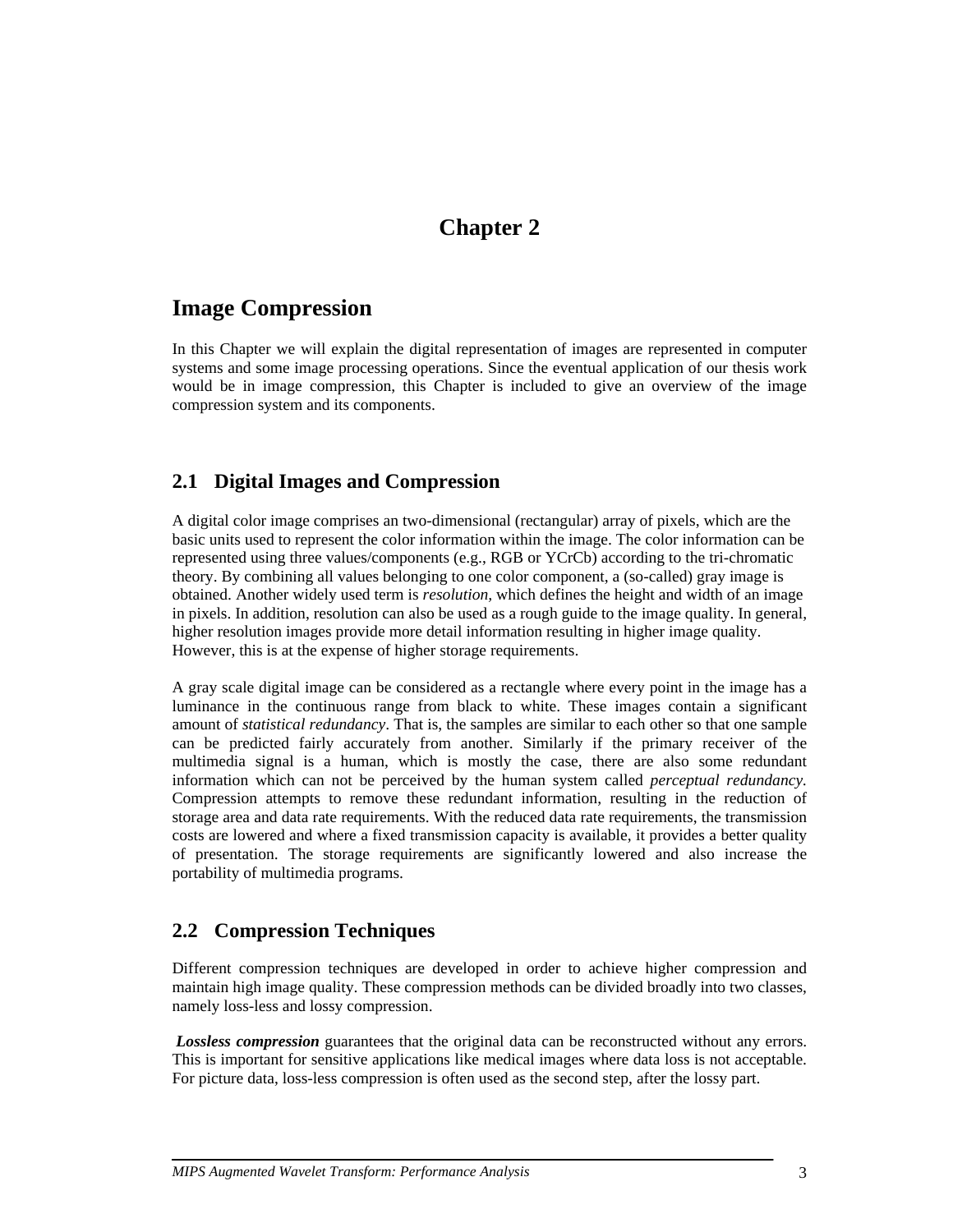*Lossy compression* does not allow an exact reconstruction of the original data, but higher compression rates can be achieved. Since the human visual system is not sensitive to some kinds of errors this method can be used in image data for high compression.

Lossy compression schemes are commonly based on transform coding. Such a coding scheme consists of three steps: transform coding, quantization and variable length encoding, as depicted in Figure 2.1.



*Figure 2.1: Block representation of digital image compression system* 

#### **2.2.1 Transform Coding**

Since an image is a continuous data sequence of gray values, the adjacent data are highly correlated. Transform methods are applied to de-correlate these data sequences so that statistical redundancy and irrelevant information are removed. The method involves predicting the data from its past or neighboring information.



*Figure 2.2: Transform coding: (left) corrolated image model with redundant reproduction coefficients (white dots), (right) de-correlation by rotating the co-ordinate axes* 

As illustrated in Figure 2.2, see for details [7], the distribution of the data elements are mainly confined to a specific region since they are highly correlated. So a better representation of the image, with less coefficients, is possible by *transforming* the axes of the co-ordinate system.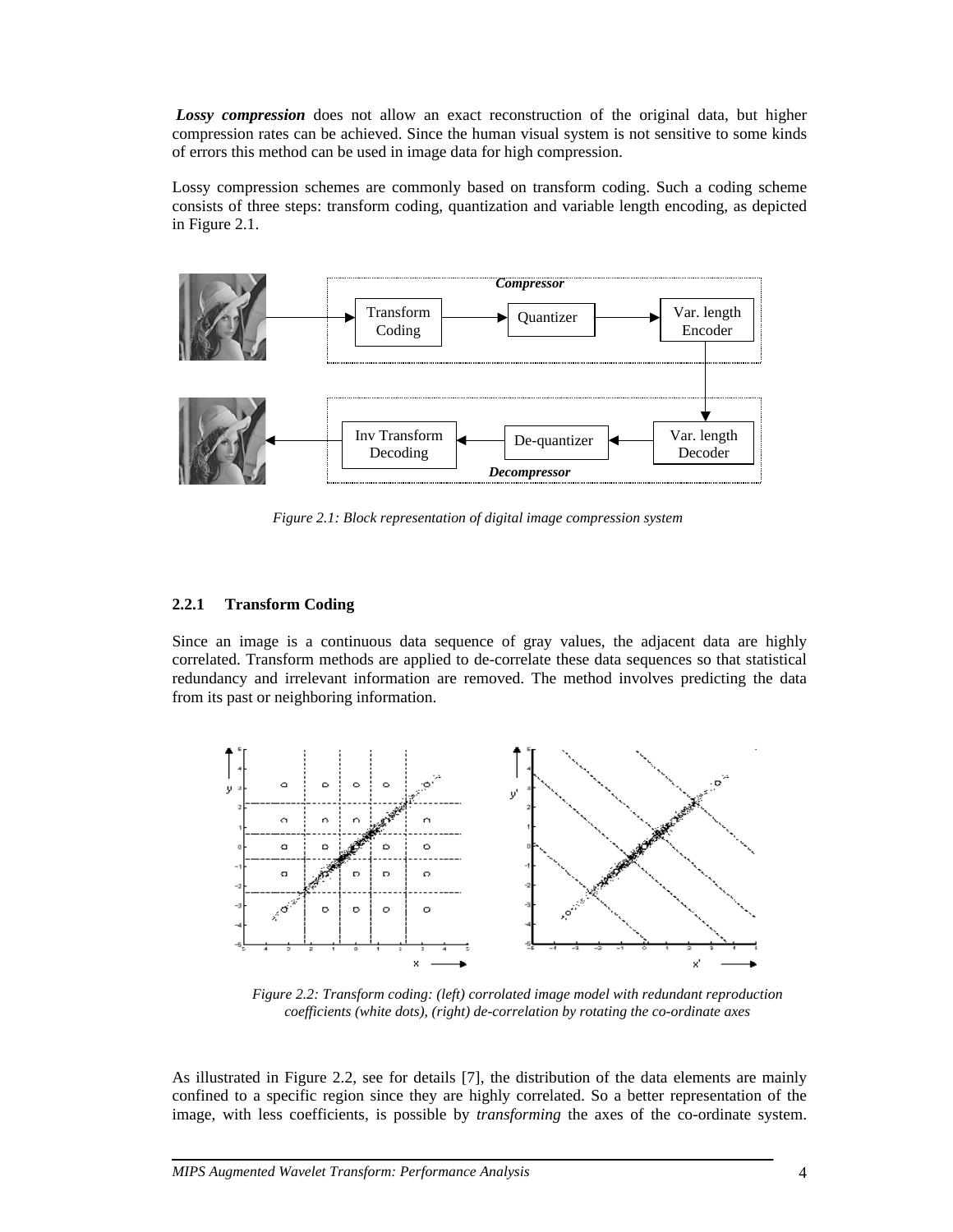Some examples of transform techniques are Discrete Fourier Transform (DFT), Discrete Cosine Transform (DCT), Karhunen, Discrete Wavelet Transform (DWT) etc. In this thesis DWT has been implemented, which will be discussed in detail in Chapter 3.

#### **2.2.2 Quantization**

The transformed image is quantized to a finite number of pixels resulting a matrix of pixels. To obtain a finite precision representation the pixel values are restricted to a finite number of quantization levels. Continuous gray scale images are often quantized to 256 (8 bit) levels: black is 0, white by 255. Grey values between black and white are mapped into an integer number in the range 0 to 255. More quantization levels improve the quality of the quantized image, but at the cost of memory. This ends up with a discrete representation of the original gray scale image, consisting of a matrix of integer luminance values. As depicted in Figure 2.2, the white dots are the quantization output values.

### **2.2.3 Variable Length Encoding**

The quantized values are further mapped into code-words, which enable a more efficient representation of the image data, in terms of size, for transmission and reconstruction of the image. Some popular coding schemes are: Entropy coding, Huffman coding, Variable length coding, Embedded Zero Tree algorithm etc.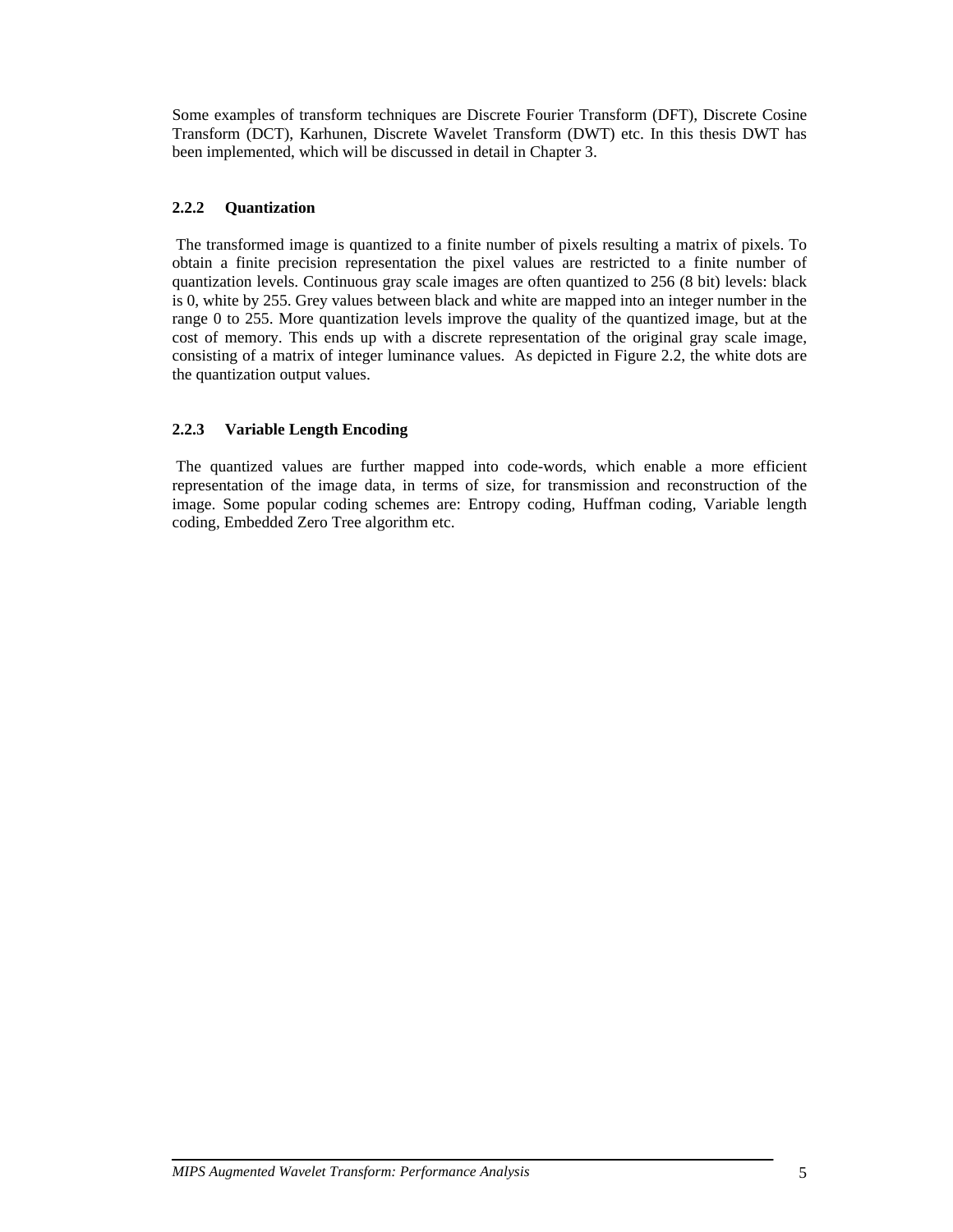## **Chapter 3**

### **Wavelet Transform**

In this Chapter, we introduce wavelets and the discrete wavelet transform from the classical viewpoint, based on the concept multi-resolution analysis. The Fast Wavelet Transform (FWT) and integer to integer transforms are also discussed because they allow the efficient calculation of a wavelet transform. We will not delve deeply into mathematical details, but we limit ourselves to the extent that is important for the remainder of this thesis. This Chapter will provide the theoretical background and put our work in context, representing where we began our work.

### **3.1 Wavelets**

Wavelets, literally meaning small waves, are mathematical concepts for decomposing functions; say *f*, into sets of other functions known as wavelet bases  $\psi_{a,b}(t)$ .

$$
f = \sum_{t} a_{a,b} \Psi_{a,b}(t) \tag{Eq. 3.1}
$$

To have an efficient representation of the signal *f* using only a few coefficients  $a_{ab}$ , it is very important to use a suitable family of functions  $\psi_{a,b}$ . The functions  $\psi_{a,b}$  should match the features of the data we want to represent. Real-world signals usually are limited in time (time-limited or space limited in case of pictures) and also limited in frequency (band-limited). Time-limited signals can be represented efficiently using a basis of block functions (Dirac delta functions for infinitesimal small blocks). But these block signals do not take care about frequency limitation. Band-limited signals can be represented efficiently using a Fourier basis like in DCT, but Sines and Cosines are not limited in time. Wavelets function as a compromise between the pure timelimited and band-limited basis functions, combining the best of both worlds.

In order to get the variable time-frequency localization ("*resolution*"), a wavelet called *mother wavelet* or *prototype* function  $\psi(t)$  is defined as shown in Figure 3.1. Basis functions  $\psi_{a,b}(t)$  are calculated as the scaled and translated version of the prototype.



*Figure3 .1: Wavelet prototype function*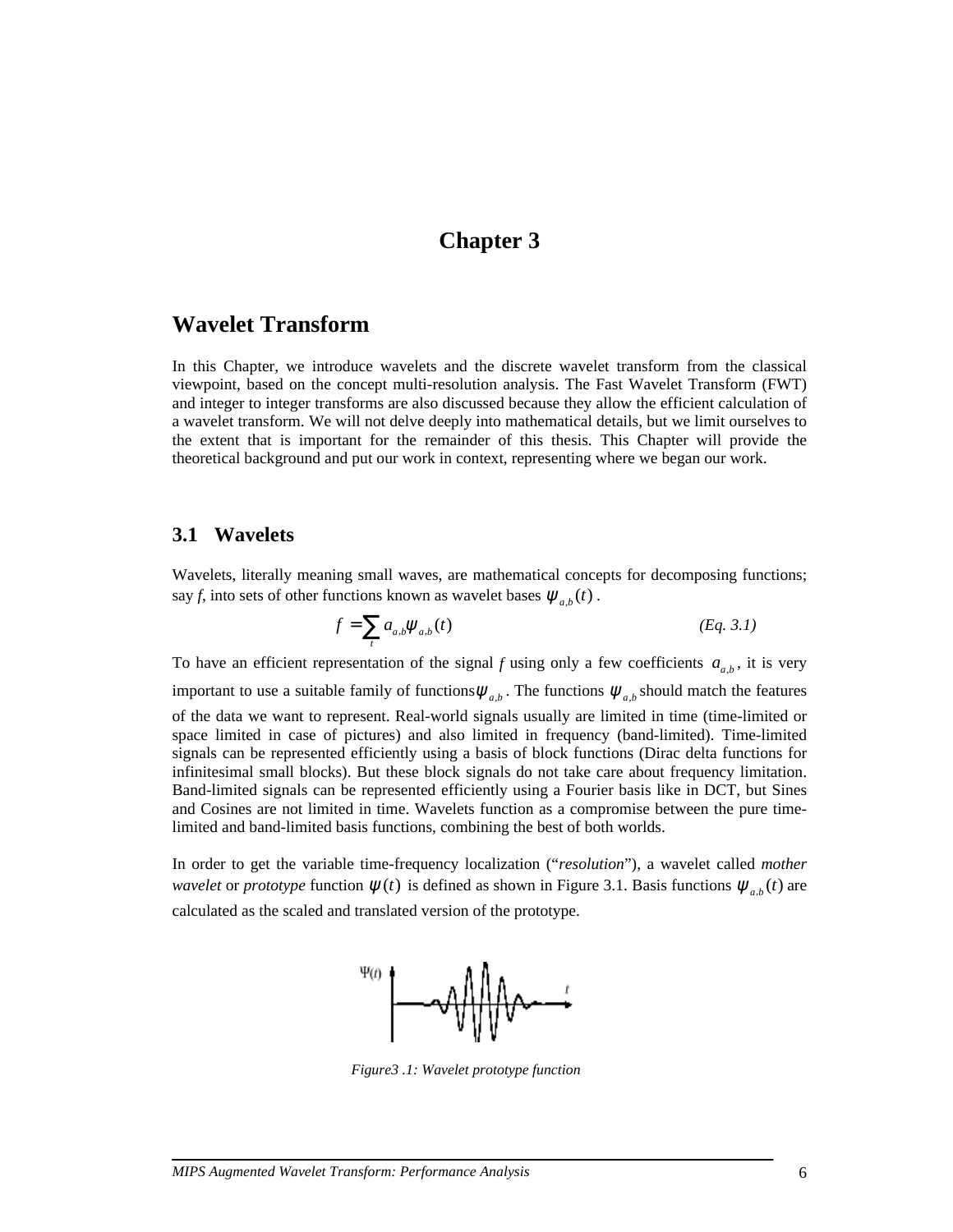$$
\Psi_{a,b}(t) = \frac{1}{\sqrt{a}} \Psi(\frac{t-a}{b})
$$
\n(Eq 3.2)

Here, *b* is the scaling coefficient and *a* is the translating coefficient. Discrete Wavelet Transform (DWT) has the resolution level or scale *j* at time *k*.

$$
\psi_{j,k}(t) = 2^{-j} \psi(2^{-j}t - k)
$$
 (Eq 3.3)

The scale functions are described in Figure3.2. Wavelets at different scales must form an (bi)orthogonal basis i.e. they must be mutually (bi)orthogonal.



*Figure 3.2: Illustration of wavelets at different scales* 

Considering *equatiosn 3.1 and 3.3,* signal can now be represented as the sum of a set of wavelet coefficients at infinite number of *scales*:

$$
f(t) = \sum_{j,k} a_{j,k} \psi_{j,k}(t)
$$
\n
$$
a_{j,k} = \int_{-\infty}^{+\infty} f(t) \psi_{j,k}(t) dt
$$
\n(Eq 3.4)\n  
\n(Eq 3.5)

This equation resembles with the Fourier Transform Theorem and it is called the *classic wavelet transform* [3]

### **3.2 Multi Resolution Analysis**

Another noteworthy feature of the wavelets is their property of *Multi Resolution Analysis* (MRA). MRA analyzes the signal at different frequencies with different resolutions. It is designed to give good time resolution and poor frequency resolution at high frequencies and good frequency resolution and poor time resolution at low frequencies



*Figure 3.3:Multiresolution analysis on wavelet transform*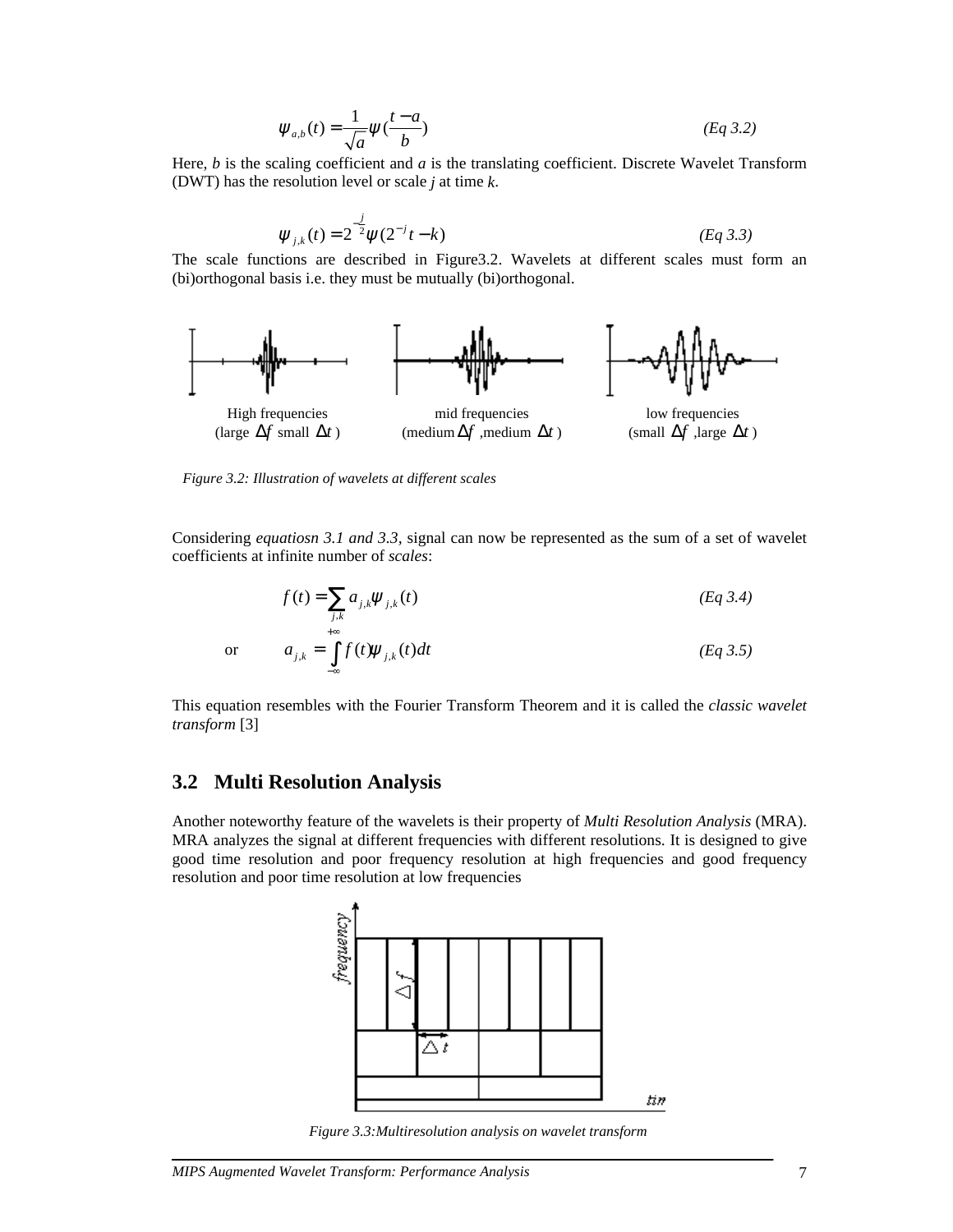The time-frequency behavior of Wavelet Transform can be described through Figure 3.3. Every box in Figure 3.3 corresponds to a value of the wavelet transform in the time-frequency plane. Each box represents an equal portion of the time-frequency plane by having equal area, but different proportions of time (∆*t*) and frequency (∆*f*). At low frequencies, the frequency resolution is better, since there is less ambiguity regarding the value of the exact frequency, but their time resolutions are poor since there is more ambiguity regarding the value of the exact time. At higher frequencies the time resolution gets better, and the frequency resolution gets poorer. In the case of image data, where the correlation between space and frequency is high, the large smooth areas can be represented by few wavelet coefficients (at low level of scale) and the detailed information, according to the degree of necessity, can be represented by the higher-level coefficients. This gives a very good data compression and excellent perceptual quality of the transformed picture, also with the perfect reconstruction capability. In short, wavelet transform of a signal is a multiresolution representation of that signal where the wavelets are the basis functions, which at each resolution level de-correlate the signal.

### **3.3 Generating Wavelets Using Two-Channel Filterbanks**

The wavelet transform coefficients can be generated using a 2 channel filterbanks called synthesis filters [10][11]. The generic form of 1-dimensional wavelet transform is shown in Figure 3.4. The input signal is split into two signals using a low-pass filter h(t) and its orthogonal or bi-orthogonal high-pass filter  $g(t)$ . Then both signals are sub sampled by 2 (dropping every other sample) constituting one level of transform. Multiple levels or "scales" of the wavelet transform are made by repeating the filtering and decimation process on the low-pass branch outputs only. The process is typically carried out for a finite number resulting the *wavelet coefficients*.



*Figure 3.4: Iterated filter bank* 

The 1-D wavelet transform can be extended to a two-dimensional (2-D) wavelet transform using separable wavelet filters. With separable filters the 2-D transform can be calculated by applying 1-D transform to all the rows of the input and then repeating on all of the columns. An example of 1 level and 2 level 2-D transform with its corresponding notation is illustrated in Figure 3.5 and Figure 3.6 respectively. The example is repeated for 2-level transform (Figure 3.8) of the original "Lena" image (Figure 3.7).

Different filters that can be used to implement this scheme are: Quadrature Mirror Filter (QMF), Daubechies filters, Cubic B-splines etc, for the details see [7]. In this thesis, Daubechies 9-7 biorthogonal filter and Reversible 5-3 filter were implemented and worked with the bi-orthogonal wavelets. It is to be noted that the analysis filter and synthesis filter are transposes as well as inverse of each other; the whole filter bank is orthogonal. When they are inverses, but not necessarily transposes, they are bi-orthogonal [3].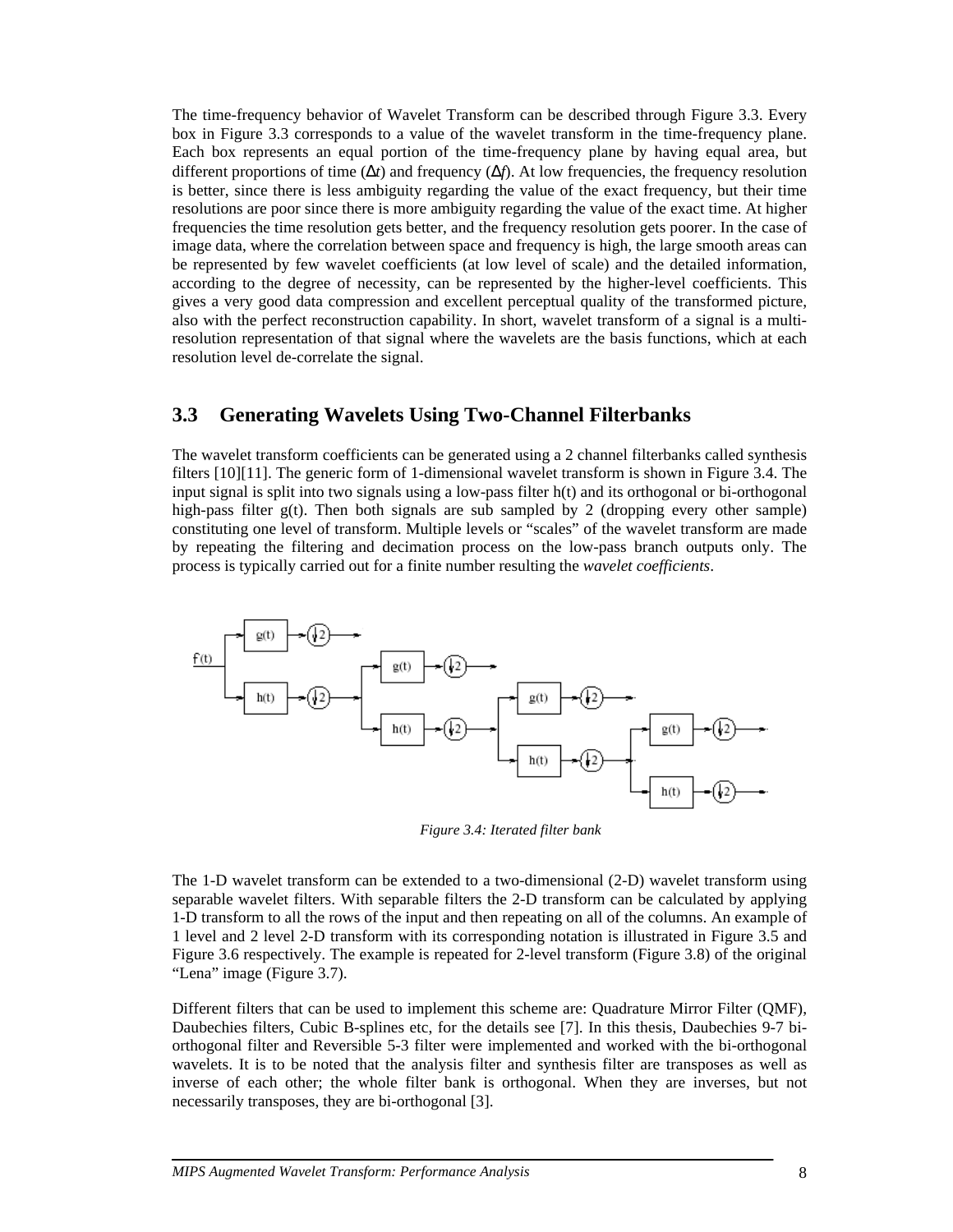## **3.4 The Fast Wavelet Transform**

To approximate a sample by the wavelet function or vice versa, it requires applying a matrix whose order is equal to the number of sample points *n.* Since multiplication of *n* x *n* matrix by a vector costs the order of  $n^2$  arithmetic operations, the computational intensity gets higher with increase in the number of sample points. However, the Discrete Wavelet Transform can be factorized into a product of a few sparse matrices using similarity properties. When these factors are applied to the multiplication with a vector, the order of operations reduces to *n,* thus called 'fast' [4].



*Figure3.5: The suband labeling scheme for one level, 2-D transform* 



*Figure 3.6: Labelling the 2 level, 2-D transform* 



*Figure 3.7: Origninal Lena image* Figure 3.8: 2 level, 2-D wavelet transform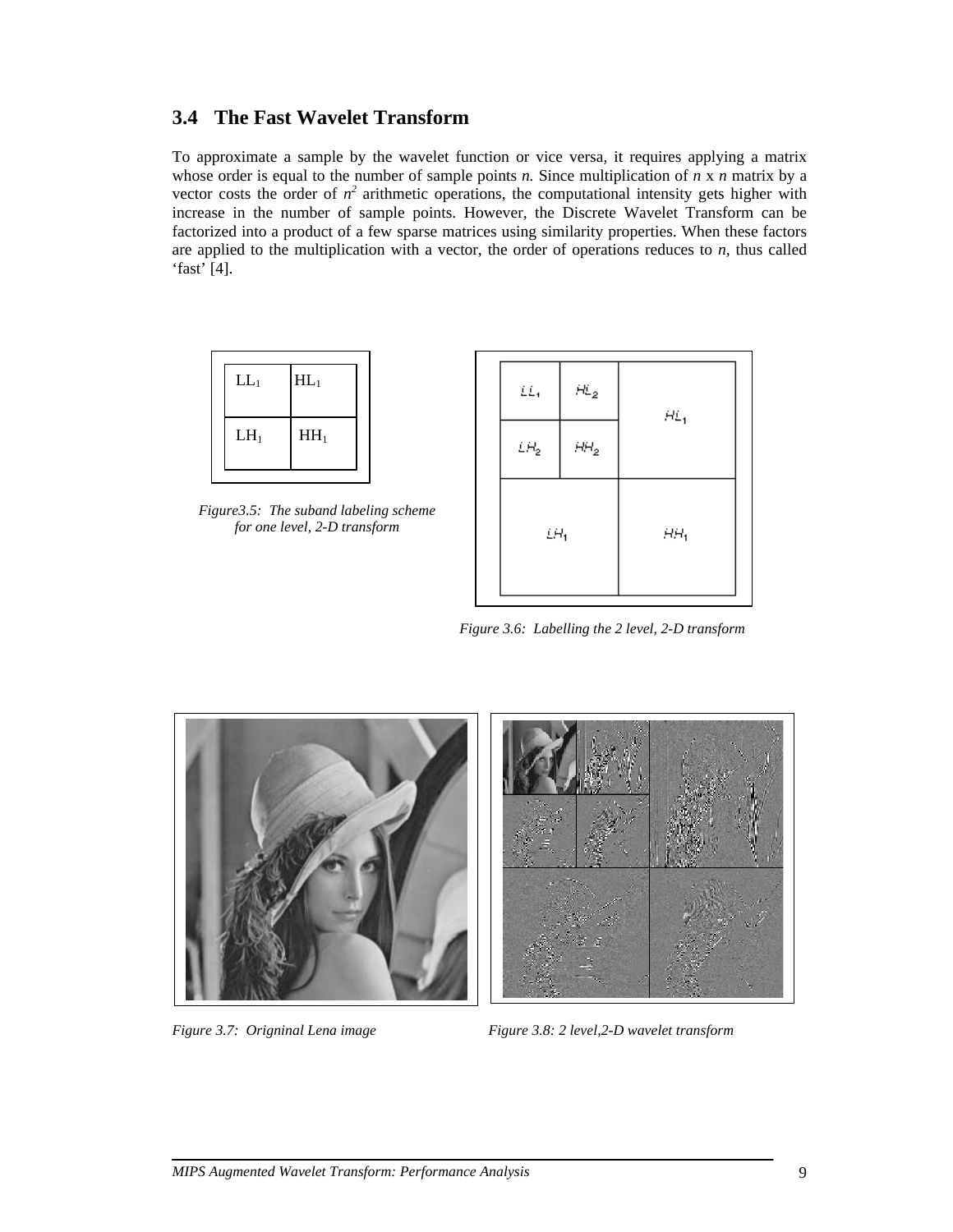## **3.5 Advantages of Using Wavelets**

Here are some of the advantageous features of wavelet transforms that have made it popular for different applications:

- 1. One of the main features of wavelets that is their good de-correlating behavior which can be applied for efficient compaction of data.
- 2. Wavelets are localized in both the space/time and scale/frequency domains. Hence they can easily detect local features in a signal.
- 3. Wavelets are based on a multi-resolution analysis. A wavelet decomposition allows to analyze a signal at different resolution levels (scales).
- 4. Wavelets are smooth, which can be characterized by their number of vanishing moments. A function defined on the interval [*a,b*] has *n* vanishing moments if

$$
\int_{a}^{b} f(x)x^{i} dx = 0 \text{ for } i = 0, 1, ..., n-1
$$
 (Eq. 3.6)

The higher the number of vanishing moments, the more smooth the signals can be approximated in a wavelet basis.

5. The fast and stable (wavelets can be orthogonal or bi-orthogonal) algorithms to calculate the discrete wavelet transform and its inverse are already available [14][1].

After discussing the use of wavelets on different application, here are some facts due to which wavelets are becoming a popular tool for image compression. These are:

- 1. Wavelets provide good compression ratios especially for high compression ratios. Wavelets perform much better than competing technologies like DCT, both in terms of signal-to-noise ratio and visual quality. Unlike DCT, they show no blocking effect but allow for a graceful degradation of the whole image quality, while preserving the important details of the image.
- 2. The wavelet transforms are symmetric: both the forward and the inverse transform have the same complexity, allowing fast compression and decompression routines.
- 3. Multi-resolution allows progressive transmission and zooming, without the need for extra storage. For example we first transmit a thumbnail image, and gradually transmit and decompress more data to increase the resolution and overall image quality.
- 4. Wavelets are not only used for image compression, but also for various image-processing operations like de-noising the data, zooming and cropping the image. The possibility to combine image processing and compression is very appealing. However, image processing is difficult to carry out on the final encoded data stream: it must be done before the wavelet coefficients are quantized or encoded. But even then, the wavelet transform is equally important for both image processing and image compression.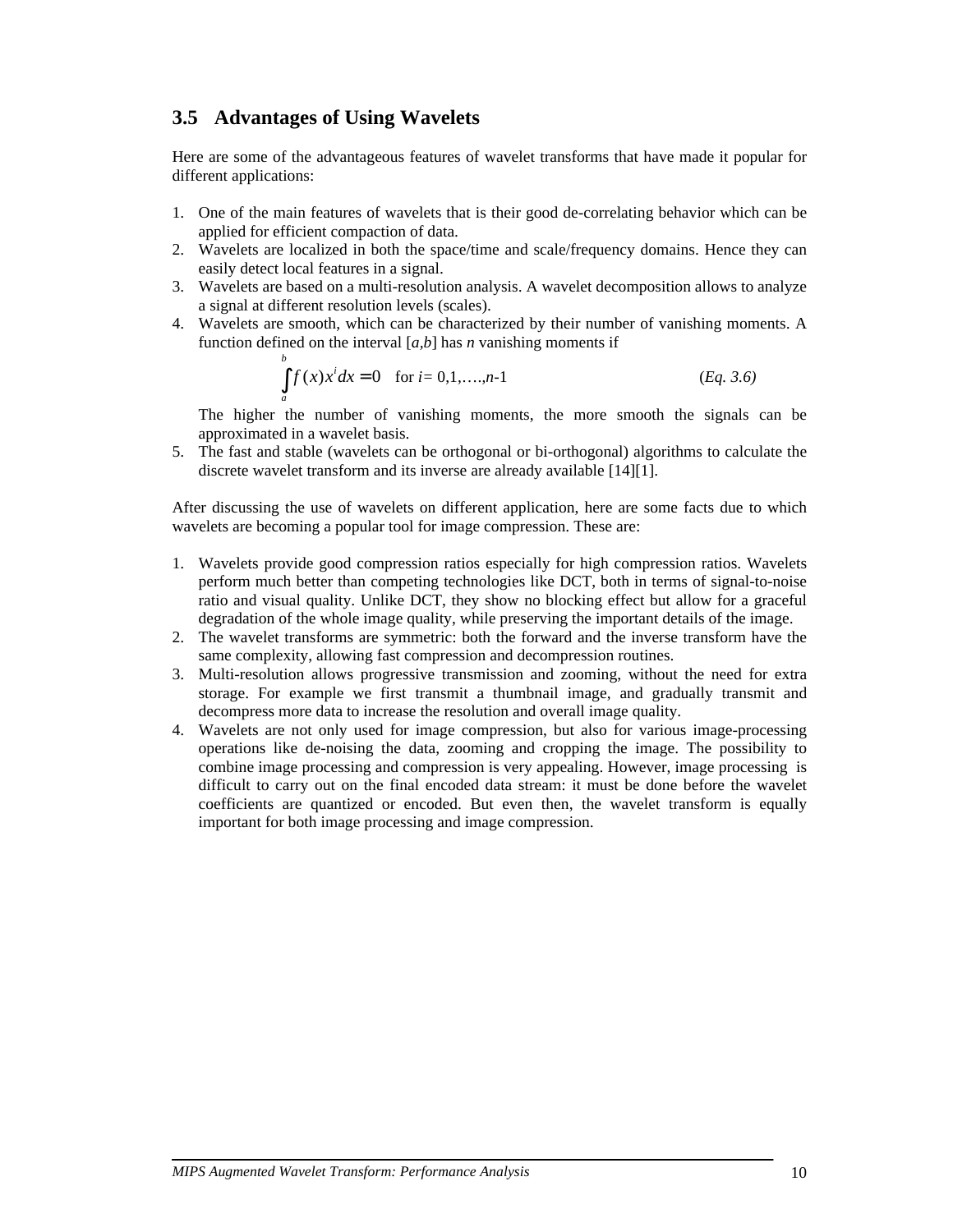## **Chapter 4**

## **Lifting**

In this Chapter, we introduce the lifting scheme, which is the implementation of classical wavelet transforms by a factorization in lifting steps [5] The main characteristics of this scheme includes its high speed, ease to operate on integer data and perfect reconstruction upon inverse transform. We worked out the details of integer wavelet transforms for a class of bi-orthogonal wavelets (Cohen-Daubechies-Feauveau) [18]

### **4.1 Lifting Scheme**

Lifting scheme is an efficient implementation of a wavelet transform algorithm. All classical wavelet transforms can be implemented in the spatial domain by the factorization in lifting steps.

It was primarily developed as a method to improve wavelet transform, and then it was extended to a generic method to create so-called second-generation wavelets. The second-generation wavelets do not necessarily dilate and translate on one fixed function as the first generation wavelets (the wavelets produced by classic wavelet transform). They are much more flexible and can be used to define a wavelet basis on an unequal interval or on an irregular grid, or even on a sphere while retaining the powerful properties of first generation wavelets like fast transform, localization and good approximation. In this thesis we work out the details of second-generation wavelet transforms for bi-orthogonal wavelets, a technique first developed by Cohen, Daubechies and Feauveau [18].

The lifting scheme is an implementation of the filtering operations at each level. This process decorrelates the data resulting a compact representation. The algorithm can be described in three phases, namely: Split phase, Predict Phase and Update Phase, as illustrated in Figure 4.1. Assume the scheme starts at data set of  $\lambda_{0,k}$  where k represents the data element and zero signifies the original data level.



*Figure 4.1: The Lifting Scheme: Split, Predict and Update*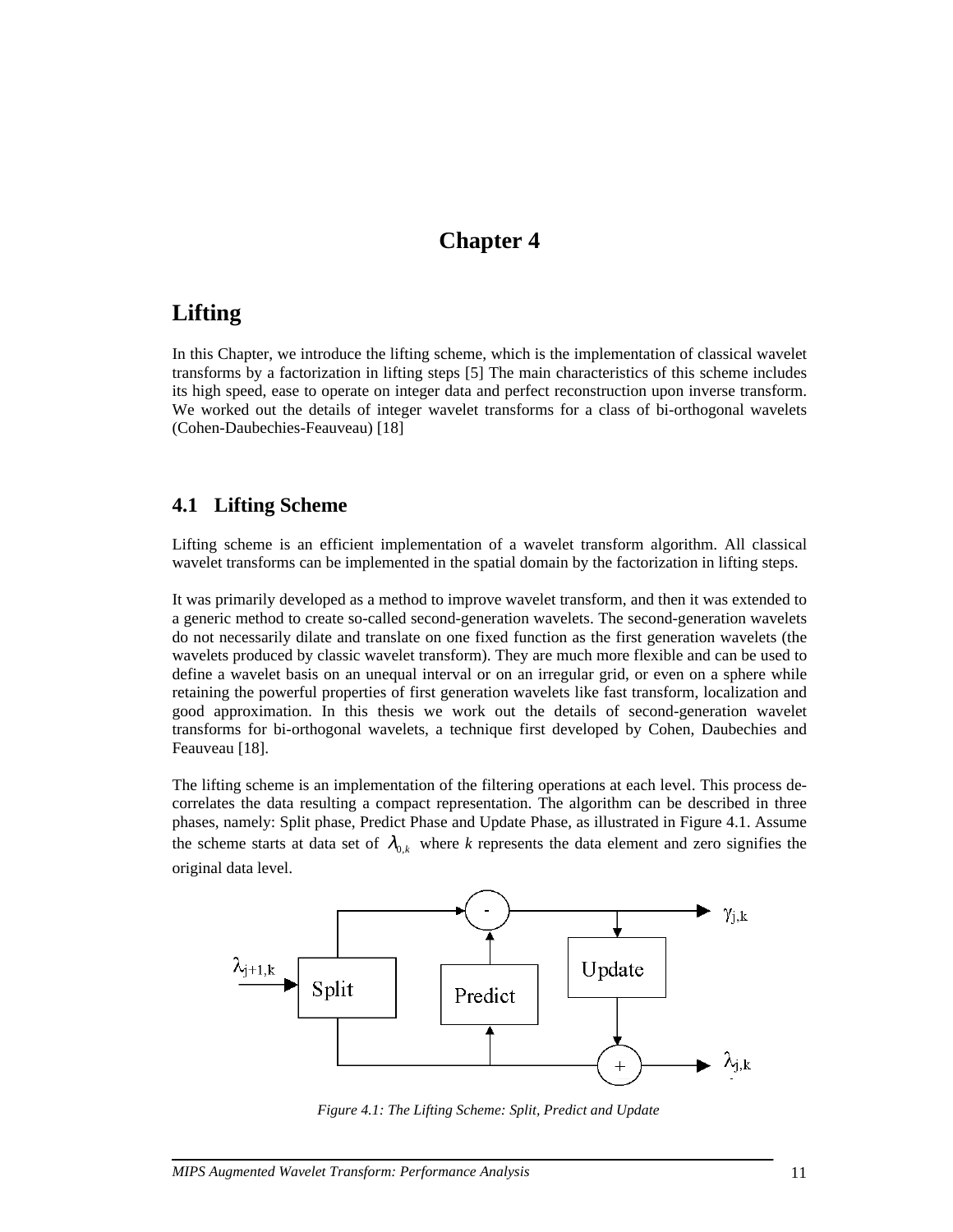#### **4.1.1 Split Phase**

In the first stage the data set  $\lambda_{0,k}$  is split into two other sets (see Figure 4.1): the  $\lambda_{-1,k}$  and the  $\gamma_{-1,k}$ . The negative indices have been used according to the convention that the smaller the data set, the smaller the index. The new data at level 1 corresponding to the data at level 0 are given as:

$$
\begin{aligned}\n\lambda_{1,k} &= \lambda_{0,2k} \\
\gamma_{1,k} &= \lambda_{0,2k+1} \\
\end{aligned}\n\tag{Eq. 4.1}
$$

The splitting is done by separating the set of even samples and the odd samples. This is also referred to as the *lazy wavelet transform* because it doesn't de-correlate the data but just subsamples the signal into even and odd samples.

#### **4.1.2 Predict Phase (Dual Lifting)**

The next step is to use  $\lambda_{-1,k}$  subset to predict  $\gamma_{-1,k}$  subset with the use of prediction function *P*, see Figure 4.1 and 4.4, independent of the data, so that

$$
\gamma_{-1,k} := P(\lambda_{-1,k}) \qquad (Eq 4.3)
$$

The more the correlation present in the original data, the closer will be the predicted value with the original  $\lambda_{-1,k}$ . Now, the set  $\gamma_{-1,k}$  will be replaced by the difference between itself and its predicted value *P* ( $\lambda_{-1,k}$ ). Thus,

$$
\gamma_{-1,k} := \lambda_{0,2k+1} - P(\lambda_{-1,k}) \tag{Eq 4.4}
$$

Different functions can be used for prediction of odd samples. The easiest choice is to predict that an odd sample is just equal to its neighboring even sample. This prediction method is result to the Haar wavelet. Obviously this is an easy but not realistic choice, as there is no reason why the odd samples should be the equal to the even ones. The prediction functions can be broadly divided into *piecewise linear* (of order 2) and non-linear or *interpolating subdivision*.

In the *piecewise linear* model depicted in Figure 4.2, the odd samples  $\lambda_{0,2k+1}$  are predicted as the average of its two (even) neighbors,  $\lambda_{-1,k}$  and  $\lambda_{0,k+1}$ , which is given by:

$$
\gamma_{-1,k} := \lambda_{0,2k+1} - \frac{1}{2} (\lambda_{-1,k} + \lambda_{0,k+1})
$$
 (Eq 4.5)

In this model *P* is a *piecewise linear* over intervals of length 2. If the original signal matches with the model, all wavelet coefficients  $(\gamma_{-1,k}, \forall k)$  will be zero. In other words, the wavelet coefficients measure to which extent the original signal fails to be linear. In terms of frequency content, the wavelet coefficients capture the high frequencies present in the original signal.

The *interpolating subdivision* method gives better approximation of the higher order signals. This subdivision model uses the same idea of piecewise linear but uses 2 or more neighbors to either side for predicting. Depending on the order of subdivision (interpolation), denoted by *N,* these wavelet coefficients can measure failure to predict. For instance,  $N = 2$  gives the indication of the extent of failure to be linear and *N*=4 measures the failure to be cubic. It can be seen that *N* is important because it sets the smoothness of the interpolating function used to find the wavelet coefficients (high frequencies). This function is referred to as the dual wavelet and to *N* as the number of dual vanishing moments. Thus the number of *dual vanishing moments* defines the degree of the polynomials that can be predicted by the dual wavelet. Figure 4.3 illustrates linear interpolation  $(N=2)$ , where one even sample at each side is used for predicting the odd sample,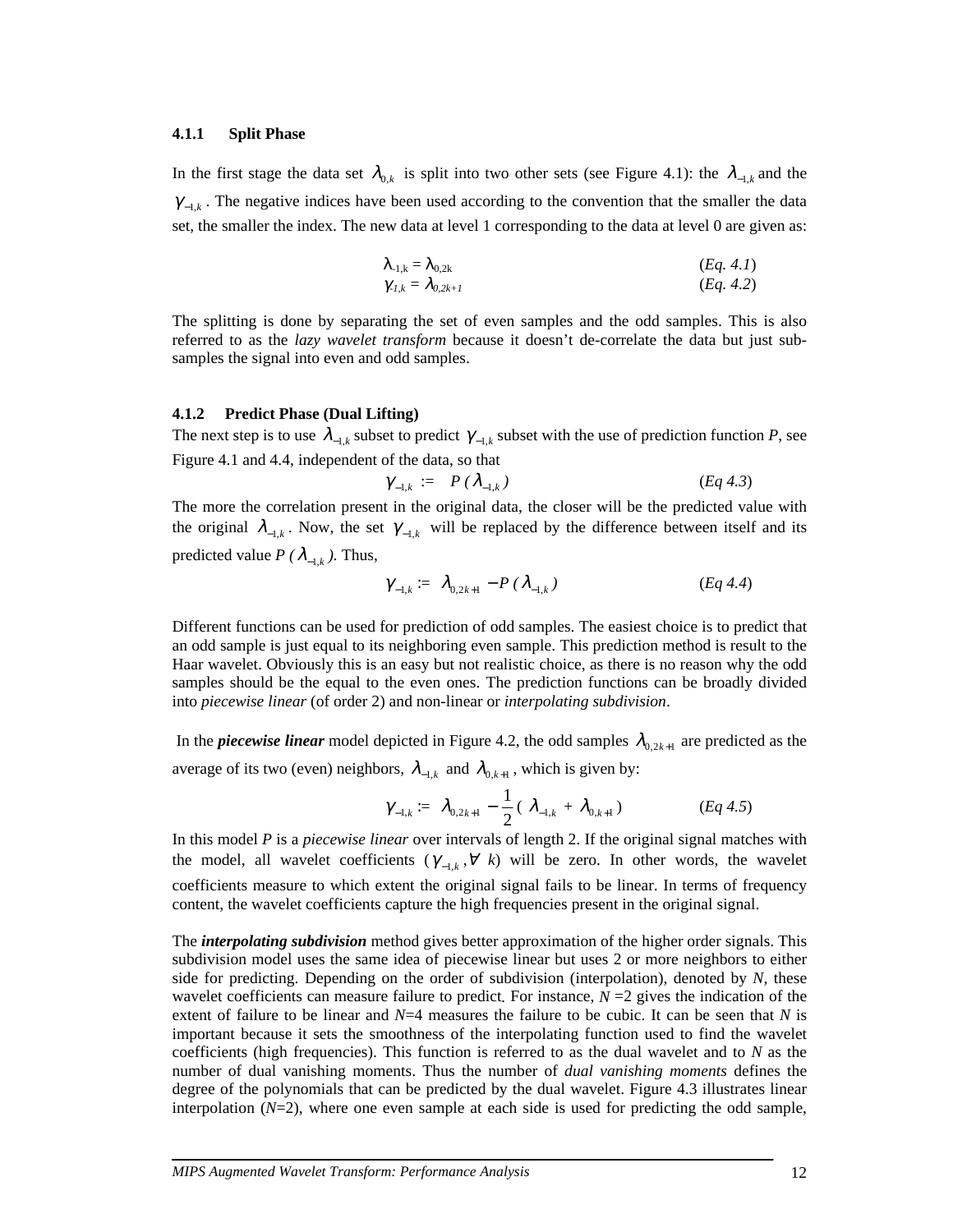

while Figure 4.4 depicts cubic interpolation  $(N=4)$ , where two even samples at each side are used for prediction.

*Figure 4.2: linear interpolation, N=2 Figure 4.3: cubic interpolation, N=4* 

The best value of *N* (always even) corresponds to the polynomial degree *N*-1of the original signal, which results the predicted value equal to the original value. This will lead the transform coefficients to have maximum number of zero and maximum compression.

With a good prediction, a very compact version of the original data set can be obtained by iterating this scheme, say *n* times. But in the cases of image compression, it is also necessary to maintain some global properties of original data set in lower levels of prediction, for instance, same overall brightness (i.e. the same average pixel value). If we iterate the prediction scheme in the image data till there is only one pixel, it will be an arbitrary pixel from the original image, badly affected by aliasing. So solve this problem, a new scheme with a new operator is applied to the predicted data.



*Figure 4.4: The lifting scheme: Predict*  $\gamma_{-1,k}$  *and update*  $\lambda_{-1,k}$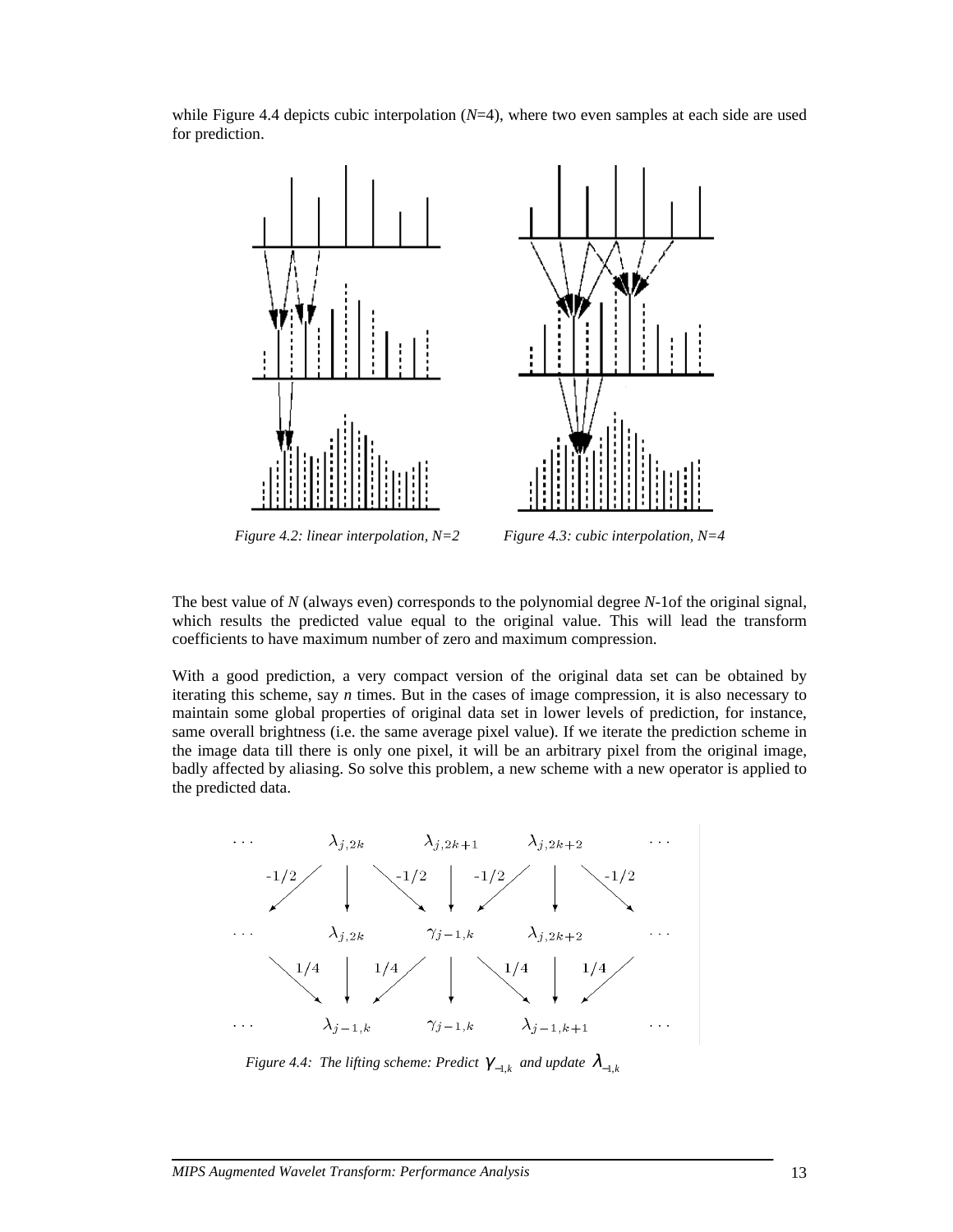#### **4.1.3 Update Phase (Primal Lifting)**

In this stage the coefficient  $\lambda_{-1,k}$  is lifted with the help of the neighboring wavelet coefficients so that a certain scalar quantity *Q,* like for example the mean is preserved.

$$
Q(\lambda_{-l,k})=Q(\lambda_{0,k})
$$

For this reason a new operator *U* is applied update  $\lambda_{-1,k}$ , see figure 3.4.

$$
\lambda_{-1,k} := \lambda_{-1,k} + U(\gamma_{-1,k})
$$
 (Eq 4.6)

In this phase, a *scaling function* is calculated from the previously calculated wavelet coefficients to maintain some properties among all the  $\lambda$  coefficients throughout every levels. This will create a *real wavelet* that will maintain some desired properties from the original signal. The order of this of this function will be some even value of  $\tilde{N}$  called *real vanishing moment*, not necessary equal to N. The basic properties that are to be preserved by the wavelet function are the *moments*. In other words, the transform preserves  $\tilde{N}$  moments of the each level of  $\lambda$ .

The number of data operated in each level is given in Figure 4.5



 *Figure 4.5: Number of samples in different levels*

### **4.2 Inverse Transform**

The inverse transform for lifting scheme is very clear and trivial. It is just the reverse data flow in the setup of forward transform with small changes like switching additions and subtractions and also switching divisions and multiplications. Hence, the algorithm for inverse transform becomes as depicted in Figure 4.6:



*Figure 4.6: The Lifting Scheme, inverse transform: Update, Predict and Merge*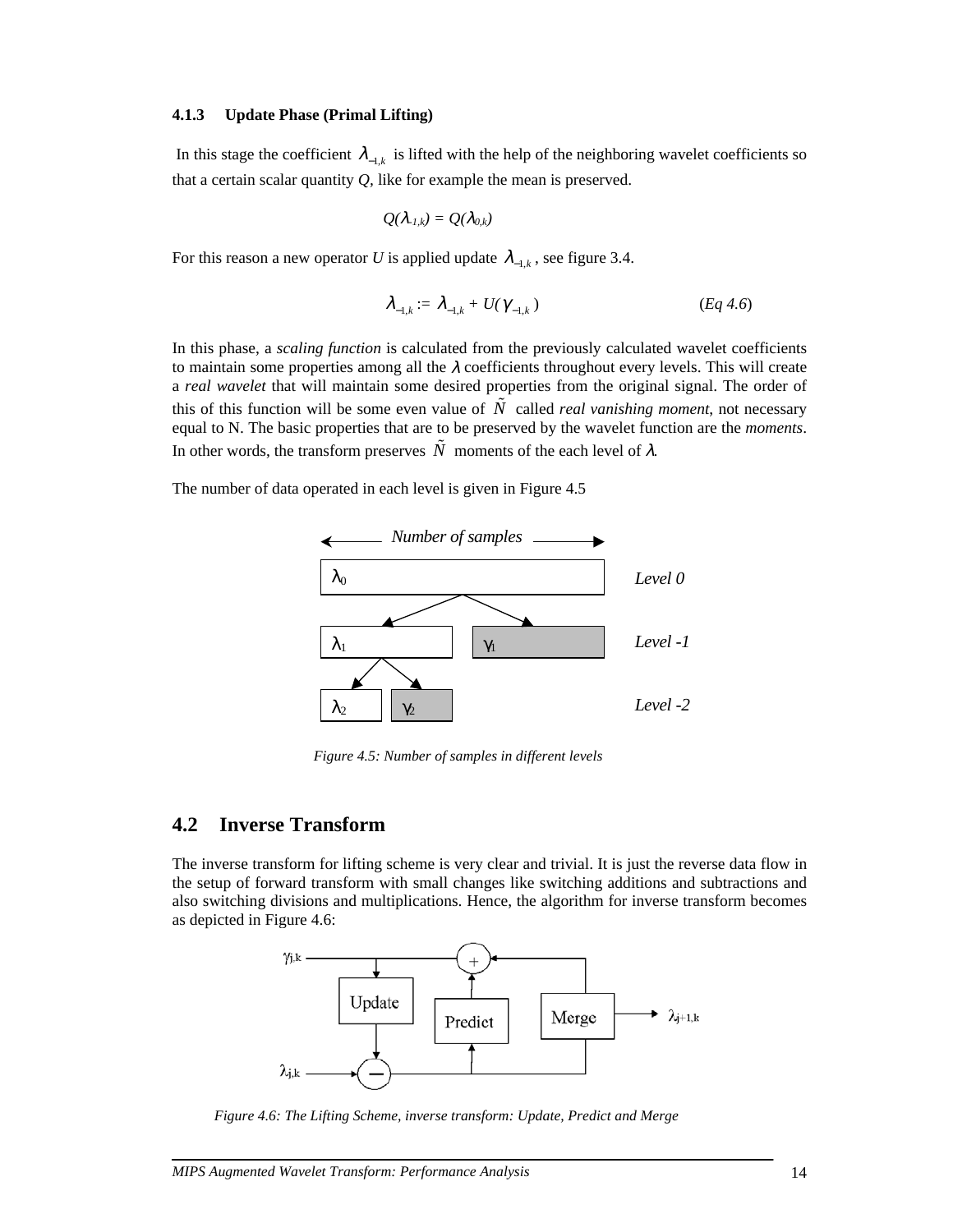The sequence of operations to carry out the inverse lifting wavelet transform can be represented according to the following equations:

| 1- Update phase  | $\lambda_{i,k} = \lambda_{i,k} - U(\gamma_{i,k})$                         |
|------------------|---------------------------------------------------------------------------|
| 2- Predict phase | $\gamma_{i,k} = \gamma_{i,k} + P(\lambda_{i,k})$                          |
| 3- Merge phase:  | $\lambda_{j+1,2k} = \lambda_{j,k}$<br>$\lambda_{j+1,2k+1} = \gamma_{j,k}$ |

### **4.3 Integer-to-Integer Transform**

In many applications, especially in image processing, the input data consist of integer samples. But all of the wavelet coefficients are floating point values even though the input samples are integers because filter coefficients used in transform filters are mostly rational or real numbers[12]. Integer data is very important and useful for fast implementation of the discrete wavelet transform, particularly in hardware, due to its efficient storage and encoding.

The Lifting Scheme can be easily modified to map integers-to-integers, by adding scaling and rounding operations, at the expense of introducing a non-linearity in the transform. Such integer transforms are reversible, disregarding the quantization and encoding non-linearities.

First, the Predict and Update filter coefficients are scaled and rounded to integers. Now integer arithmetic can be used, as both the data and the filter coefficients are integer values. Rounding of the filter coefficients introduces some error, denoted as *E* below.

Calculated predict and update operations are denoted inside the curly brackets.

#### *Forward transform:*

$$
\gamma_{j,k,forward} = \gamma_{j,k,original} - \{P(\lambda_{j,k}) + E\}
$$
  

$$
\lambda_{j,k,forward} = \lambda_{j,k,original} + \{U(\gamma_{j,k}) + E\}
$$

The introduced error *E* is fully deterministic, i.e. while calculating the inverse transform; we introduce exactly the same error as we did while calculating the forward transform. Equations below show that irrelevant of the rounding error, the original values are exactly reproducible; which means a perfect reconstruction of the original image.

#### *Inverse transform:*

$$
\gamma_{j,k} = \gamma_{j,k,forward} + \{P(\lambda_{j,k}) + E\} \n= \gamma_{j,k,original} - \{P(\lambda_{j,k}) + E\} + \{P(\lambda_{j,k}) + E\} \n= \gamma_{j,k,original}
$$

$$
\lambda_{j,k} = \lambda_{j,k,forward} - \{U(\gamma_{j,k}) + E\} \n= \lambda_{j,k,original} + \{U(\gamma_{j,k}) + E\} - \{U(\gamma_{j,k}) + E\} \n= \lambda_{j,k,original}
$$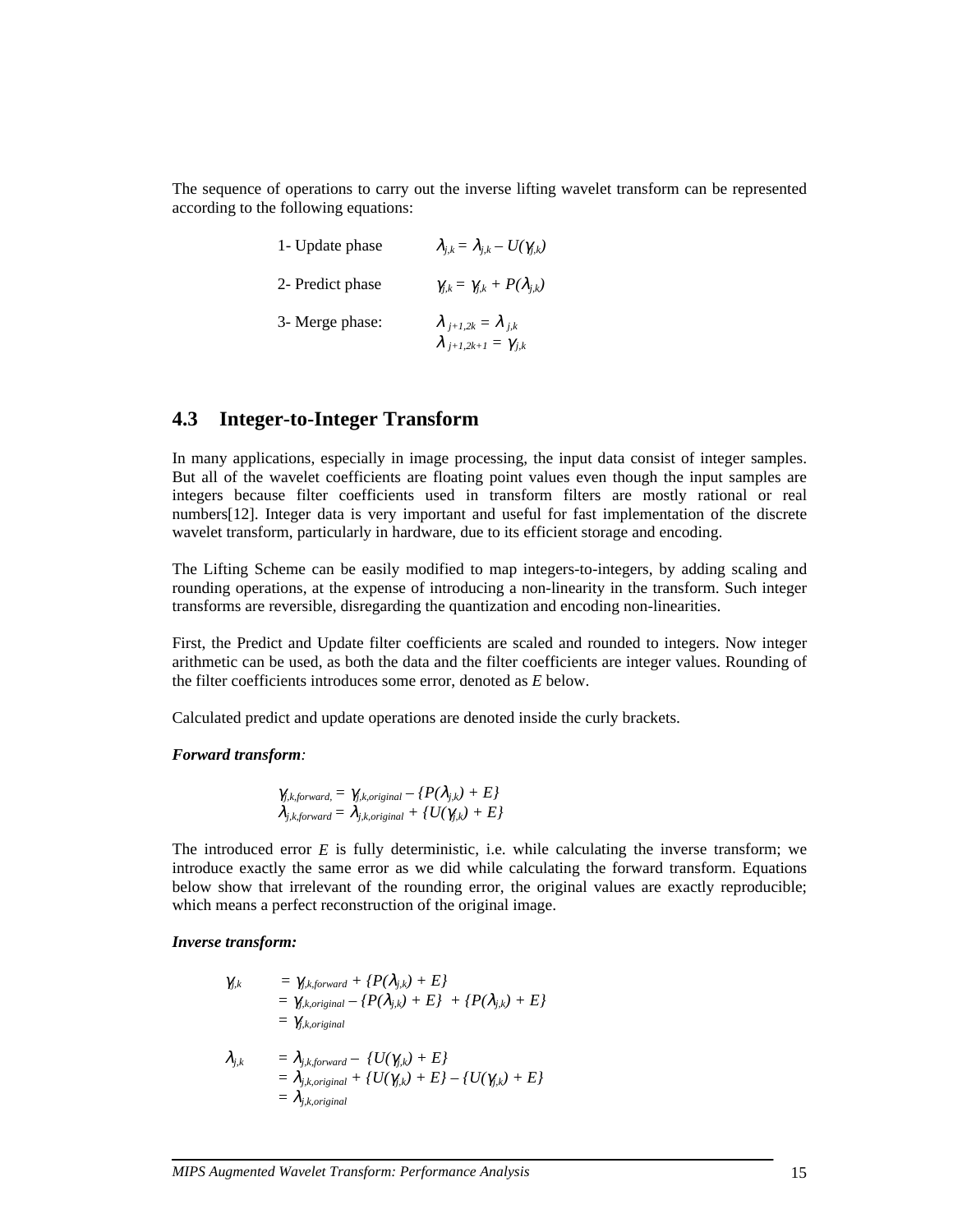## **4.4 Advantages of the Lifting Scheme**

Summarized, the lifting scheme has the following immediate advantages, when compared to the classical filter bank algorithm:

- 1. Lifting leads to a speed-up when compared to the classic implementation of wavelet transforms. The complexity of wavelet transform is in the order of *n* (equal to the number of samples), which is more efficient than FFT with its complexity in the order of *nlogn*. Lifting speeds up with another factor of two for long filters.[4] Hence it is also referred as *fast lifting wavelet transform* (FLWT).
- 2. All operations within lifting step can be done entirely parallel while the only sequential part is the order of lifting operations.
- 3. Lifting allows for adaptive wavelet transforms. This means the analysis of a function can start from the coarsest level and then build finer levels by refining in the areas of interest.
- 4. Lifting can be done in-place, which means auxiliary memory is not needed (see Figure 4.4) because it does not need samples other than the output of the previous lifting step. The old stream in replaced by the new one at every summation point.
- 5. It is easy to build non-linear wavelet transform by Lifting, for example, integer-to-integer transform. Such transforms are important for hardware implementation and loss-less image coding.

## **4.5 Boundary Treatment**

Real-world signals do not extend infinitely in time or space, but are limited to a finite interval (Figure 4.7). However, filter bank algorithms assume infinite signal lengths because the filters depend on the past and/or future sample values. So when the signal comes close enough to the edge, the filters need some sample values that are not defined. There are two general approaches that can be used to address this problem. The first approach is to extend the data so that the sample is defined for all the indices, called *extension method*. The second approach is to change the filters at the boundaries called *boundary filtering*. In the following paragraphs these approaches are discussed.

#### **4.5.1 Classical Extension Methods**

If we employ periodization or zero padding in order to avoid the boundary discontinuity, the transform will result large coefficients. This will induce artifacts in the image and a severe encoding inefficiency. Therefore, as a solution to this problem, classical signal processing extend the data for the computations near the border, by replicating the signal using one of the following methods:

#### *Periodic Extension*

The finite signal is extended periodically by putting copies of itself in front of and behind the original signal (Figure 4.8). After the wavelet transform, the coefficients that lie outside of the interval of defined signal is simply discarded. These discarded coefficients can be recovered easily because they are same as the retained coefficients. However, unless the first and the last sample have the same value, we introduce unwanted discontinuities at the boundaries of the original signal. These discontinuities will locally enlarge the wavelet coefficients and make compression of the signal more difficult.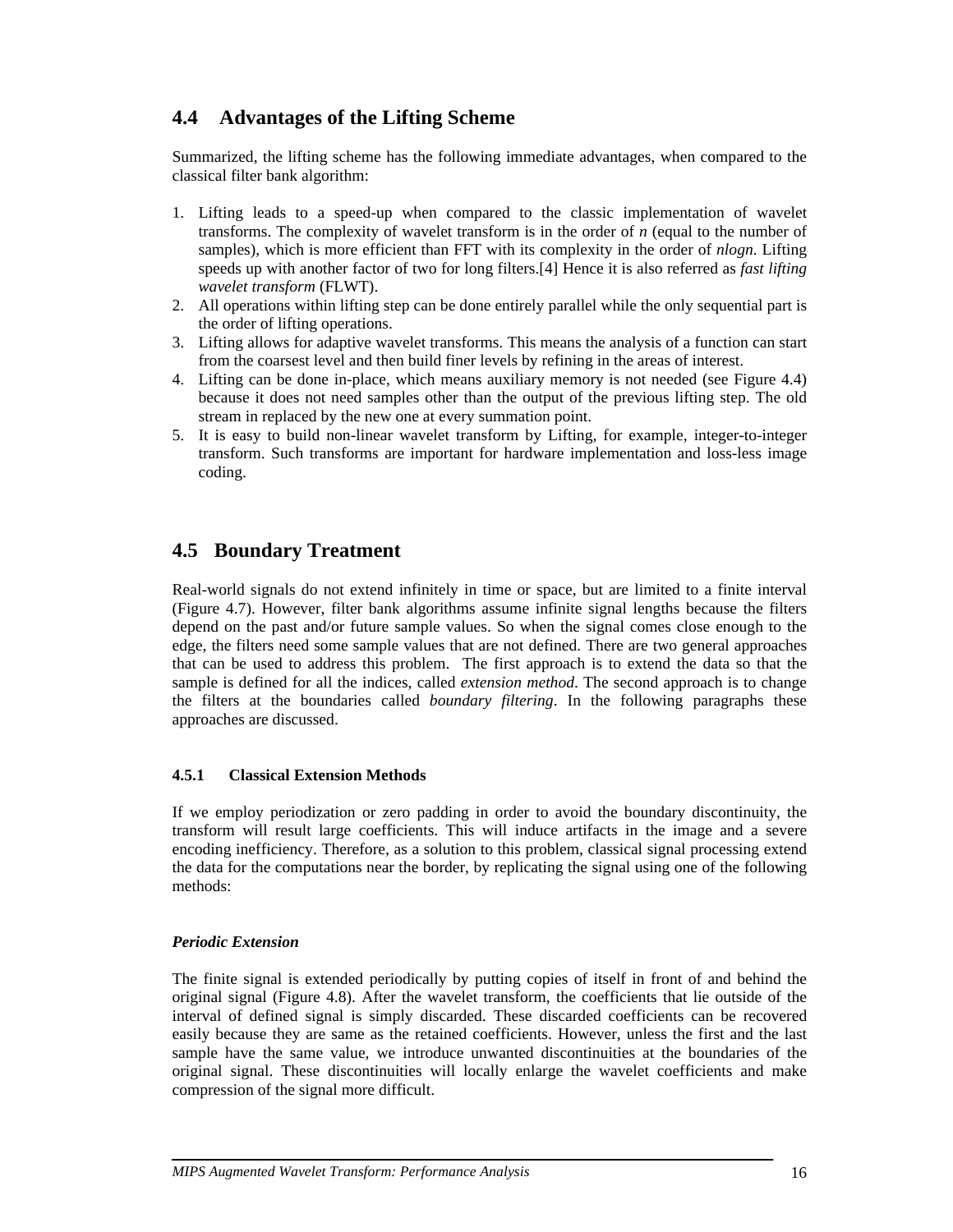#### *Symmetric Extension*

A relatively easy solution for handling the finite length signals is to extend them such that they become symmetric and periodic (Figure 4.9). There are many ways to symmetrically extend the signal. The main difference between these ways lies in the number of times the first and last samples are repeated in the extended signal. In this thesis, only  $(1,1)$  symmetric extension was used,(see Chapter 5) such that, the first and last samples of the signal appear once (they are not repeated), as shown in Figure 4.10. After filtering the extended signal, the number of coefficient becomes double than the original signal but half of them can be discarded if the filters are symmetric, yielding the same number of coefficients as the original signal length.



*Figure 4.9: Periodic symmetric extension (1,1) of the finite length signal "ABCDEFG."*

#### *Signal Extension with Lifting*

One of the positive features of lifting scheme is that the symmetrical extension is always possible even if the wavelets are orthogonal or filter banks are non-symmetric [12]. The signals are extended symmetrically, as shown in Figure 4.10, in each lifting step. The extension parameters are defined depending on the first and last sample being "even" or "odd'. The possible four cases, as presented graphically in Figure 4.10, are: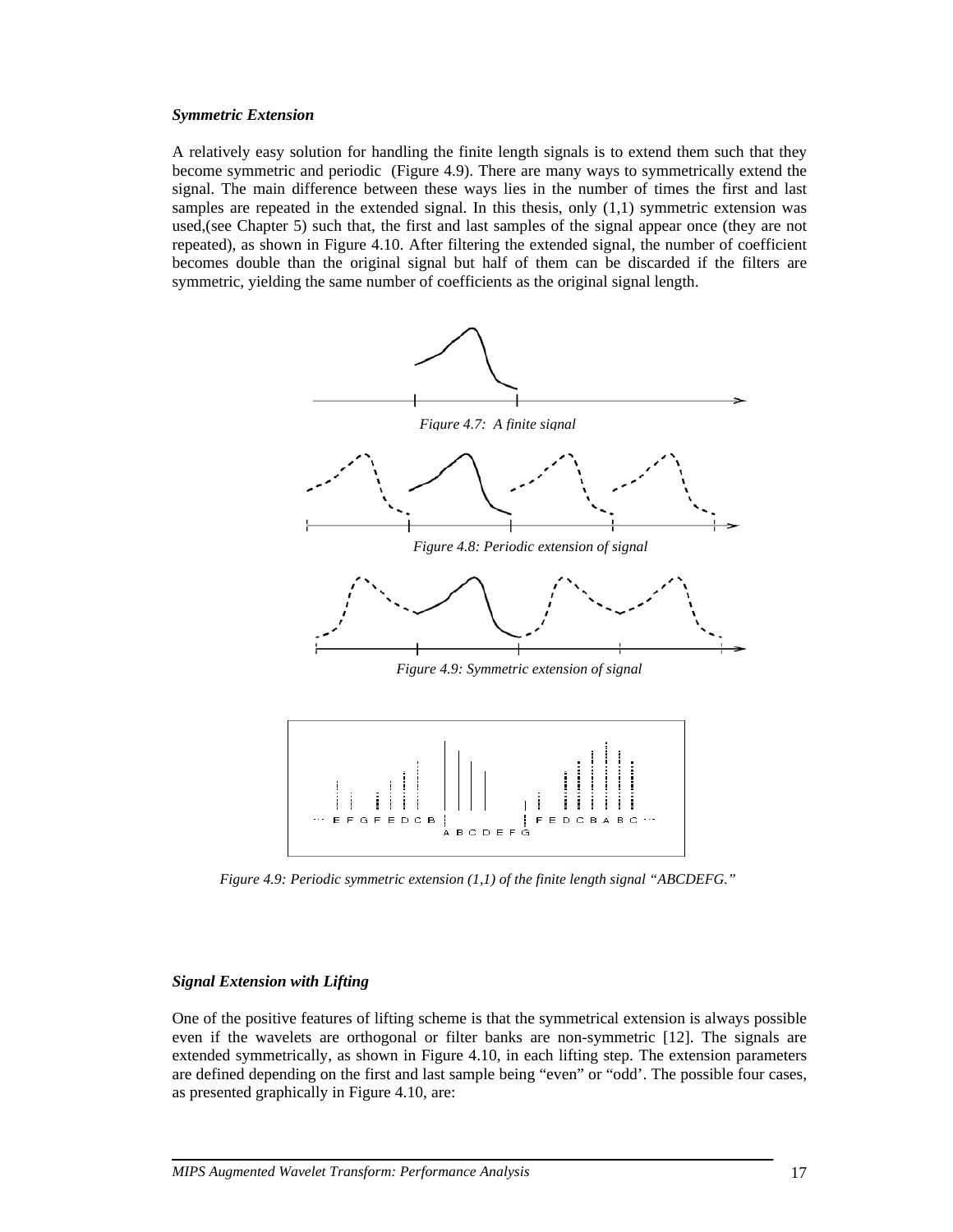- 1. **FELO** First even, last odd
- 2. **FELE** First even, last even
- 3. **FOLO** First odd, last odd
- 4. **FOLE** First odd, last even.



*Figure 4.10: Cases of symmetrical extension using lifting* 

#### **4.5.2 Boundary Filtering**

One of the sophisticated approaches to deal with the finite length signals is to apply boundary filter banks. In this approach the filter structure or/and filters at the boundaries are changed for time varying filtering. More detailed implementation of this process is discussed in Chapter 5.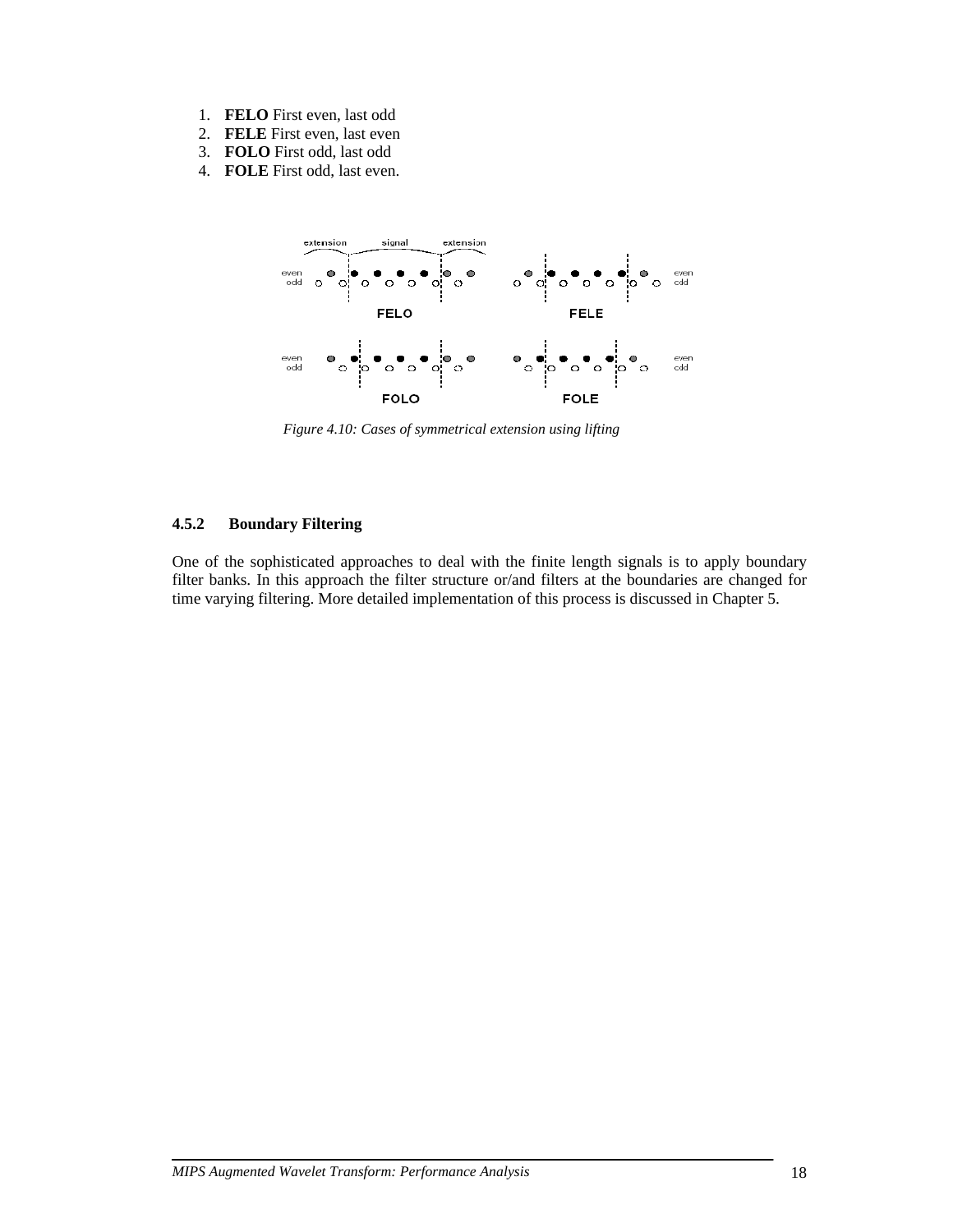## **Chapter 5**

## **Software Implementation of Selective Lifting Schemes**

This Chapter describes three different lifting schemes that were implemented as benchmarks for this thesis. These schemes are namely; modified *LIFTPACK, Reversible Wavelet Lifting Transform and Irreversible Wavelet Lifting Transform.* Liftpack is a available software by [1] and it was modified in order to employ it as integer to integer transform. The Reversible and Irreversible Wavelet Transforms are the standards of JPEG-2000 for integer to integer transform and we implemented them in software using C. In order to make a comparative study among these schemes, in this Chapter emphasis has been placed on the points of their differences in filtering algorithm, boundary treatment and lifting algorithm.

## **5.1 Liftpack**

Liftpack is a software package with object-oriented modules written in C for fast calculation of 2- D bi-orthogonal wavelet transforms using the lifting scheme [1]. . We intended to employ Lifpack as a benchmark of lifting wavelet transform in software and in hardware reconfigurable unit. The original version of Liftpack uses floating point operations since the filter and lifting coefficients are in fractional numbers. However, the floating point operations are very costly for hardware unit. Therefore all the filter and lifting coefficients were converted to integer format by scaling and rounding.

#### **5.1.1 Filter Implementation**

The filtering operations of the Liftpack are based on polynomial subdivision or interpolation scheme as described in Section 4.1.2.The prediction function *P* uses the polynomial interpolation of order *N*-1 to find the predicted values. The higher the order of this function, the better would be the approximation of  $\gamma$  coefficients from the  $\lambda$  coefficients, provided the correlation between the coefficients. The interpolating polynomials for the predict stage are called *filter coefficients* and for the update stage they are called *lifting coefficients*.

An algorithm called *Neville's algorithm* is used that generates the interpolating polynomials for predict stage (filter coefficients), for details see [1]. Both the filter coefficients and lifting coefficients are stored in matrices. For the filter coefficients, the matrix consists of  $N/2 + 1$  rows of each N columns, so in total it has  $(N/2 + 1)^*N$  entries, where N is the number of dual vanishing moments. Table 5.1 shows the filter coefficients for N=2, while Table 5. 2 illustrates the filter coefficients in case  $N=4$ . Notice that these tables contain  $N+1$  rows; one row for each interpolating case. Notice also the symmetry in the in the rows. This is why we can store them in  $N/2 + 1$  rows.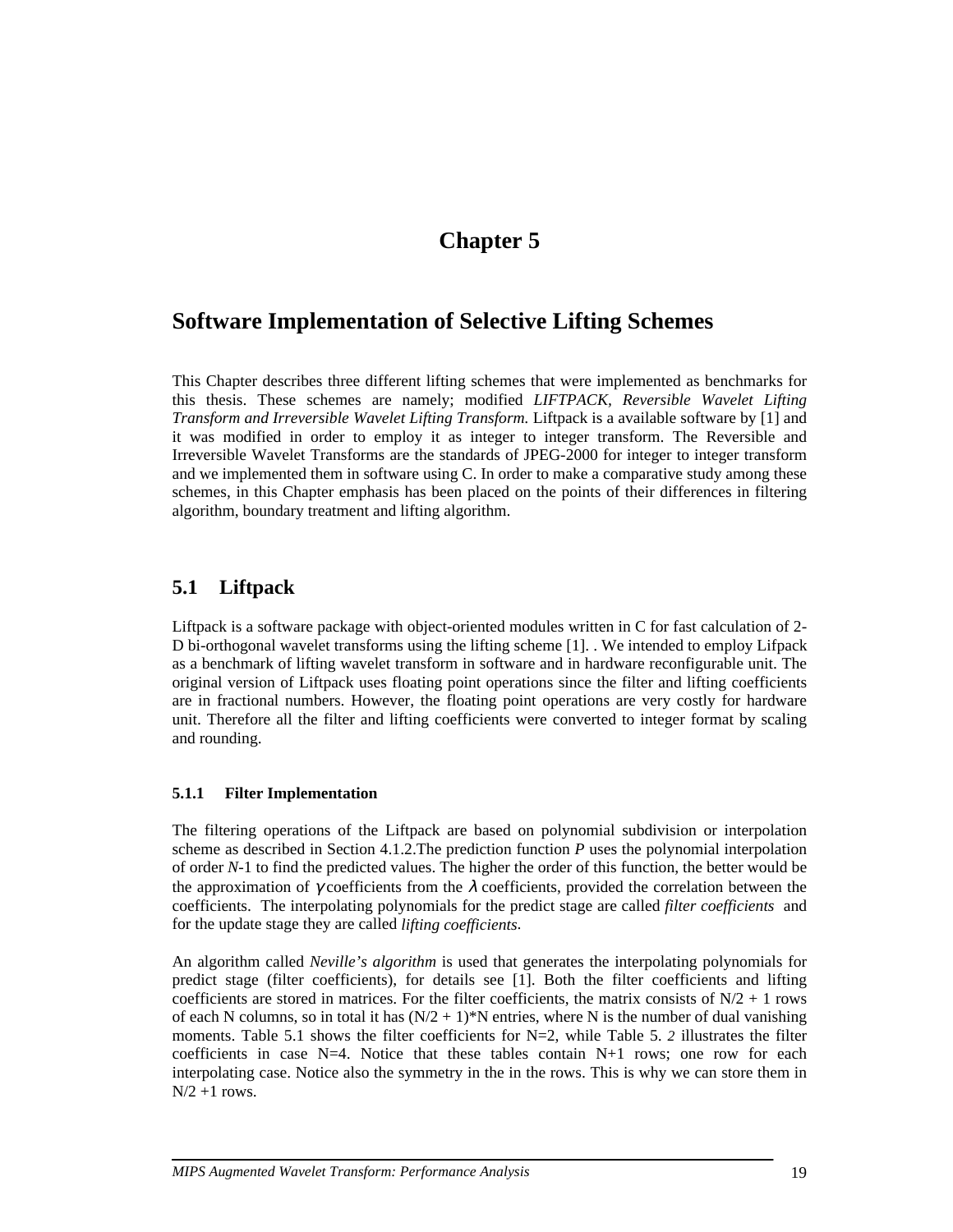| Cases                  |                                       |       | Coefficients |        |       |
|------------------------|---------------------------------------|-------|--------------|--------|-------|
| # $\lambda$ 's on left | $\frac{1}{2}$ # $\lambda$ 's on right | $k-3$ |              |        | $k+3$ |
|                        |                                       |       |              | $-0.5$ | ۲. I  |
|                        |                                       |       | 0.5          | 0.5    |       |
|                        |                                       | L.b   | -0.5         |        |       |

*Table 5.1: Filter coefficients for N=2* 

| $\it{Cases}$ |                                                  |           |        |           |        | Coefficients |           |        |           |
|--------------|--------------------------------------------------|-----------|--------|-----------|--------|--------------|-----------|--------|-----------|
|              | # $\lambda$ 's on left   # $\lambda$ 's on right | $k-7$     | $k-5$  | $k-3$     | $k-1$  | $k+1$        | $k+3$     | $k+5$  | $k+7$     |
|              |                                                  |           |        |           |        | 2.1875       | $-2.1875$ | 1.3125 | $-0.3125$ |
|              |                                                  |           |        |           | 0.3125 | 0.9375       | $-0.3125$ | 0.0625 |           |
|              |                                                  |           |        | $-0.0625$ | 0.5625 | 0.5625       | $-0.0625$ |        |           |
|              |                                                  |           | 0.0625 | $-0.3125$ | 0.9375 | 0.3125       |           |        |           |
|              |                                                  | $-0.3125$ | 1.3125 | $-2.1875$ | 2.1875 |              |           |        |           |

*Table 5. 2: Filter coefficients for N=4* 

For lifting coefficients, the matrix consists of  $n * G * N$  rows, where  $\tilde{N}$  is the number of real vanishing moments,  $n$  is the maximum number of iterations and  $G$  is the number of  $\gamma$  coefficients. Thus a separate set of  $\tilde{N}$  coefficients is used for each  $\gamma$  to update  $\tilde{N}$   $\lambda$ s. In additions, different iteration levels use different sets of lifting coefficients. Tables 5.3 and 5.4 depict the lifting coefficients for  $\tilde{N}$  =2 and  $\tilde{N}$  =4, respectively. In both cases the signal length is 16 (L=16).

|         | Moments $(N = 2)$                  |                    |                             |                   |                  |                       |            |                           |
|---------|------------------------------------|--------------------|-----------------------------|-------------------|------------------|-----------------------|------------|---------------------------|
| Level   | $\sim$                             | $\gamma_0$         | $\gamma_2$                  | $\sim$            | $\gamma_{\rm E}$ | $\gamma$ <sub>6</sub> | C/m        | $^{\gamma_{\mathcal{R}}}$ |
|         | (0.4.0.2)                          | (0.25.0.25)        | (0.25.0.25)                 | (0.25.0.25)       | (0.25.0.25)      | $(0.0.\overline{6})$  | (0.26.0.2) | $(-0.1\overline{3}0.4)$   |
|         | $(0.5\overline{3}0.1\overline{6})$ | $(-4.5.8)$         | $(0.\overline{27}, 0.1883)$ | $(-0.18, 0.4935)$ |                  |                       |            |                           |
| $\cdot$ | (0.5588, 0.2294)                   | $(-0.4118.0.4941)$ |                             |                   |                  |                       |            |                           |

*Table 5.3: Lifting coefficients for*  $\widetilde{N}$  =2 and *L*=16

|            | Level 1      |              |             |              |  |  |  |
|------------|--------------|--------------|-------------|--------------|--|--|--|
|            | Integral     | 1st. Moment  | 2nd. Moment | 3rd. Moment  |  |  |  |
| $\gamma_1$ | 0.184628     | 0.387125     | $-0.131771$ | 0.0272476    |  |  |  |
| $\gamma_2$ | $-0.105268$  | 0.295406     | 0.268679    | $-0.0284388$ |  |  |  |
| $\gamma_3$ | 0.0079594    | 0.32098      | 0.190416    | 0.014943     |  |  |  |
| $\gamma_4$ | $-1.12943$   | 1.86682      | $-0.417554$ | $-0.0467274$ |  |  |  |
| $\gamma_5$ | $-0.0431522$ | 0.360257     | 0.145585    | 0.0507862    |  |  |  |
| $\gamma_6$ | $-0.0377447$ | 0.309029     | 0.233008    | 0.0178615    |  |  |  |
| $\gamma_7$ | 0.0159595    | $-0.0828344$ | 0.311458    | 0.333931     |  |  |  |
| $\gamma_8$ | $-0.0180709$ | 0.0783563    | $-0.121172$ | 0.239113     |  |  |  |

|            | Level 2      |             |             |               |  |  |  |
|------------|--------------|-------------|-------------|---------------|--|--|--|
|            | Integral     | 1st. Moment | 2nd. Moment | 3rd. Moment   |  |  |  |
| $\gamma_1$ | 0.55218      | 0.30749     | 0.0129941   | $-0.0883121$  |  |  |  |
| $\gamma_2$ | $-0.179825$  | 0.327006    | 0.236753    | $-0.00309677$ |  |  |  |
| $\gamma_3$ | $-0.0683047$ | 0.0619364   | 0.154456    | 0.34          |  |  |  |
| $\gamma_4$ | $-0.183823$  | 0.121297    | $-0.186652$ | 0.23924       |  |  |  |

*Table 5.4: Lifting coefficients for*  $\widetilde{N}$  =4 and L=16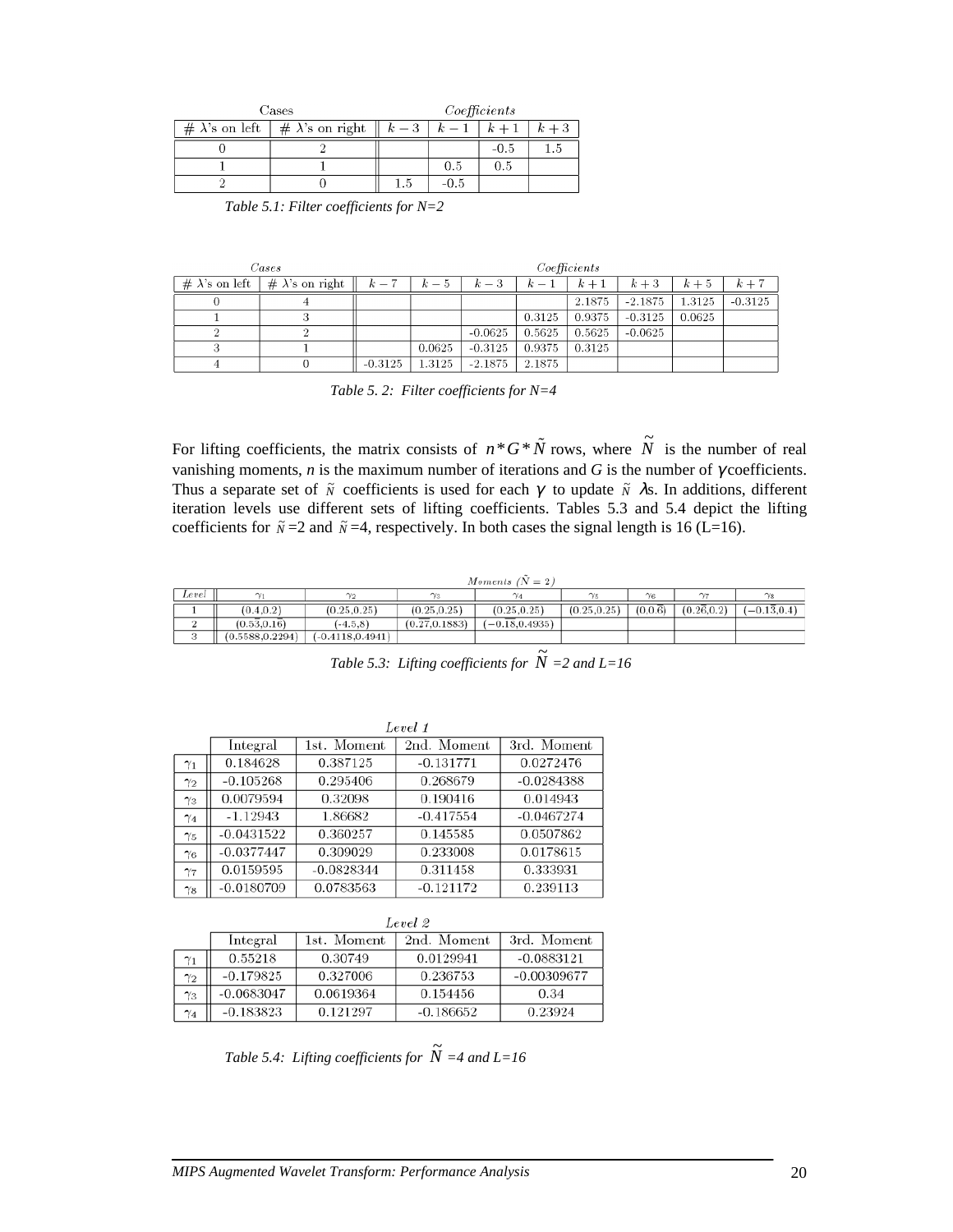In this thesis , in order to make all the transform operations in integer format, all these filter coefficients were scaled and rounded for the best integer approximation. For example:

filter coefficients = 
$$
\left[\text{(filter coefficients * scale\_predict)} + \frac{1}{2}\right] \qquad (Eq 5.1)
$$
\n
$$
\text{lifting coefficients} = \left[\text{(lifting coefficients * scale\_update)} + \frac{1}{2}\right] \qquad (Eq 5.2)
$$

#### **5.1.2 Boundary Treatment**

The interpolation scheme allows us to easily accommodate interval boundaries for finite sequences, using the variable filter coefficients. Here we explain this concept with an example of cubic interpolating sub-divison  $(N=4)$ , described in Section 4.1.2. Each of the cases mentioned below are encountered during the 1-D transform of the image, see Figure 5.1, and they require different sets of filter coefficients.

**Case 1***: Near Left Boundary:* More λ coefficients on the right side of the γ coefficient than on the left side.

 $1 \lambda$  on the left and 3 λs on the right (due to the splitting, we always have a λ in the first position)

**Case 2**: *Middle*: Enough λ coefficients on either side of the γ coefficient.

• 2  $\lambda$ s on the left and 2  $\gamma$ s on the right

**Case 3**: *Near Right Boundary*: More λ coefficients on the left side of the γ coefficient than on the right side\_

- $3 \lambda$  s on the left and 1  $\lambda$  on the right
- $4 \lambda$  s on the left and 0  $\lambda$  s on the right



*Figure 5.1: Behavior of the cubic interpolating subdivision near the boundary* 

Due to symmetry [18] all the cases on the right side are the opposite to the cases on the left side. For example, the coefficients used for the case "3  $\lambda$  s on the left and 1  $\lambda$  on the right" are the same as the ones used for the case "1  $\lambda$  on the left and 3  $\lambda$ s on the right", but in opposite order. Thus the total cases will be  $N/2+1$ , one for the middle case and  $N/2$  for the symmetric boundary case. Thus, using interpolation scheme and Neville's algorithm, *N*/2+1 sets of filter coefficients each with *N* coefficients are generated that will help us to find the correct approximation.

A similar story holds for the update phase; near the boundaries, when there are not enough  $\lambda$ s, we use the set of  $\tilde{N}$   $\lambda$ s near the edge. However, the lifting filter (update filter) contains a separate set of coefficients for *each* γ*,* thus also a different set of coefficients for each not-affected λs.].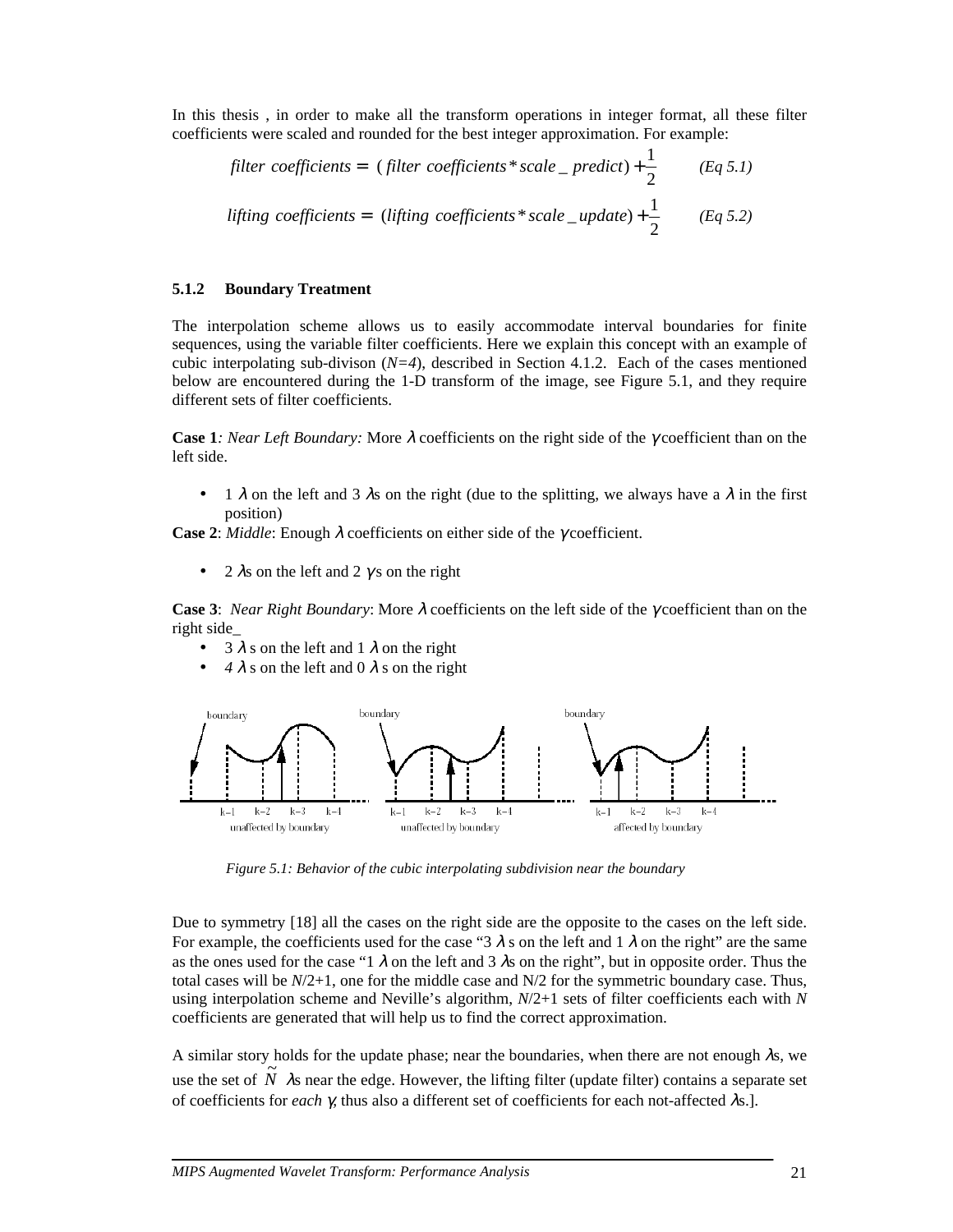#### **5.1.3 Transform Algorithm**

Using filter coefficients and lifting coefficients, the family of bi-orthogonal wavelets can be generated with special boundary treatments. Different sets of filter coefficients are used to find the transform of data near the boundaries and the rest of the data. In short the sequence of 1-D fast lifted wavelet operation are represented by:

Predict phase:

Predict phase: 
$$
\gamma_{j,k} = \gamma_{j,k} + \sum_{\tilde{N}} \lambda_{j,k} * filter coefficient
$$
 (Eq 5.3)  
where,  $k = 0, 1, 2, ..., N$ 

Since the *filter coefficient* are scaled up for integer approximation, the final  $\lambda$  is calculated by

$$
\gamma_{j,k} = \frac{\gamma_{j,k}}{scale-predict}
$$
 (Eq 5.4)

Update phase:

Update phase: 
$$
\lambda_{j,k} = \lambda_{j,k} + \sum_{\tilde{N}} \gamma_{j,k} * lifting\ coefficient
$$
 (Eq 5.5)  

$$
k = 0, 1, 2, ..., \tilde{N}
$$

The final value of  $\gamma$  is calculated by;

$$
\lambda_{j,k} = \frac{\lambda_{j,k}}{\text{scale\_update}} \tag{Eq 5.6}
$$

This sequence of operation is performed on the signal using "*square 2-D*" method. In this method the 1-D transform is applied first to all the rows and then to all the columns. This is done at every level to create square window transform, which gives better frequency transform than rectangular window transform.

The total number of iteration "*n*" in this transform depends upon the 3 factors, which are: the signal length (L), the number of dual vanishing moments (*N*) and, the number of real vanishing moments  $(\tilde{N})$ ,

$$
n = \left\lfloor \log_2 \left( \frac{L - 1}{N_{\text{max}} - 1} \right) \right\rfloor \tag{Eq 5.7}
$$

where  $N_{max} = \max(N, \tilde{N})$ . The signal not necessarily have to have dyadic dimension, interpolating subdivision method uses the right treatment of the boundaries for every case.

Similarly, the inverse transform can be derived very easily from the forward transform just by reversing the operations and toggling + and -. This leads to the following algorithm:

Update phase:

Update phase: 
$$
\lambda_{j,k} = \lambda_{j,k} - \sum_{\tilde{N}} \gamma_{j,k} * lifting\ coefficient
$$
 (Eq 5.8)  

$$
\lambda_{j,k} = \frac{\lambda_{j,k}}{\sqrt{gcd\{log\}}}
$$

$$
\lambda_{j,k} = \frac{\lambda_{j,k}}{scale\_update}
$$
 (Eq 5.9)

Predict phase:

$$
\gamma_{j,k} = \gamma_{j,k} - \sum_{N} \lambda_{j,k} * filter coefficient \qquad (Eq 5.10)
$$

$$
\gamma_{j,k} = \gamma_{j,k} / \text{scale}_{\text{perdict}} \tag{Eq 5.11}
$$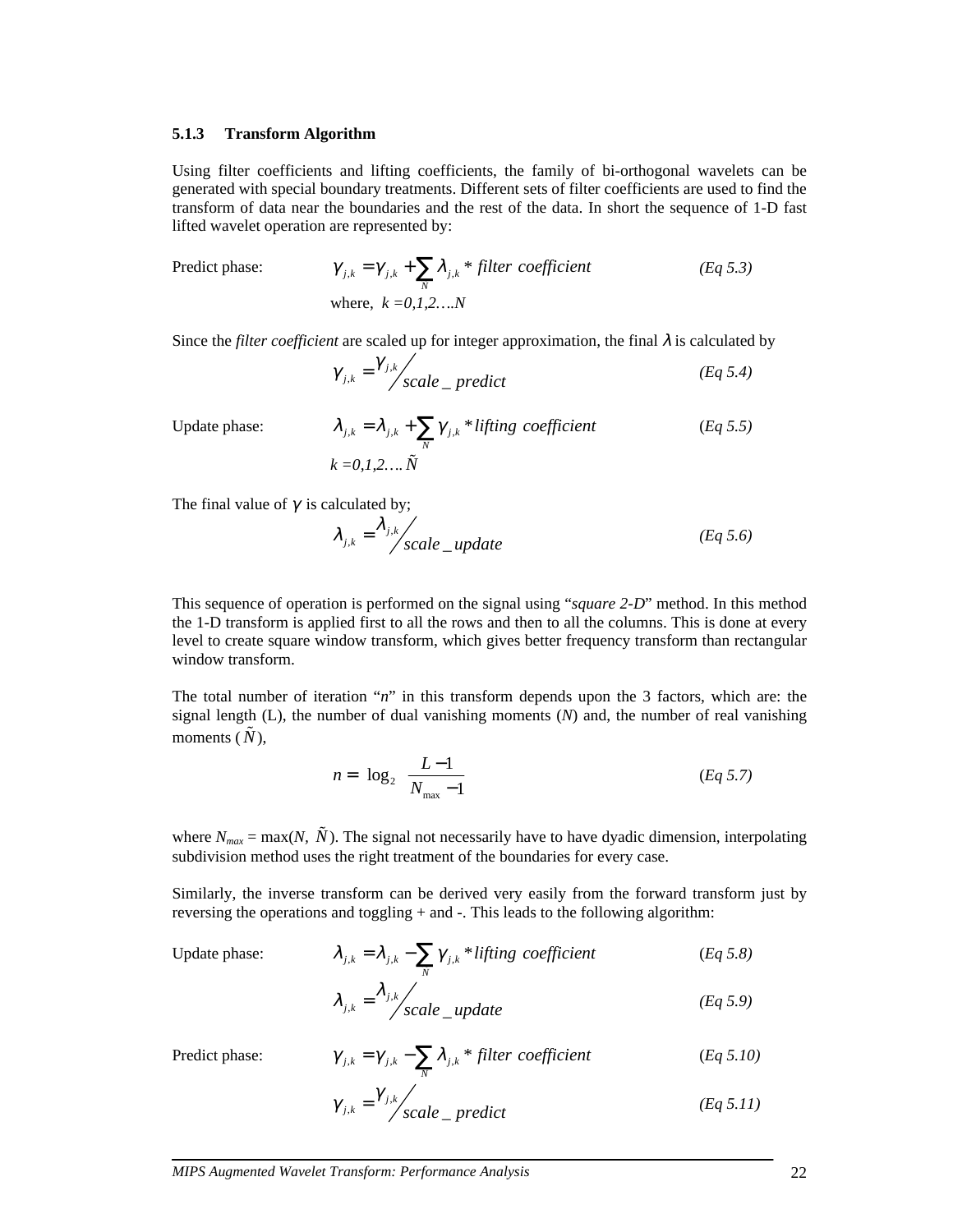#### **5.1.4 Modifications on Liftpack Source Code**

In order to use Liftpack as a benchmark for the lifting wavelet transform, the option employed in this thesis, from the original version of the Liftpack [1], was 'polynomial filters with even numbers of vanishing moments'. This project dealt with 2-D bi-orthogonal wavelet transforms using the lifting scheme, in-place format, interfacing through command-line parser. The PGM format was used as the representation of picture and TXT format as the output of FLWT encoder.

The following are the marked modifications, made in LIFTPACK:

- Since floating point operation are costly to be implemented in the reconfigurable unit, Liftpack was converted to integer-to-integer wavelet transform. The floating-point is introduced in the transform operation from filter coefficients. So first of all, the filter coefficients were scaled up and rounded to get the best approximation as explained in equation 5.1.
- Liftpack uses dynamic memory allocations for its data structures of arbitrary size. To make it useful for the placement in reconfigurable unit, we modified it work on static memories,
- In Liftpack, the filter coefficients are calculated as a part of the FLWT operation inside the software. Since it is calculated only once for the whole operation, in this thesis the filter coefficients were used as an input parameter. Hence Liftpack spends no time on calculating the filter coefficients rather they are directly taken from memory for the FLWT operation.

### **5.2 Reversible Wavelet Transform**

This transform is employed by JPEG-2000 standard [14] as lifting based implementation of filtering by 5-3 filter, see also [9]. All the operations are changed into integer based in order to map it into the reconfigurable unit. Before proceeding further into the lifting algorithm here are the boundary treatments and filtering used by the transform:

#### **5.2.1 Boundary Treatment**

 The boundary effects are solved by using periodic symmetric extension of the signal (Section 4.5.1) prescribed as '*1D\_EXTR Procedure'* by JPEG 2000, see [14] At lower levels of decomposition, the number of samples to be extended can exceed the signal length. In such cases the extensions are carried out in the sequence as shown in Figure 5.2.



*Figure 5.2: Periodic symmetric extension of signal* 

The minimum but sufficiently large values of the extension parameters i*left* and i*right* are given in the Table 5.5. The method to find i*left* and i*right* are discussed in Section 4.4 and Figure 4.10.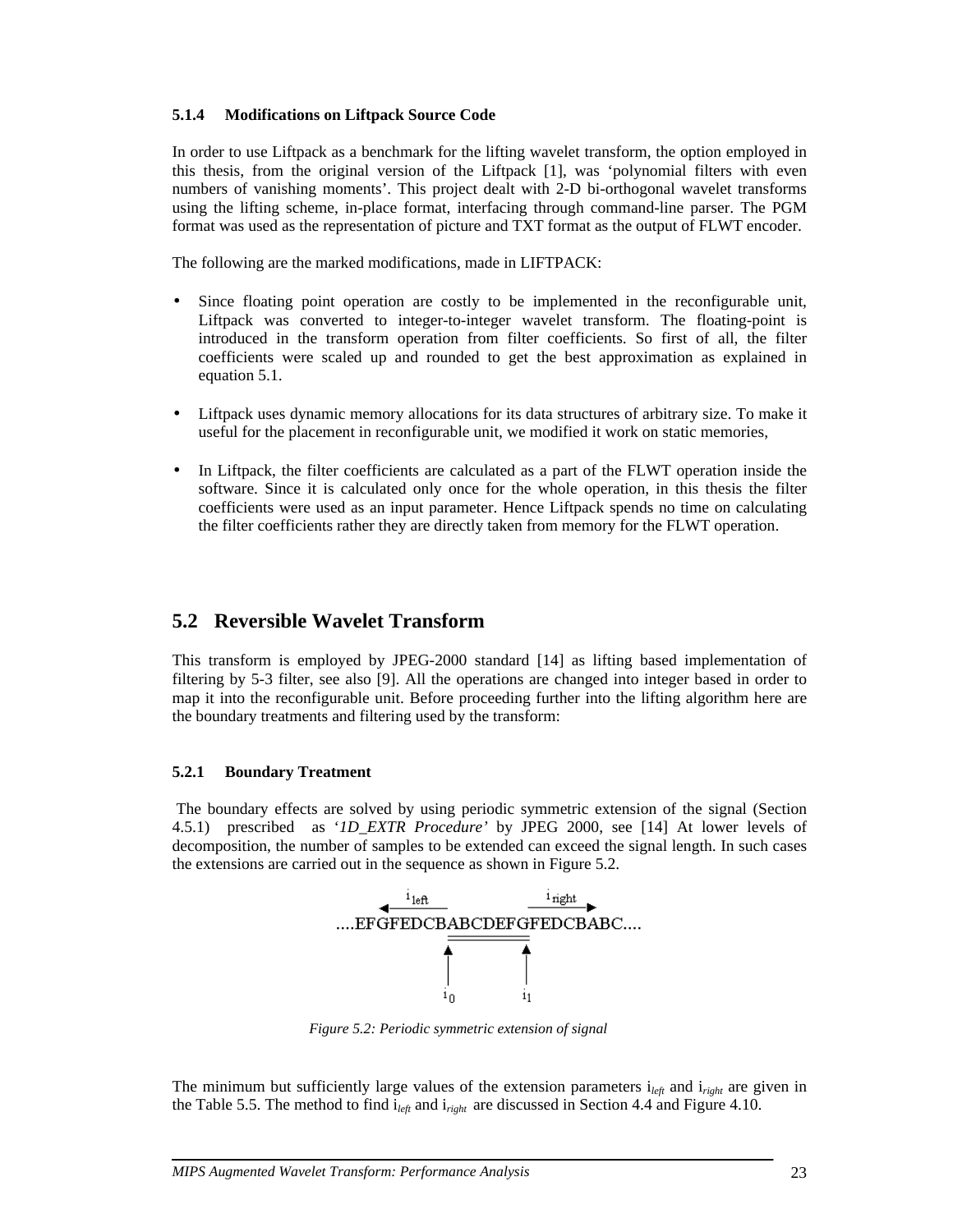| $\iota$ | $l$ <sub>left</sub> | $l_{right}$ |
|---------|---------------------|-------------|
| even    |                     |             |
| odd     |                     |             |

*Table 5.5: Extension for reversible transformation using 5-3 filter* 

#### **5.2.2 Filter Procedure**

This transform use linear phase bi-orthogonal filters with symmetric inputs and outputs called Le Gall or 5-3 filter [6] As the name suggests, it has 5 taps as analysis filter and 3 taps as synthesis filter. The filtering process is carried out on the extended signal for which alternately, odd coefficients values of the signal are updated with a weighted sum of even coefficient values and even coefficient values are updated with a weighted sum of odd coefficient values. The filter

coefficients are calculated to be  $\frac{1}{2}$ 2 and  $\frac{1}{1}$ 4 for predict and update phase respectively .Since these

fractional number in filter coefficient introduces floating point operations, which will be very costly for the hardware implementation, we scaled up the coefficient and rounded to the integer number.

$$
filter\_predict = \left[ \frac{1}{2} * scale + \frac{1}{2} \right]
$$
 (Eq 5.12)

$$
filter\_update = \left\lfloor \frac{1}{4} * scale + \frac{1}{2} \right\rfloor
$$
 (Eq 5.13)

#### **5.2.3 Transform Algorithm**

The reversible transform algorithm using 5-3 is a integer to integer wavelet transform where after every filtering operations the coefficients are rounded to integer value. Following the same set of notations as mentioned in Section 4.1, the reversible FLWT transform can be represented as the sequence of operations on low-pass signal  $\lambda_{0,k}$  and the high-pass signal  $\gamma_{0,k}$ . The final  $\lambda$  and  $\gamma$ coefficients are determined by scaling down the calculated coefficients from predict and update phase because the filter coefficients were scaled up in equation 5.3 and 5.4.

Predict phase:

Predict phase: 
$$
\gamma_{-1,k} = \gamma_{0,k} + \left[ \text{filter} - \text{predict}^*(\lambda_{0,k} + \lambda_{0,k+1}) + \frac{1}{2} \right]
$$
 (Eq 5.14)  

$$
\gamma_{-1,k} = \frac{\gamma_{-1,k}}{\gamma_{-1,k}}
$$
 (Eq 5.15)

Update phase:

Update phase: 
$$
\lambda_{-1,k} = \lambda_{0,k} + \left[ \text{filter\_update*}(\gamma_{-1,k-1} + \gamma_{-1,k}) + \frac{1}{2} \right] \quad (Eq 5.16)
$$

$$
\lambda_{-1,k} = \frac{\lambda_{-1,k}}{scale} \quad (Eq 5.17)
$$

All the wavelet transforms described in JPEG-2000 codec are fundamentally one dimensional (1- D) in nature. In this thesis, two-dimensional (2-D) transforms were formed by applying 1-D transforms in horizontal direction (rows) and then in vertical directions(columns). The number of

*<sup>k</sup> scale*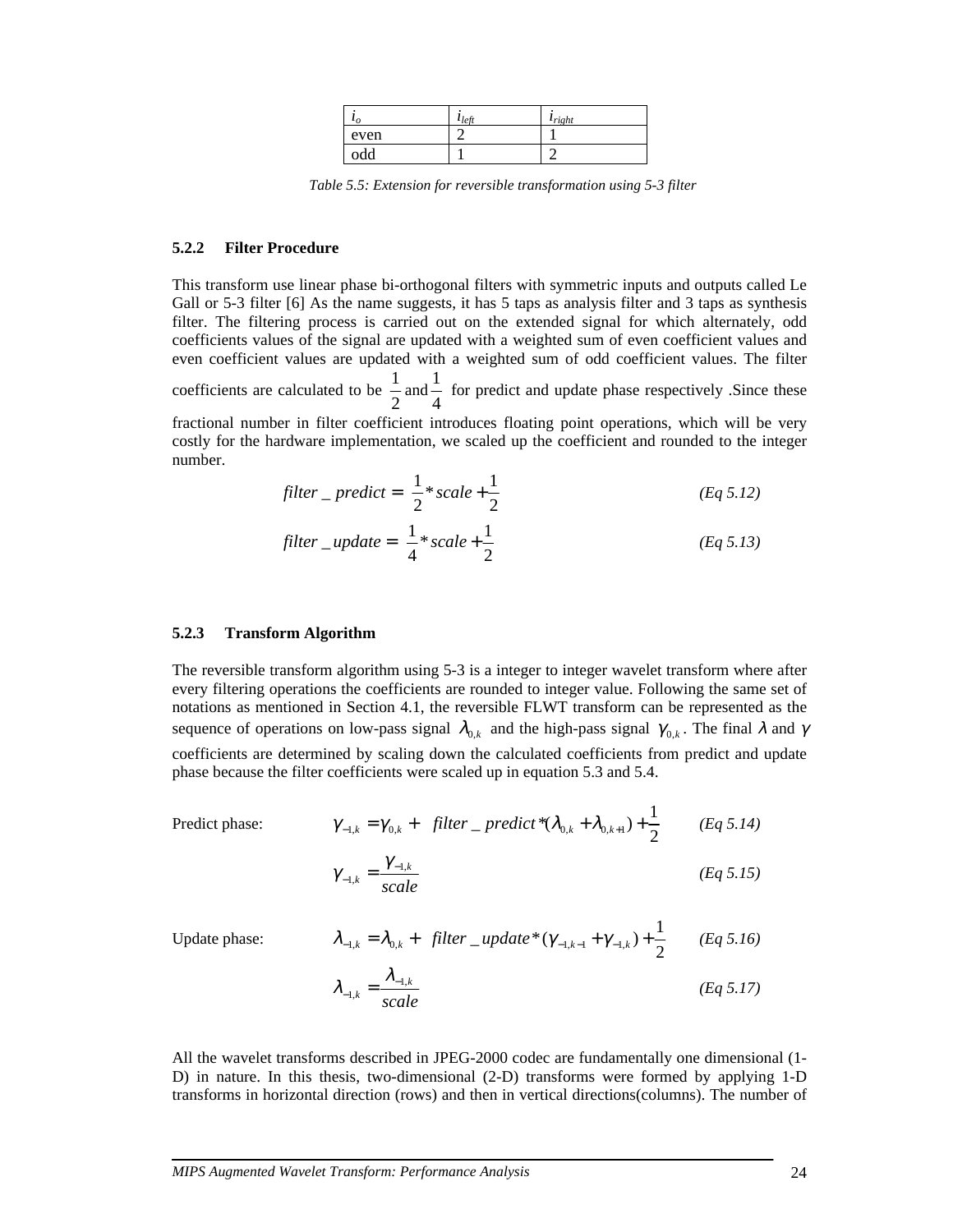iterations to be performed on the data in order to get the optimum compression, while retaining some of its basic properties, is given by

$$
n = \lfloor \log_2 \left( L - 1 \right) \rfloor \tag{Eq 5.18}
$$

Similarly, the inverse transform of reversible FLWT is very trivial and results perfect reconstruction. The sequence of operations are given as:

Update phase:

Update phase: 
$$
\lambda_{-1,k} = \lambda_{0,k} - \left[ \text{filter\_update*}(\gamma_{-1,k-1} + \gamma_{-1,k}) + \frac{1}{2} \right] \quad (Eq 5.19)
$$

$$
\lambda_{-1,k} = \frac{\lambda_{-1,k}}{\text{scale}} \qquad (Eq 5.20)
$$

Predict phase:

$$
\gamma_{-1,k} = \gamma_{0,k} - \left[ \text{filter} - \text{predict}^*(\lambda_{0,k} + \lambda_{0,k+1}) + \frac{1}{2} \right] \qquad (Eq 5.21)
$$

$$
\gamma_{-1,k} = \frac{\gamma_{-1,k}}{\text{scale}} \tag{Eq 5.22}
$$

### **5.3 Irreversible Wavelet Transform**

This transform method is prescribed by JPEG-2000 standard [14] for irreversible wavelet transform by using Daubechies 9-7 filter pair [5][9]. The analysis filter has 9 coefficients and synthesis filter has 7 coefficients. The algorithm was implemented all by integer operations.

#### **5.3.1 Boundary treatment**

This transform uses the same periodic symmetric extension for boundary treatment '*1D\_EXTR Procedure'* as explained in the case of reversible transform (Section 5.2.1 and Figure 5.2) except for the extension parameters. The minimum but sufficiently large values of the extension parameters i*left* and i*right* for irreversible transform are given in the Table 5.6. The method to find i*left* and i*right* are discussed in Section 4.5.1 and Figure 4.10.

| $\iota$ | $l$ <sub>left</sub> | $l_{right}$ |
|---------|---------------------|-------------|
| even    |                     |             |
| odd     | ╭                   |             |

*Table 5.6: Extension for reversible transformation using 7-9 filter* 

#### **5.3.2 Filter Procedure**

The filter coefficients defined by the JPEG-2000 for predict and update filters are given by:

 $\alpha$  = -1.586 134 342  $\beta$  = -0.052 980 118  $\chi = 0.882911075$  $\delta$  = 0.443 506 852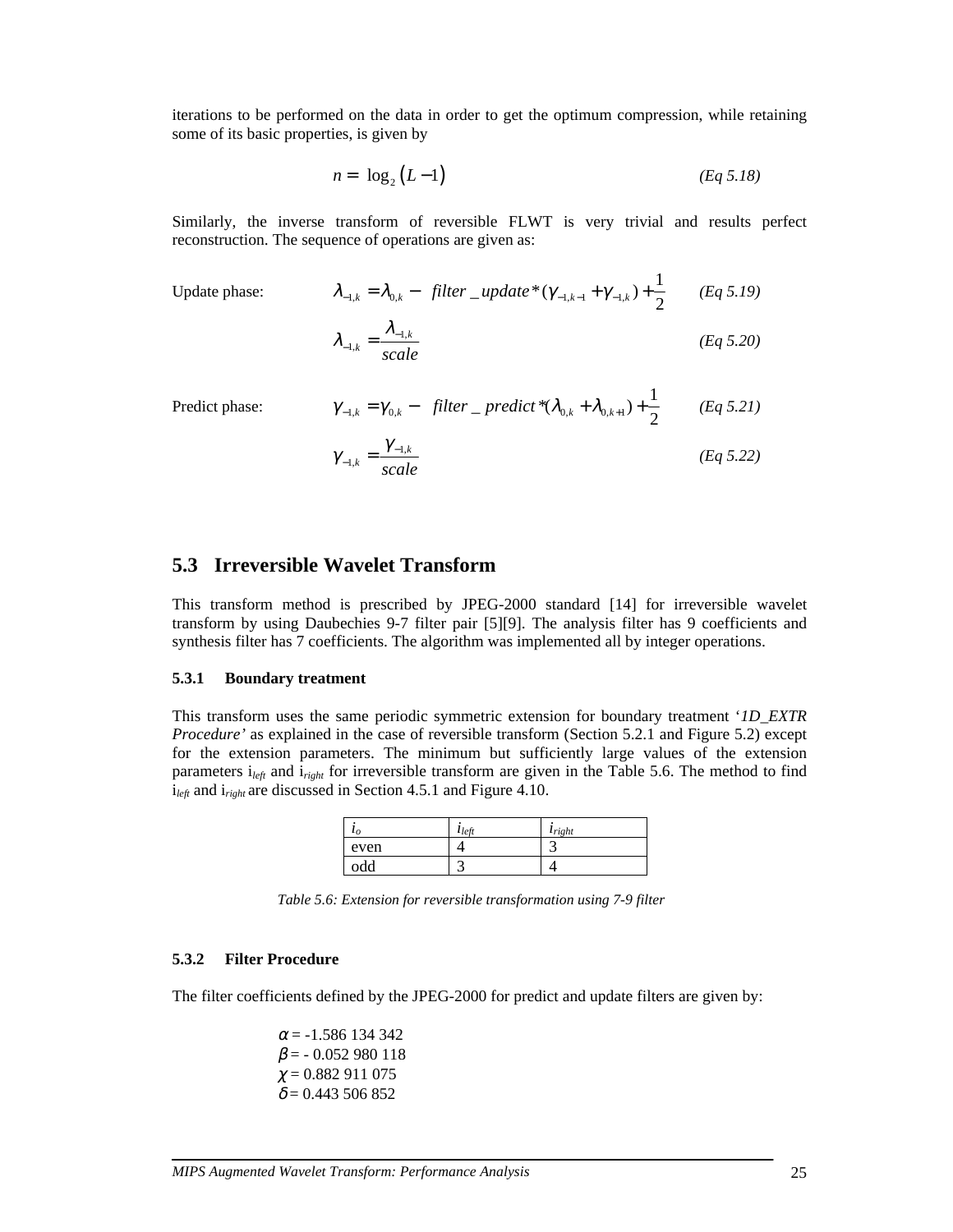Since these coefficients are fractional numbers, they were scaled and rounded in order to make the transform operation in integer based. Thus the new integer filter coefficients are:

$$
\alpha = \begin{bmatrix} \alpha * scale + \frac{1}{2} \end{bmatrix} \qquad \beta = \begin{bmatrix} \beta * scale + \frac{1}{2} \end{bmatrix}
$$
  

$$
\chi = \begin{bmatrix} \chi * scale + \frac{1}{2} \end{bmatrix} \qquad \delta = \begin{bmatrix} \delta * scale + \frac{1}{2} \end{bmatrix}
$$

#### **5.3.3 Transform Algorithm**

The following equation describe the sequence of operations performed on the extended signal sets of low-pass signal  $\lambda_{0,k}$  and the high-pass signal  $\gamma_{0,k}$  (all the notations are the same as from Section 4.1).

Predict I:

$$
\gamma_{-1,k} = \gamma_{0,k} + \left[ \alpha (\lambda_{0,k} + \lambda_{0,k+1}) + \frac{1}{2} \right]
$$
 (Eq 5.23)

$$
\gamma_{-1,k} = \frac{\gamma_{-1,k}}{scale} \tag{Eq 5.24}
$$

Update I:  $\lambda$ 

Predict II:

Update II:

$$
\lambda_{-1,k} = \lambda_{0,k} + \left[ \beta(\gamma_{-1,k-1} + \gamma_{-1,k}) + \frac{1}{2} \right]
$$
 (Eq 5.25)

$$
\lambda_{-1,k} = \frac{\lambda_{-1,k}}{scale} \tag{Eq 5.26}
$$

$$
\gamma_{-1,k} = \gamma_{0,k} + \left[ \chi(\lambda_{0,k} + \lambda_{0,k+1}) + \frac{1}{2} \right]
$$
 (Eq 5.27)

$$
\gamma_{-1,k} = \frac{\gamma_{-1,k}}{scale} \tag{Eq 5.28}
$$

$$
\lambda_{-1,k} = \lambda_{0,k} + \left[ \delta(\gamma_{-1,k-1} + \gamma_{-1,k}) + \frac{1}{2} \right]
$$
 (Eq 5.29)

$$
\lambda_{-1,k} = \frac{\lambda_{-1,k}}{scale} \tag{Eq 5.30}
$$

Scale- transform: 
$$
\gamma_{-1,k} = \zeta \cdot \gamma_{-1,k}
$$
 (Eq 5.31)

$$
\lambda_{-1,k} = \lambda_{-1,k} / \mathcal{S} \tag{Eq 5.32}
$$

The scale-transform value as per given by JPEG-2000 standard is  $\zeta = 1.230$  174 105. However, we converted it into approximated integer value before the transform operation, such that;

$$
\zeta = \left[ \zeta * scale\_transform + \frac{1}{2} \right]
$$
 (Eq 5.33)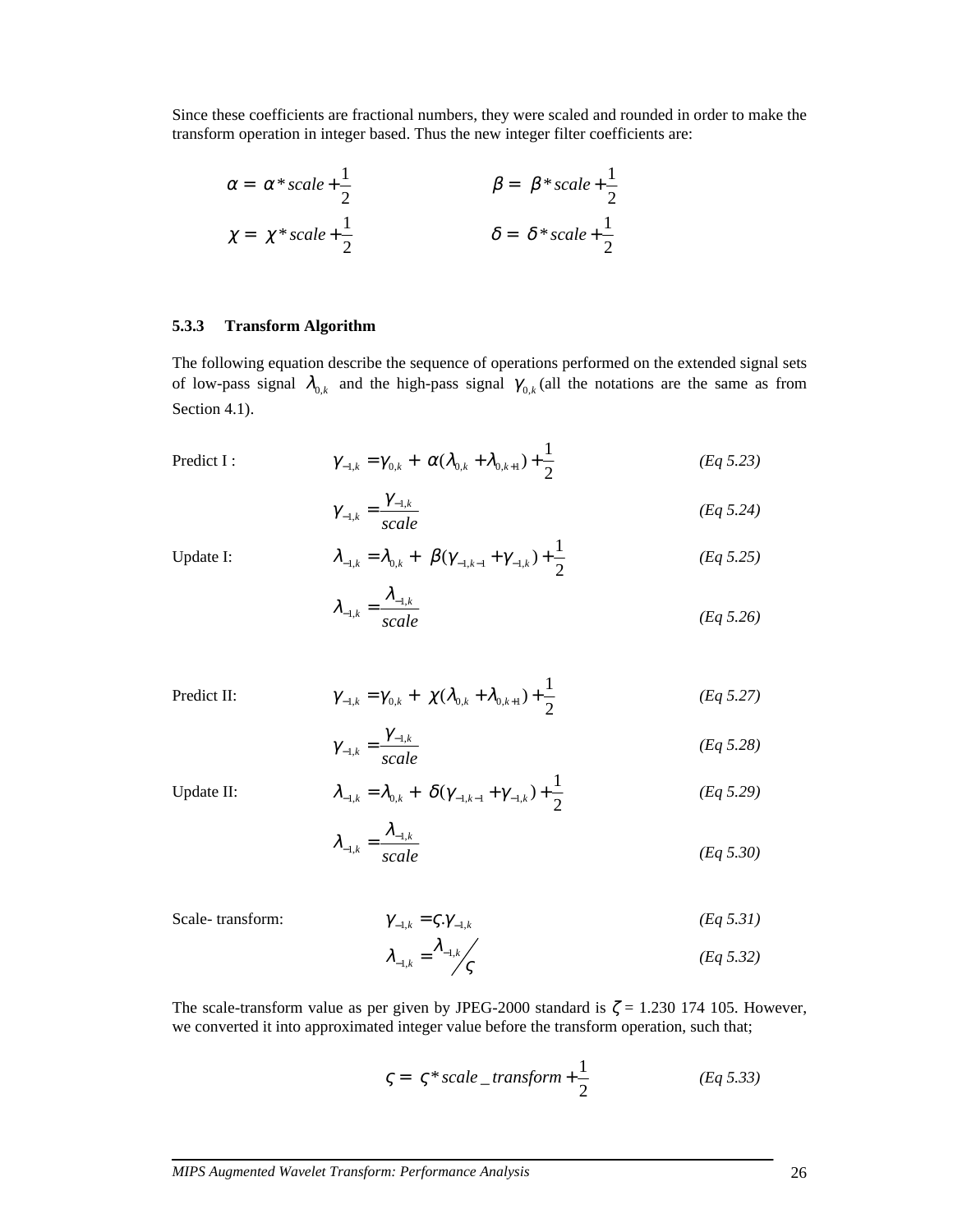Hence the final transformed coefficients are determined as:

$$
\gamma_{-1,k} = \frac{\gamma_{-1,k}}{\text{scale\_transform}} \tag{Eq 5.34}
$$

$$
\lambda_{-1,k} = \lambda_{-1,k} * scale\_transform
$$
 (Eq 5.35)

These sequences are repeated for 2-D transformation using *square method* described in Section 5.1.3.The number of iterations of 2-D transform for optimum compression and quality is given by the equation;

$$
n = \lfloor \log_2 \left( L - 1 \right) \rfloor \tag{Eq 5.36}
$$

The inverse transform follows the reverse sequence of integer operations of forward transform as in every lifting scheme The filter and scaling coefficients are all in the integer format.

Scale-transform:  $\lambda_{-1,k} = \zeta \cdot \lambda_{-1,k}$  (*Eq 5.37)* 

$$
\gamma_{-1,k} = \gamma_{-1,k} \tag{Eq 5.38}
$$

Update I:

$$
\lambda_{-1,k} = \lambda_{0,k} - \left[ \delta(\gamma_{-1,k-1} + \gamma_{-1,k}) + \frac{1}{2} \right]
$$
 (Eq 5.39)

$$
\lambda_{-1,k} = \frac{\lambda_{-1,k}}{scale} \tag{Eq 5.40}
$$

Predict I:  $\gamma$ 

$$
\gamma_{-1,k} = \gamma_{0,k} - \left[ \chi(\lambda_{0,k} + \lambda_{0,k+1}) + \frac{1}{2} \right]
$$
 (Eq 5.41)

$$
\gamma_{-1,k} = \frac{\gamma_{-1,k}}{scale} \tag{Eq 5.42}
$$

Update II:

$$
\lambda_{-1,k} = \lambda_{0,k} - \left[ \beta(\gamma_{-1,k-1} + \gamma_{-1,k}) + \frac{1}{2} \right]
$$
 (Eq 5.43)

$$
\lambda_{-1,k} = \frac{\lambda_{-1,k}}{scale} \tag{Eq 5.44}
$$

Predict II:

$$
\gamma_{-1,k} = \gamma_{0,k} - \left[ \alpha (\lambda_{0,k} + \lambda_{0,k+1}) + \frac{1}{2} \right]
$$
 (Eq 5.45)

$$
\gamma_{-1,k} = \frac{\gamma_{-1,k}}{\text{scale}} \tag{Eq 5.46}
$$

Finally, the inverse transform coefficients are given by;

$$
\lambda_{-1,k} = \frac{\lambda_{-1,k}}{scale\_transform}
$$
 (Eq 5.47)

$$
\gamma_{-1,k} = \gamma_{-1,k} * scale\_transform \qquad (Eq 5.48)
$$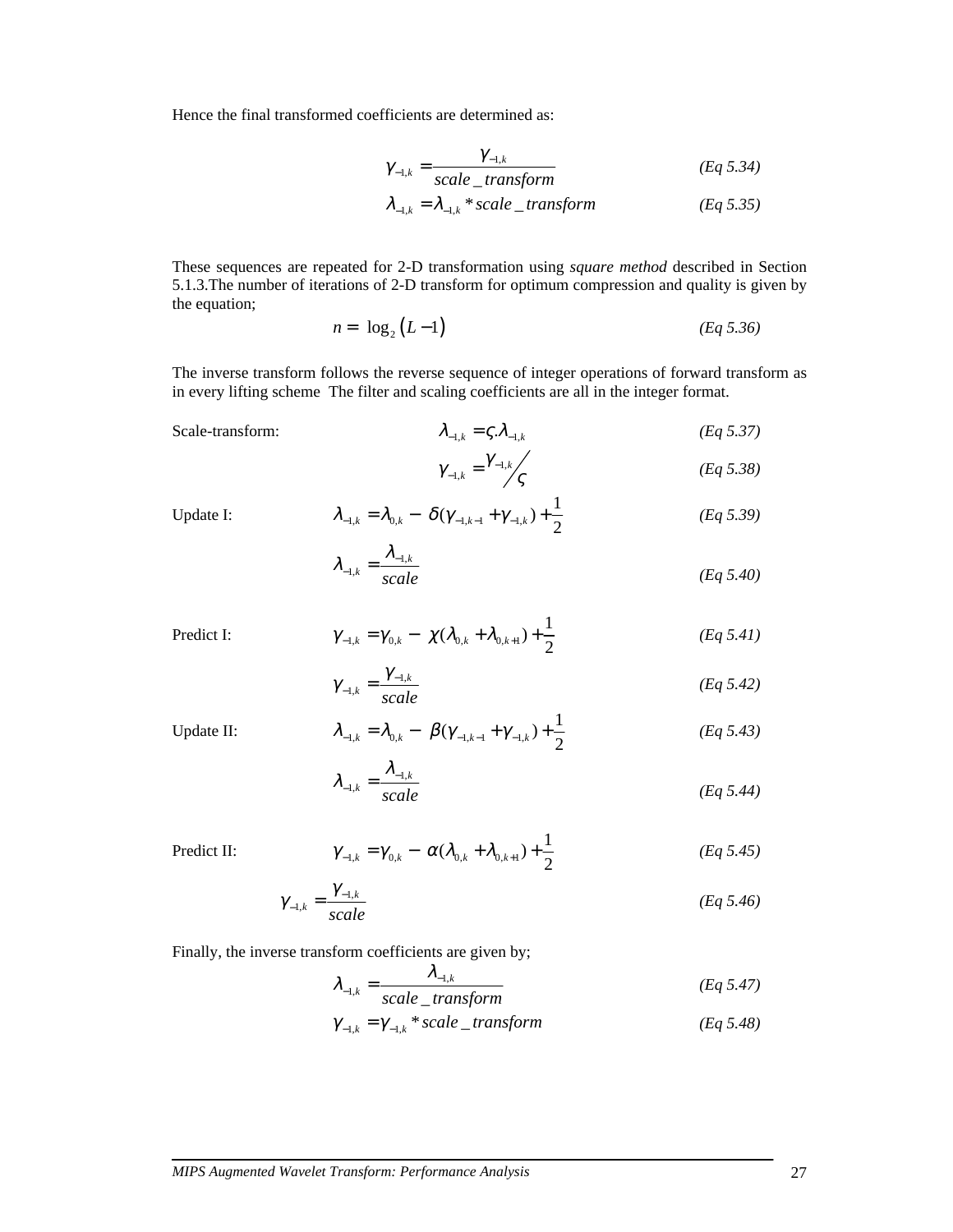## **Chapter 6**

## **Lifting Scheme in Reconfigurable Unit**

In the algorithmic level, lifting scheme is the fastest implementation of wavelet transform but its purely software implementation is recognized to be a substantial performance bottleneck for the system. In order to accelerate the lifting operation, this Chapter, introduces the concepts of reconfigurable computing and its implementation in lifting scheme.

## **6.1 Reconfigurable Computing**

The main characteristic of *Reconfigurable Computing* (RC) is the presence of hardware that can be reconfigured (reconfigware - RW) to implement specific functionality more suitable for specially tailored hardware than on a general-purpose processor.

#### **6.1.1 Introduction**

There are two primary methods in traditional computing for the execution of algorithms. The first method is to use an Application Specific Integrated Circuits (ASICs), which are hardware units designed specifically to perform a given computation. Hence, they are very fast and efficient when executing the exact computation for which they are designed. However, after fabrication the circuit cannot be altered.

The second method is the use of microprocessors, which is a far more flexible solution. By changing the software instructions, the functionality of the system is altered without changing the hardware. However, the downside of this flexibility is that the performance suffers because it is intended to perform reasonably well, for a wide range of applications. Therefore the performance is far below than of an ASIC. The processor must read each instruction from memory, decode it, and then execute. This results in a high execution overhead for each individual operation.

Reconfigurable computing lies in between a hardware only implementation (in ASIC) and software only implementation in terms of flexibility and performance [13]. Like software, reconfigurable hardware is flexible, and can be reconfigured for different applications. Similar to ASIC, the reconfigurable hardware provide a method to map circuits into the hardware. and the high execution speed, operating parallel execution of multiple instructions.

The reconfigurable device itself is a Very Large Scale Integration (VLSI) microchip known as a *Field Programmable Gate Array (FPGA).* These are electrically programmable and can implement complex computations on a single chip, with millions of gates devices currently in production.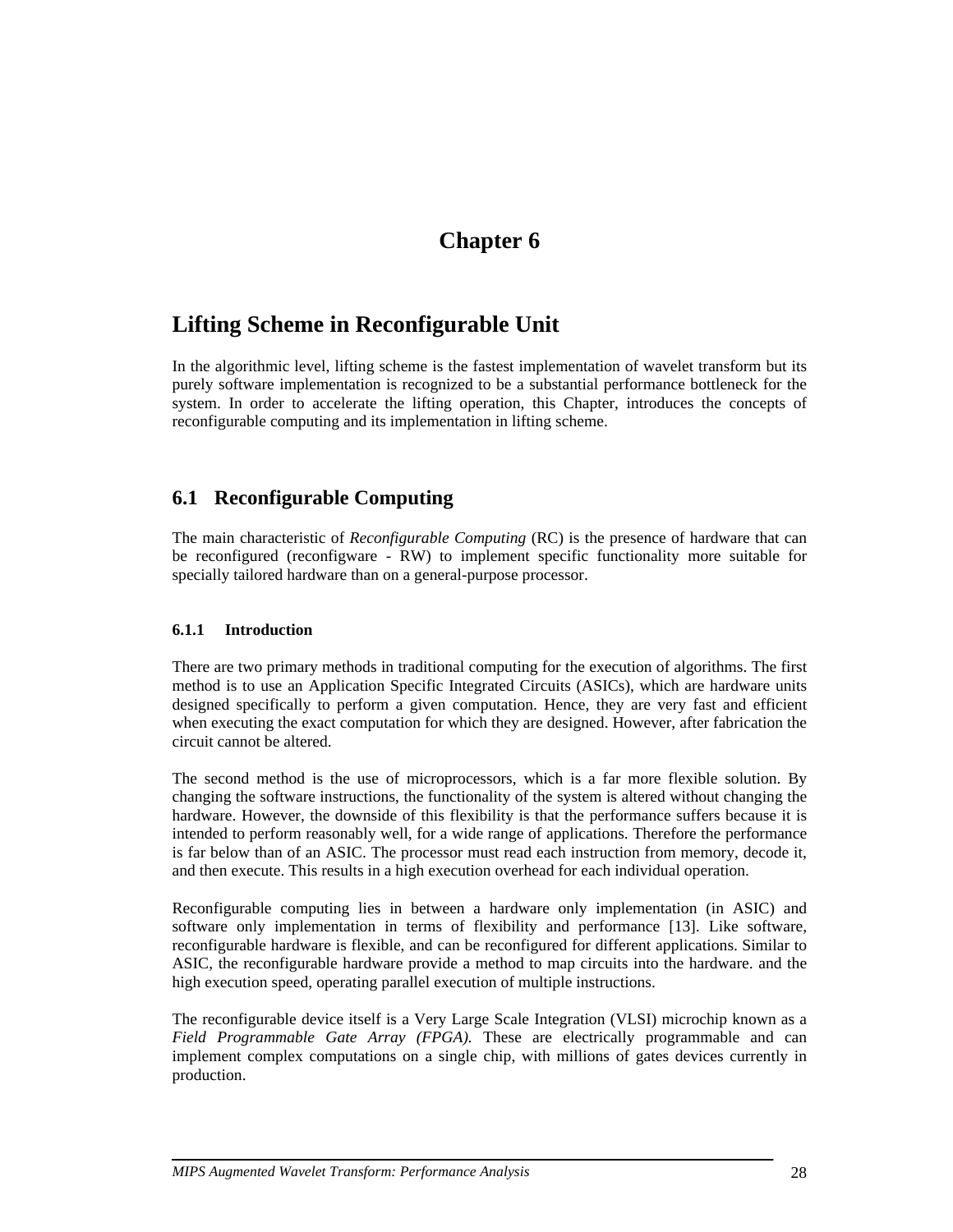#### **6.1.2 Placement of Reconfigurable Unit**

There are many designs available for the placement of a reconfigurable computing unit in generalpurpose processor architectures. One of the primary variations between these architectures is the degree of coupling (if any) with a host microprocessor.

Programmable logic tends to be inefficient in implementing certain types of operations, such as loop and branch control. In order to most efficiently run an application in a reconfigurable computing system, the areas of the program that cannot be easily mapped to the reconfigurable logic are executed on a host microprocessor. Meanwhile, the areas with a high density of computation that can benefit from implementation in hardware are mapped to the reconfigurable logic [16]. For the systems that use microprocessor in conjunction with the reconfigurable logic, we explain some ways of coupling (see Figure 6.1).

First, reconfigurable hardware can be used solely to provide reconfigurable functional units within a host processor. This allows for a traditional programming environment with the addition of custom instructions that may change over time. Here, the reconfigurable units execute as functional units on the main microprocessor datapath, with registers used to hold the input and output operands.

Second, a reconfigurable unit may be used as a coprocessor. A coprocessor is in general larger than a functional unit, and is able to perform computations without the constant supervision of the host processor. Instead, the processor initializes the reconfigurable hardware and either sends the necessary data to the logic, or provides information on where this data might be found in memory.

Third, an attached reconfigurable processing unit behaves as if it is an additional processor in a multiprocessor system. The host processor's data cache is not visible to the attached reconfigurable processing unit. There is, therefore, a higher delay in communication between the host processor and the reconfigurable hardware, such as when communicating configuration information, input data, and results. However, this type of reconfigurable hardware does allow for a great deal of computation independence, by shifting large chunks of a computation over to the reconfigurable hardware.

Finally, the most loosely coupled form of reconfigurable hardware is that of an external standalone processing unit. This type of reconfigurable hardware communicates infrequently with the host processor (if present). This model is similar to that of networked workstations, where processing may occur for very long periods of time without a great deal of communication.



*Figure 6.1: Different levels of coupling in a reconfigurable system. The reconfigurable boxes are shaded*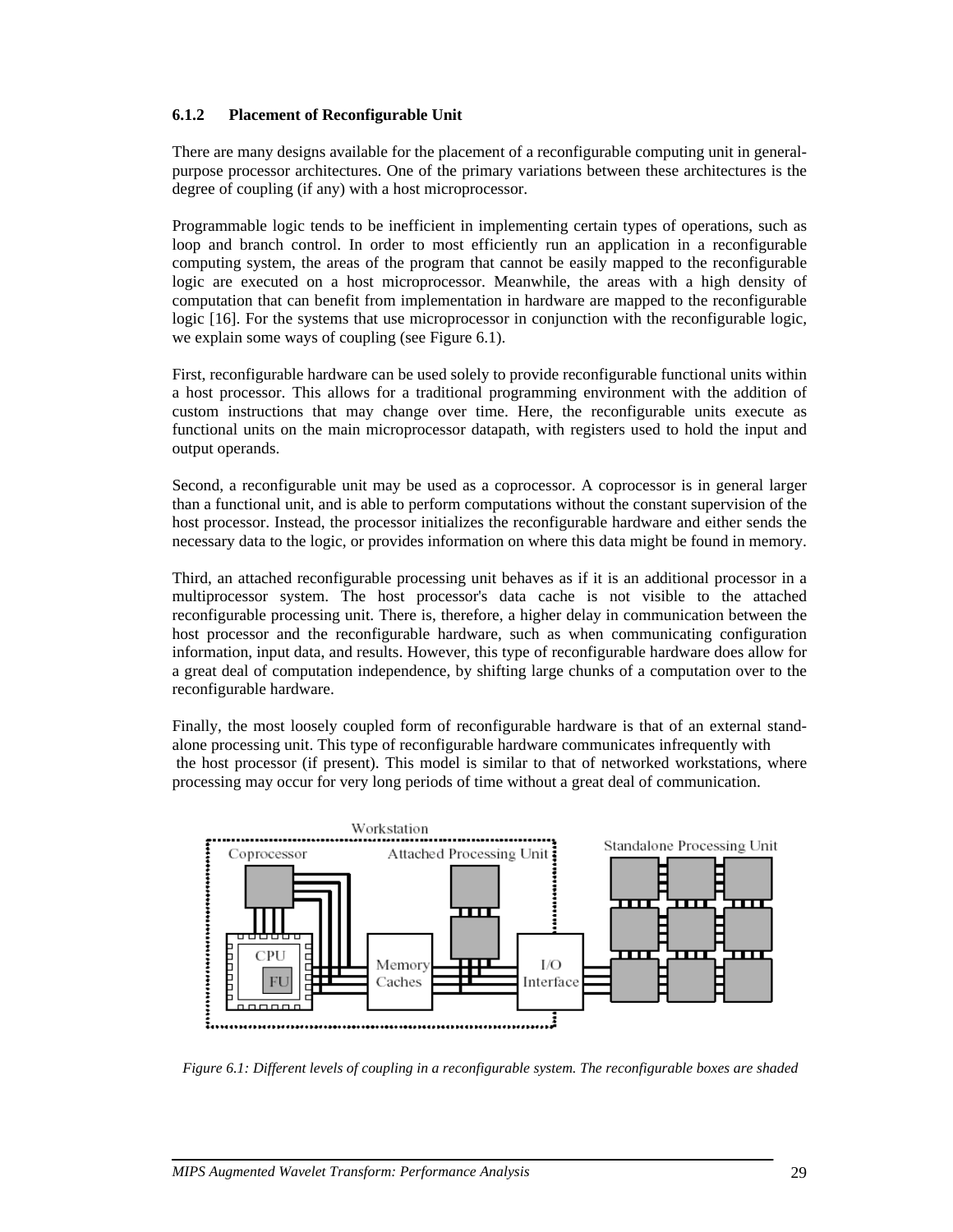Each of these styles has distinct benefits and drawbacks. The tighter the integration of the reconfigurable hardware, the more frequently it can be used within an application or set of applications due to a lower communication overhead. However, the hardware is unable to operate for significant portions of time without intervention from the host processor, and the amount of reconfigurable logic available is often quite limited. The more loosely coupled styles allow for greater parallelism in program execution, but suffer from higher communications overhead. In applications that require a great deal of communication, this can reduce or remove any acceleration benefits gained through this type of reconfigurable hardware.

## **6.2 Wavelet Transform in Reconfigurable Unit**

Wavelet transforms, lifting scheme in particular, discussed in Chapters 3 and 4 are computationally very intensive and when they are used in real time systems, they become even more demanding. The present day general-purpose processors are unable to meet the computational and memory requirements for such applications. Various methods are being applied to enhance its performance such as Single Instruction Multiple Data (SIMD) architectures; multimedia Instruction Set Architecture (ISA) extension like MMX, MDMX; general-purpose processors accelerated with media processors and ASICs performing specialized computations etc.

Since new standards and algorithms are developing rapidly, it is not feasible to change the processors architectures with every new update. In order to speed up the processor performance and make it flexible with different standards, reconfigurable hardware is a suitable option [15][8].

As we discussed before, the software implementation of wavelet transform is computationally very complex and creates a significant bottleneck for practical systems. This can be improved by implementing these algorithms in hardware which can exploit the data reusability and execute transform operations in parallel. In this thesis, the performance of wavelet lifting transforms in software, described in Chapter 5, were compared with reconfigurable FPGA units mapped with the same algorithms[14].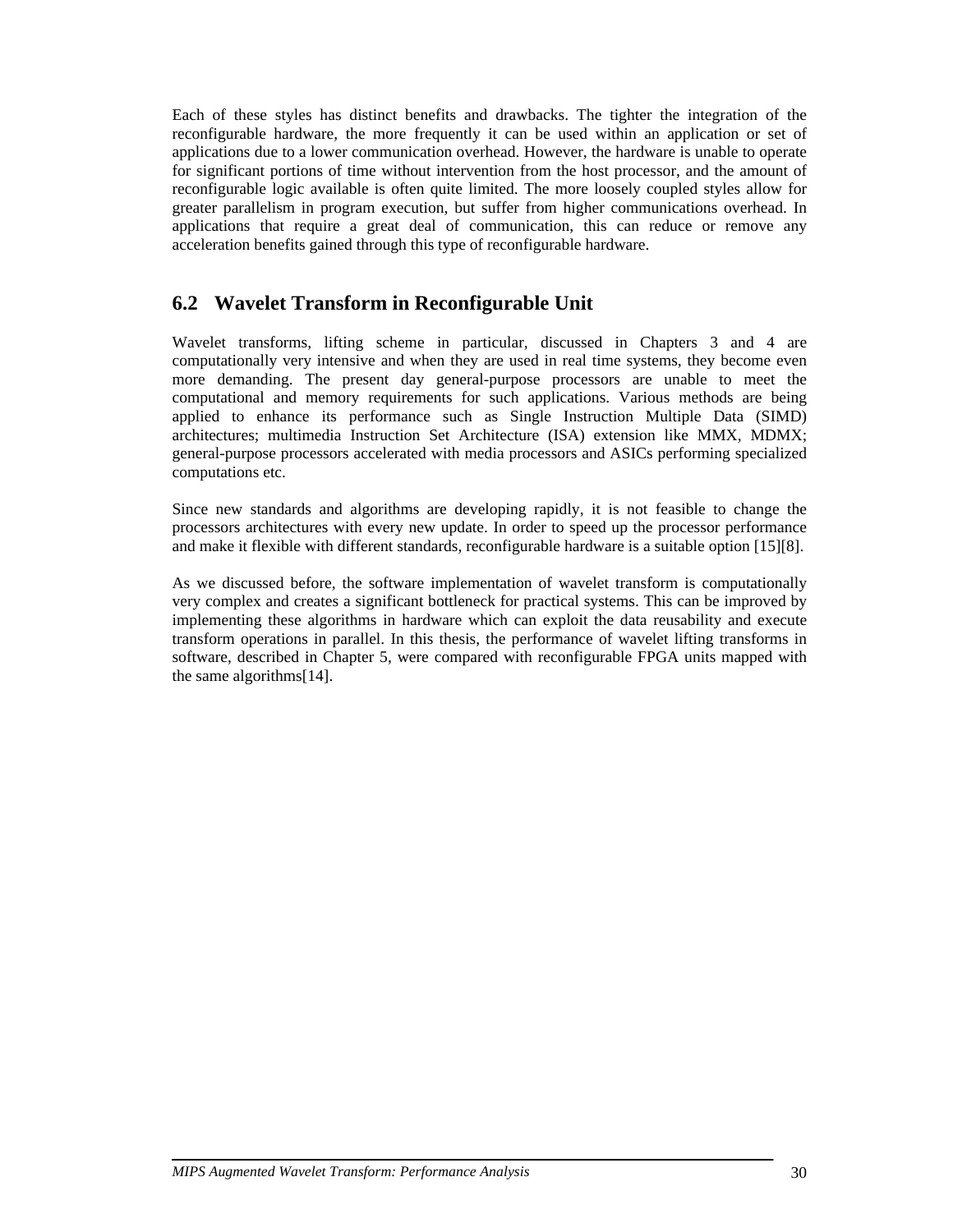## **Chapter 7**

## **Methodology**

In this Chapter, we will discuss the experimental framework required to carry out the performance analysis of wavelet transform in simulated MIPS processor with and without the reconfigurable hardware unit. We will explain the necessary details and modifications in "*Simple Scalar Toolset Version 3.0* " to implement the hardware unit for wavelet transform, instruction annotation, and benchmarks for analysis.

### **7.1 SimpleScalar Architectural Design Tool Set**

 SimpleScalar is a tool set consisting of compiler, assembler, linker, simulation, and visualization tools for MIPS IV architecture [2]. We have extensively used this tool in order to execute the benchmark for the comparison of the performance of software vs. hardware implementation of Wavelet transform. Some of its advantageous features of Simplescalar employed in this thesis are; easy to augment the hardware unit, facility for ISA extension without changing compiler and accuracy on timing information while executing the program.

#### **7.1.1 SimpleScalar**

SimpleScalar is a derivative if MIPS-IV architecture that takes binaries compiled on a gcc based compiler for its architecture (see Figure 7.1). It simulates execution in different processors, which are;

- sim-fast for functional simulation
- sim-cheetah and sim-cache for functional cache simulation
- sim-profile for detailed profiles on instruction classes, addresses, symbols etc.
- sim-outorder for timing simulation.



*Figure 7.1: Architecture of SimpleScalar*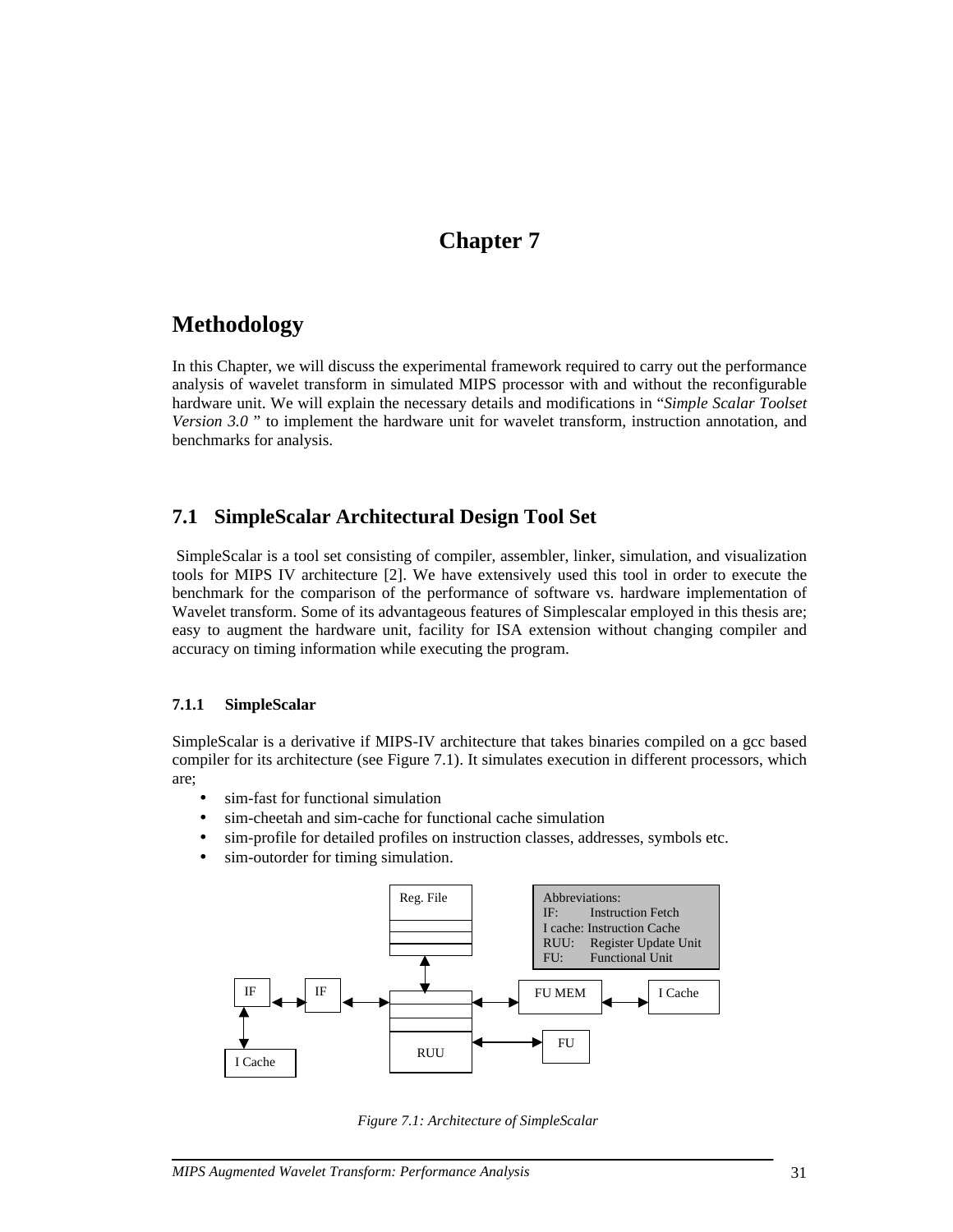In addition of supporting all MIPS ISA, it has an extended 64-bit instruction encoding including 16 bit annote field (Figure 7.2). The ISA can be modified post compile, with the annotations to instructions in assembly. This allows compile time tool to communicate data to the simulator hardware on demand, which is very useful for synthesizing new instructions without having to change or recompile the assembler.

For example, the annotated instructions can be a written as: la/a \$r2, \$r2

The annotation in expressed by "/a" which specifies that the first bit of the annotation field is set. It is possible to set bits from 0 to 15 through /a to /p.

In this thesis, the simulator processor "sim-outorder" has been chosen because it is suitable for functional and timing analysis of our unit.



*Figure 7.2: SimpleScalar Architecture instruction formats* 

#### **7.1.2 Sim-Outorder**

This processor is an in-order based execution simulator followed by a trace-based out-of-order timing simulator. The instructions are first decoded and executed instantaneously modifying both the Register Update Unit (RUU) and memory. Then they are placed into timing simulator and issued to different execution units. The RUU scheme reorders buffers to automatically rename the registers and to hold the results of pending instructions. Each cycle, the reorder buffer retires the completed instructions in program order to the architected register file.

The processor's memory employs a load store queue. Store values are put into the queue if the stores are speculative. Loads are dispatched to the memory system when the addresses of all previous stores are known or they could be satisfied by the earlier store value residing in the queue. Speculative loads may generate cache misses but speculative TLB misses stall the pipeline until the branch condition is known.

Sim-outorder simulates a six stages of pipeline (fetch, decode, issue, execute, write-back and commit) as shown in the Figure 7.3. The five stages are implemented with the functions driven by the function sim-main(). The functions and their role in the program are as follows:

ruu\_fetch(): this is an execution simulator responsible for fetching instructions from I-cache and place them into a queue for later decoding. Each cycle it fetches only one I-cache line and in case of miss, it blocks the line until it is completed.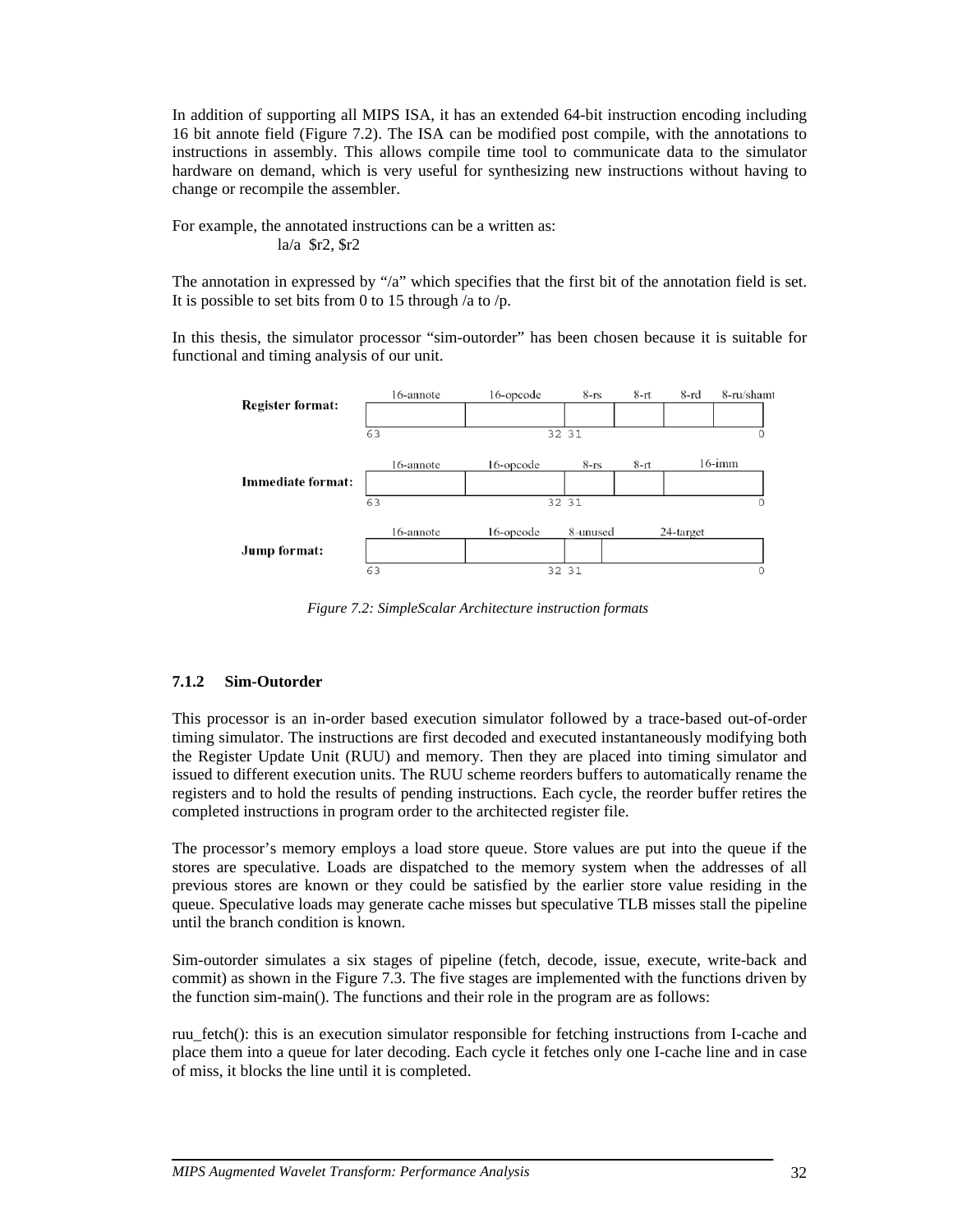

*Figure 7.3: Pipeline for Sim-outorder* 

ruu\_dispatch(): this is a stage where new instructions are decoded, executed by the execution based simulator and then placed into RUU structures. According to the width of the target machine, the dispatcher takes instructions from fetch queue in each cycle and places them in the scheduler queue. At this function the instructions make transition from in-order execution based simulator to the out-of -order timing simulator. In this routine the branch mis-predictions are also noted, it is possible because the branch has already been executed.

ruu\_issue(): at this stage the ready instructions are issued from the RUU units to the functional units. Each cycle, the instructions are issued out-of-order if they are ready (have all their operands) and if the functional units are not busy. The issue of the ready loads is stalled if there is an earlier store with an unresolved effective address in the load/store queue (LSQ). If the address of the earlier store matches that of the waiting load, the store value is forwarded to the load. Otherwise, the load is sent to the memory system. Finally, it schedules the write-back events using the latency of functional units.

ruu\_writeback(): at this stage the instructions are completed in timing simulator and the dependence chain of the instruction output is marked. If the dependent instructions were waiting only for that completion, they are marked as ready to be issued. This function also detects mispredicted branches as a timing simulator and resets the erroneously issued instruction.

ruu commit(): this function removes the completed instructions from the RUU and also executes the store instructions, if any, that are at the head of RUU. In other words, it commits the instructions in-order, updates the data caches or memory with store values and handles data TLB miss. When an instruction is committed, no values are saved in RUU or LSQ.

The modifications made in Sim-outorder in order to implement Wavelet Transform hardware unit will be discussed later in Section.7.5.

## **7.2 MIPS Augmented with Reconfigurable Unit**

In order to augment the general-purpose processors with a reconfigurable hardware unit there are several proposed architectures, for example in [8][15]. In most cases, the organization assumes the processor operates like in general-purpose paradigm but it is extended by a reconfigurable unit(s) that speed up the processing. Similar to other functional units, the execution and the reconfiguration are under the control of the "core" processor. Due to the potential reprogrammability of the reconfigurable processor, a high flexibility is attained such that tuning the reconfiguration for specific algorithms or for the general-purpose paradigm.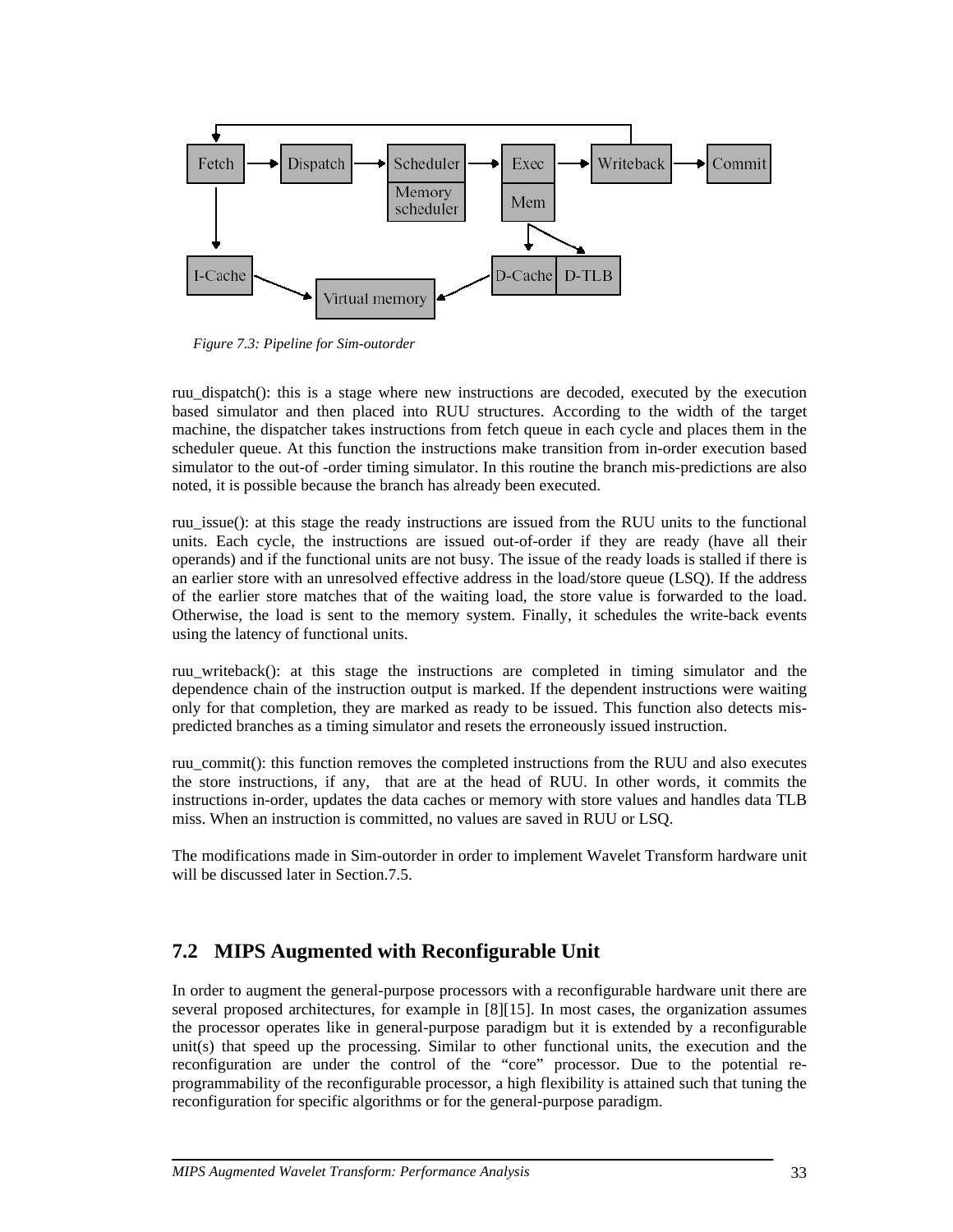It would have been preferable to compare our approach to existing approaches for reconfigurable processors [8] but due to the absence of tools and precise models we are using a well-known simulation environment, the SimpleScalar Toolset [2].



*Figure 7.4: Architecture representing MIPS with FLWT unit* 

A reconfigurable unit, namely "FLWT Unit", was added, as shown in Figure 7.4, to the Simoutorder processor along with its other existing functional units. The reconfigurable unit was configured only once with the FLWT implementation, hence it can be perceived as a fixed FLWT unit. This unit was simulated as a FPGA unit responsible for executing FLWT operation [17].

### **7.3 Instructions Annotation for FLWT Operation**

In the case of FPGA model [17], the filter and lifting coefficients are placed in the internal RAM, because they are constant values during the FLWT operation, and then the transform operation is conducted by the hardware unit. However, the software model of modified Liftpack, described in Section 5.1, calculates the filter and lifting coefficients and then performs the transform operation. For a realistic simulation of the FPGA model, we need to avoid the calculation of the filter and lifting coefficients by the software and execute the transform operation in FLWT unit. Therefore we introduced 3 new instructions, which will execute a defined set of instructions without affecting the processor execution time. In this thesis, we used the annotation field of the SimpleScalar ISA (Section 7.1) and reclaimed the prevailing instructions, avoiding any alteration in the compiler. These instructions are called *annotation instructions.*

The annotated instructions were introduced into the source code of the Liftpack software, using the assembler directives, such as:

- For calculating filter coefficients  $\frac{\text{18}}{2}$  ("add/a \$11,\$11,\$11")
- For calculating lifting coefficients  $\frac{\text{18}}{2}$  ("add/b \$11,\$11,\$11")
- For executing the FLWT operation  $\alpha$ asm ("add/c \$11,\$11,\$11")

The annotation was expressed by "/a", "/b" and "/c" with the *add* instruction, which specifies that the first, second and third bit of the annotation field is set, respectively. The rest of the generalpurpose registers stated, were chosen arbitrarily, since we were not using any of these registers to pass any data to the hardware.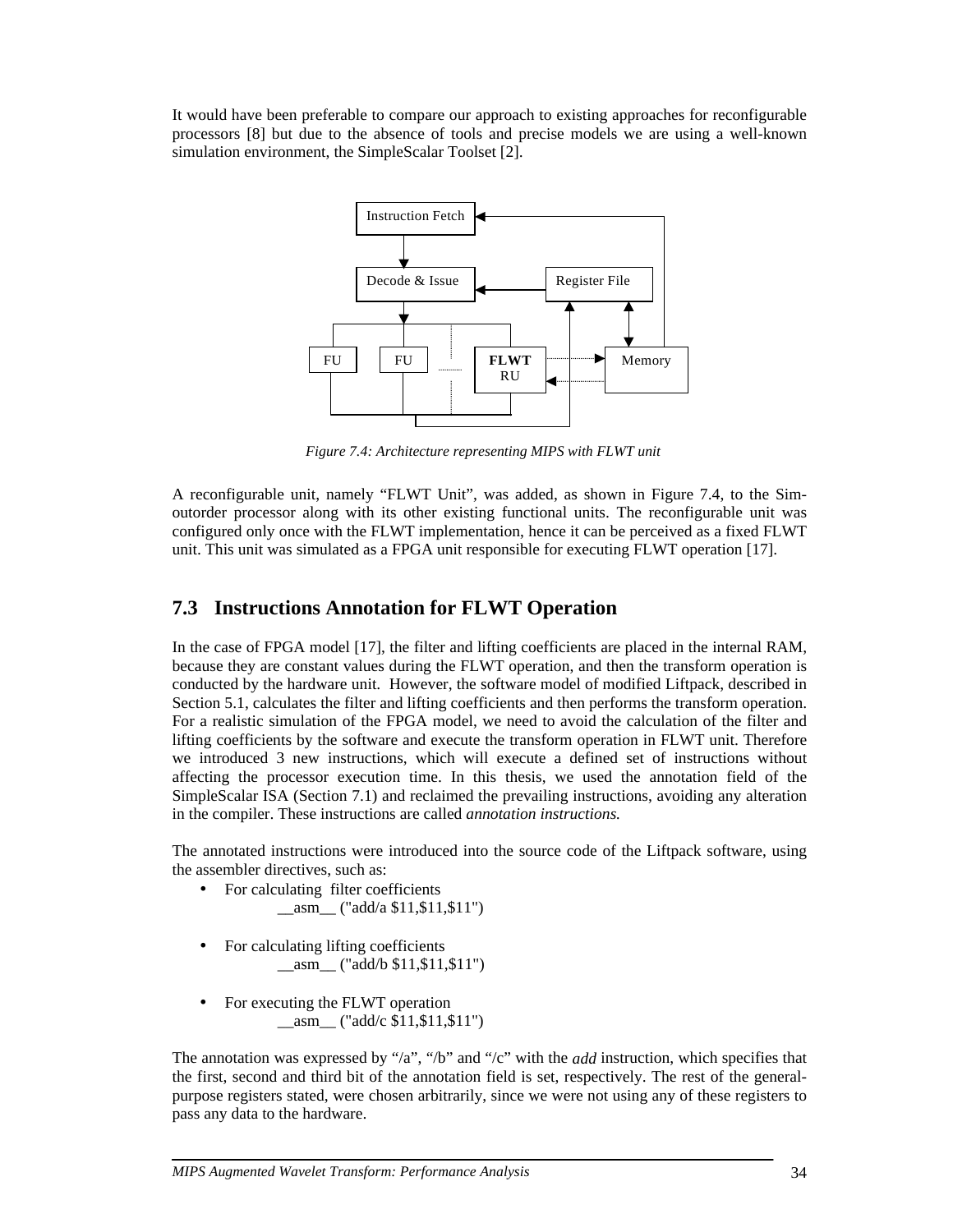The necessary data and parameters required for the execution of annotation instruction are transferred from the modified Liftpack software through the general-purpose register using the assembler directive. For example, the value of "data" is passed through the general-purpose register \$2:

$$
\underline{\hspace{2cm}} \quad \text{asm} \underline{\hspace{2cm}} \text{("lw $2, data")}
$$

The register values passed by the software are received by the Simplescalar and assigned to a variable for further use. For example,

$$
Received\_data = GPR(2)
$$

While using the annotation instruction, the processor and the FLWT unit share the same register files. This can cause the register values to be overwritten by the FLWT unit. To avoid this situation, we saved all the register values into memory before executing the annotated instruction and afterwards when the execution of the unit is complete the saved register values were restored.

#### **7.4 FLWT Implementation**

After close examination of the FLWT algorithm, we programmed the FLWT unit in a way that it can carry out the exact operations and give exact results as being executed in software. The schematic logical block diagram of reconfigurable FLWT unit is given in Figure 7.5.



*Figure 7.5:Organization of FLWT unit* 

### **7.5 Modifications on Sim-outorder Source Code**

The new reconfigurable unit loaded with FLWT implementation was added in the resource pool definition of Sim-outorder , which already contained 4 integer ALUs, 1 integer MULT/DIV-unit, 4 FP adders, 1 FP MULT/DIV unit and 2 memory ports(R/W).

In order to execute the FLWT, all the required instructions were added in the function ruu dispatch (), which also included reading the picture data from memory and writing back the transformed picture data into the memory. The annotation instruction is first detected in the beginning of the function ruu\_dispatch() and if it is true the FLWT instructions are decoded and run by the execution based simulator and placed into RUU structures, see Section 7.2.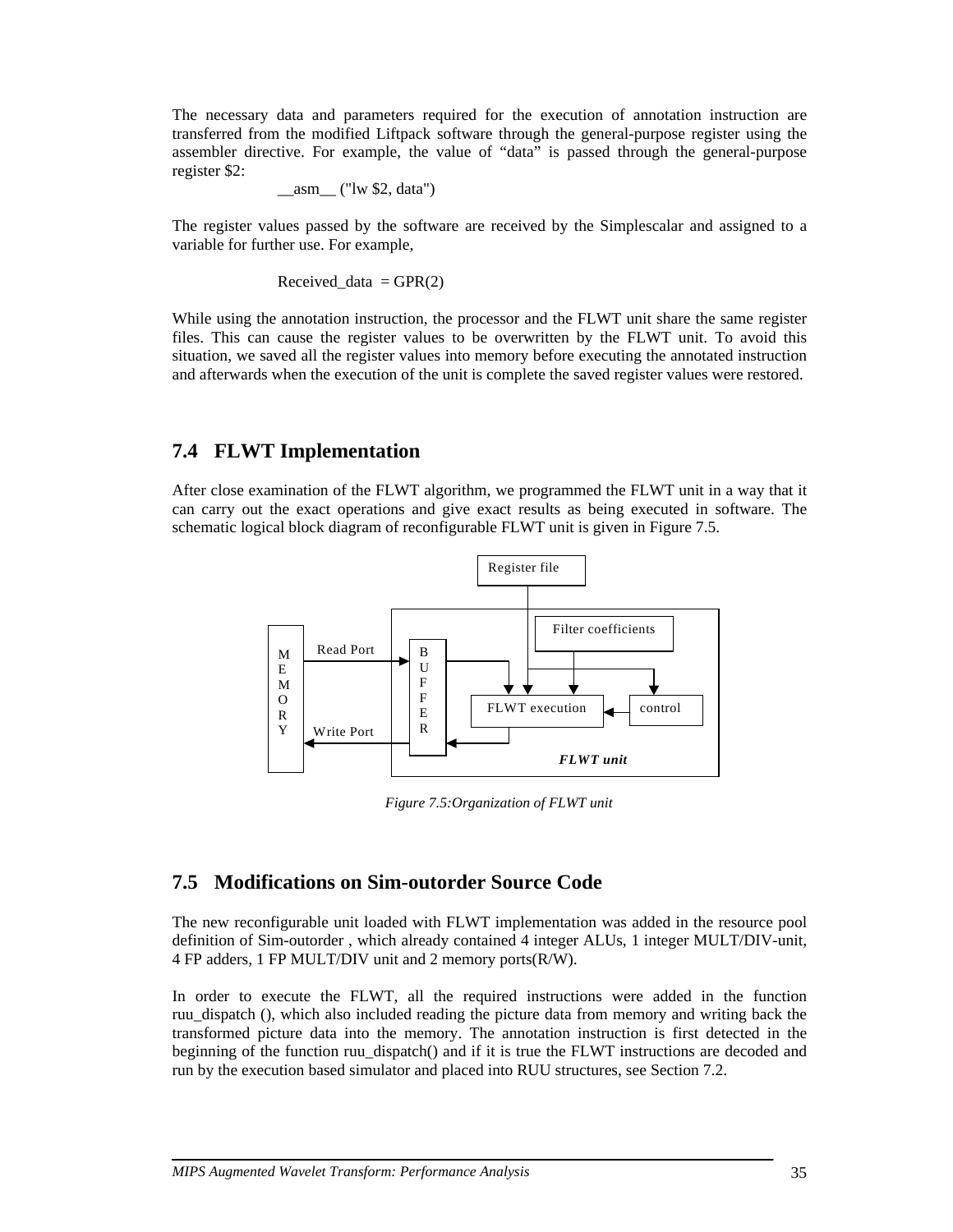Since instructions are issued to their corresponding functional units and the Load Store Queue (LSQ) is also resolved at the function ruu\_issue [2], we added instructions in this function, to calculate the total latencies on reading or writing the necessary data to/from FLWT unit. Provisions were also made to reserve the FLWT unit while the data were being read or written in order to prevent any unwanted interference with the unit. The memory model of FLWT unit is described in more detail in next Section.

### **7.6 The Memory Simulation**

The SimpleScalar processor simulator has a bus width of 4 bytes and 2 levels of data caches. The cache configuration can be represented in the order of number of blocks, block size and associatively as 128:32:4 and 1024:64:4 for 1<sup>st</sup> level and  $2<sup>nd</sup>$  level respectively. While reading the data, if it is a hit, the latency time is of 1 cycle but if it is a miss, then miss penalty is of 6 cycles for  $1<sup>st</sup>$  level cache and 32 cycles for  $2<sup>nd</sup>$  level cache. Similarly, the TLB miss will result the latency of 30 cycles.



*Figure 7.6: Flowchart for calculating the total latency of an image data* 

The dynamic range of original image data is 0-255, i.e., it can be represented by one byte. But this range would exceed during the transform operation .So we used 2 bytes to represent our picture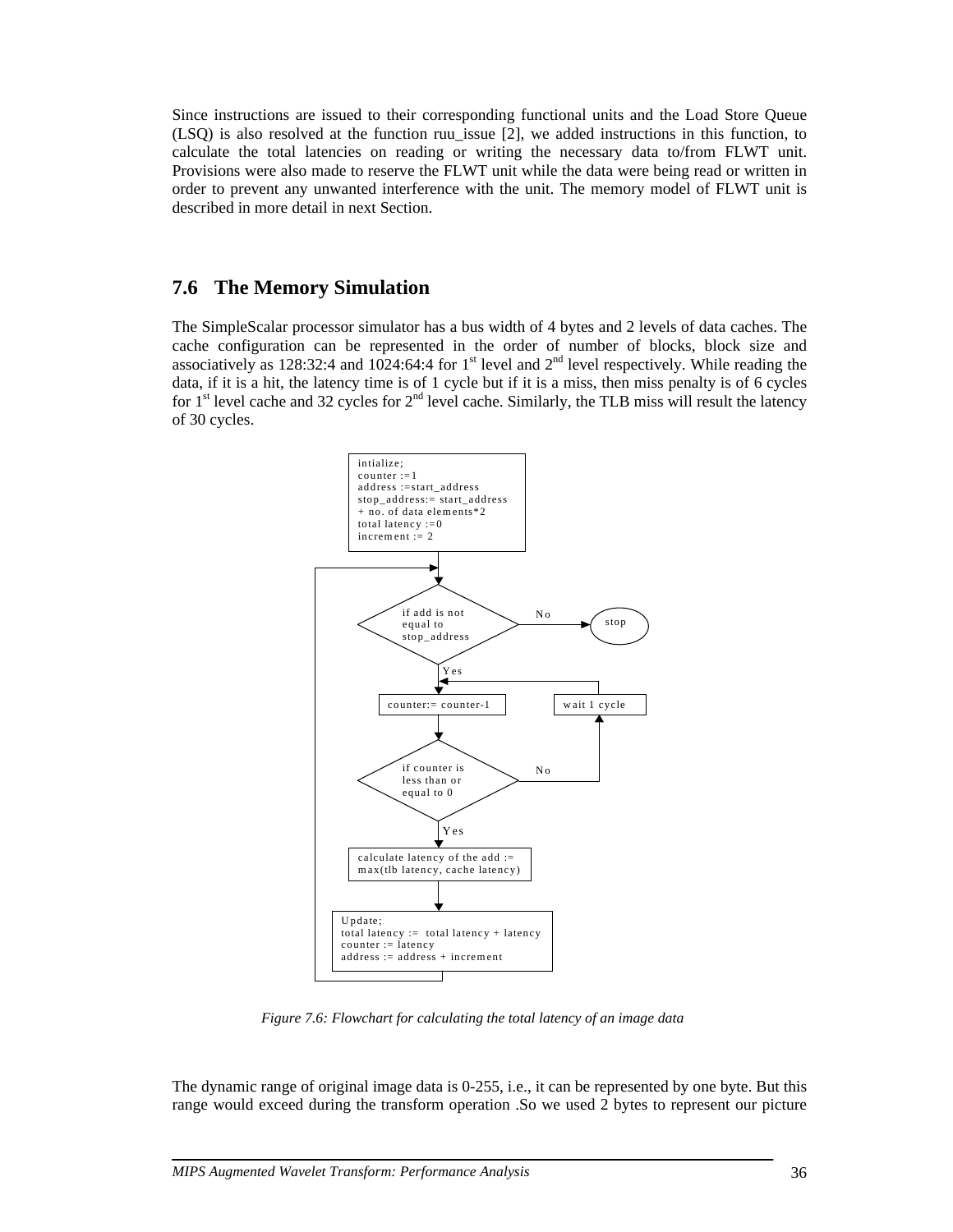data. Since the width of the processor data bus is of 4 bytes, 2 data elements were read in FLWT unit through the Read Port of SimpleScalar in 1 cycle. The total load latency was calculated as the summation of individual load latencies, which was taken as the maximum of cache latency and TLB latency. The details of this paradigm are explained by the flowchart in Figure 7.6.

After the transform operation, the data was written back to the host memory through the Write Port of SimpleScalar. Each write latency is of 1 cycle. Since we have the data bus of 32 bits, 2 data elements can be written in each cycle. So the total writing latency can be simply expressed as the cycles numbering half of the data elements in the image.

The Read and Write port of SimpleScalar was used to read and write the data between FLWT unit and the host memory instead of the FLWT unit itself. This has been designed to provide possible parallelism in the device, for example, the transform operation can be initiated after reading some data elements and both R/W operations and transform operations would be simultaneous. However, in our present design, we implemented the 2-D transform where the whole image data is first read into the buffer and after the transform operation it would be written back to the memory. In order to avoid any interference in the unit while reading or writing the data, the FLWT unit is set busy and no operations are allowed.

## **7.7 Benchmarks**

In this thesis we used three benchmarks in order to analyze the performance of MIPS processor with or without the FLWT unit for lifting wavelet transform.

- The first benchmark was the modified Liftpack software based on lifting algorithm described in Chapter 5.1. Since the floating-point operations are very inefficient in hardware implementation, all the operations in the benchmark were made integer based. The transform-scale coefficients and filter coefficients were scaled up and rounded in order to achieve the best integer approximation of floating point operations. However, all the attributes of the software regarding file handling and user interface was not altered.
- The second benchmark was the updated version of the first set (modified Liftpack), in which the newly presented annotated instructions, explained in Sections 7.1 and 7.3, were added. This new instruction executes the benchmark software in the FLWT unit rather than in the MIPS processor, whereas the other attributes of the software like file handling and user interfaces are executed by the processor.

In this thesis, from now onwards, the first benchmark will be addressed as the non-annotated version and second benchmark be addressed as annotated version. The non-annotated version serves as the base performance level, relative to which we measure the performance increase of the annotated version.

• The third benchmark consist of the purely algorithmic implementations, without any kind of user interface and different data file facilities. This include the lifting schemes using different kind of filters namely, polynomial of degree 2-2, Le Gall5-3 and Daubechies 9-7 as described in Chapter 5. These algorithms can be mapped to the FPGA unit and the hardware performance can be determined. So this set of benchmarks were compiled and executed in Simplescalar simulator to analyze the complexity of the schemes in software implementation against the hardware implementation.

As the input for the benchmarks, 3 pictures of different standard dimensions were chosen which were 176\*144, 352\*288 and 720\*560 of the "Lena" image (Figure 3.7).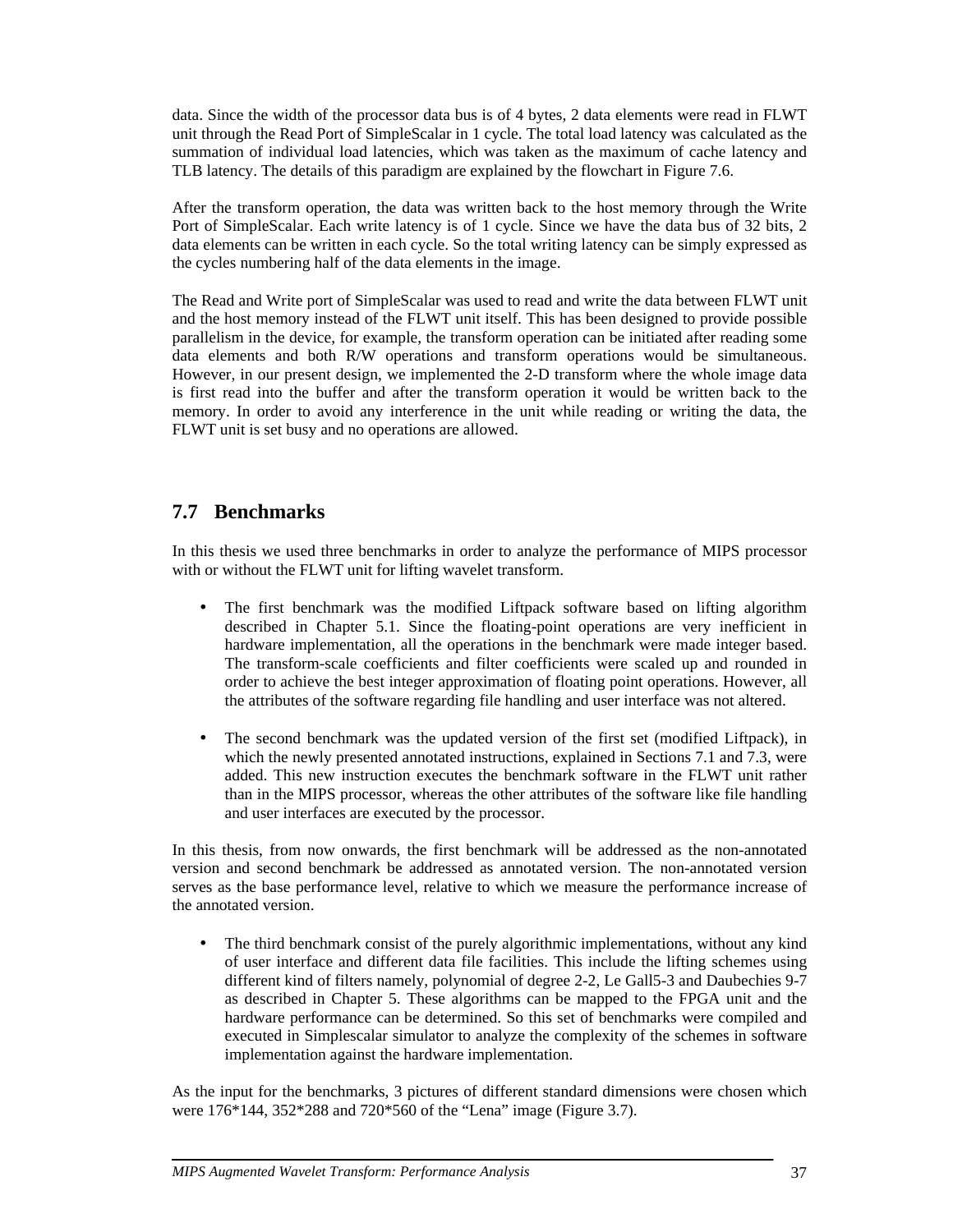## **Chapter 8**

## **Simulation Results Analysis**

In this Chapter we will present the simulation framework and analyze the results obtained from simulations of the benchmarks on Sim-outorder. These results will provide the basis for quantitative analysis to determine the performance gain in hardware implementation model (FLWT unit) relative to the software implementation (standard MIPS architecture).

### **8.1 Simulation Metrics**

In order to determine the performance gain provided by the FLWT unit, we compiled both annotated and non-annotated versions of the benchmarks using tools from the SimpleScalar toolset (Version 3.0). Then we executed both versions of benchmarks on the modified Simoutorder, which supported the new instructions and contained the FLWT unit. The simulation results and analysis on the software and hardware implementation of the FLWT transform will be explained in the following paragraphs.

Our main performance metric is the speedup of FLWT operation, which is given as the ratio between the software execution time and hardware execution time.

$$
Speedup = \frac{software \, execution \, time}{hardware \, execution \, time} \tag{Eq 8.1}
$$

#### **8.1.1 Calculation for Software Execution Time**

 The software execution time is the total amount of time spent to execute the FLWT operation, without considering the time spent by software for user interfaces and file handling procedures. The procedure used to calculate the time for software execution of FLWT is as follows.

- 1. Determine the total number of execution cycles (TNEC) taken by the non-annotated version of the software in Sim-outorder. This represents the time for transform operations including file handling and user interfaces.
- 2. Determine TNEC for the annotated version of the software in the modified Sim-outorder, assuming that FLWT unit takes 0 cycles for the execution of transform operation. This TNEC represents the similar operations as in non-annotated version, except that it includes cycles due to the data transfer operations (read/write) by FLWT unit and excludes the transform.
- 3. The TNEC for actual software implementation is calculated as:

$$
TNEC_{\text{software}} = TNEC_{\text{non-annotated}} - TNEC_{\text{annotated}} + R/W \text{ cycles} \qquad (Eq 8.2)
$$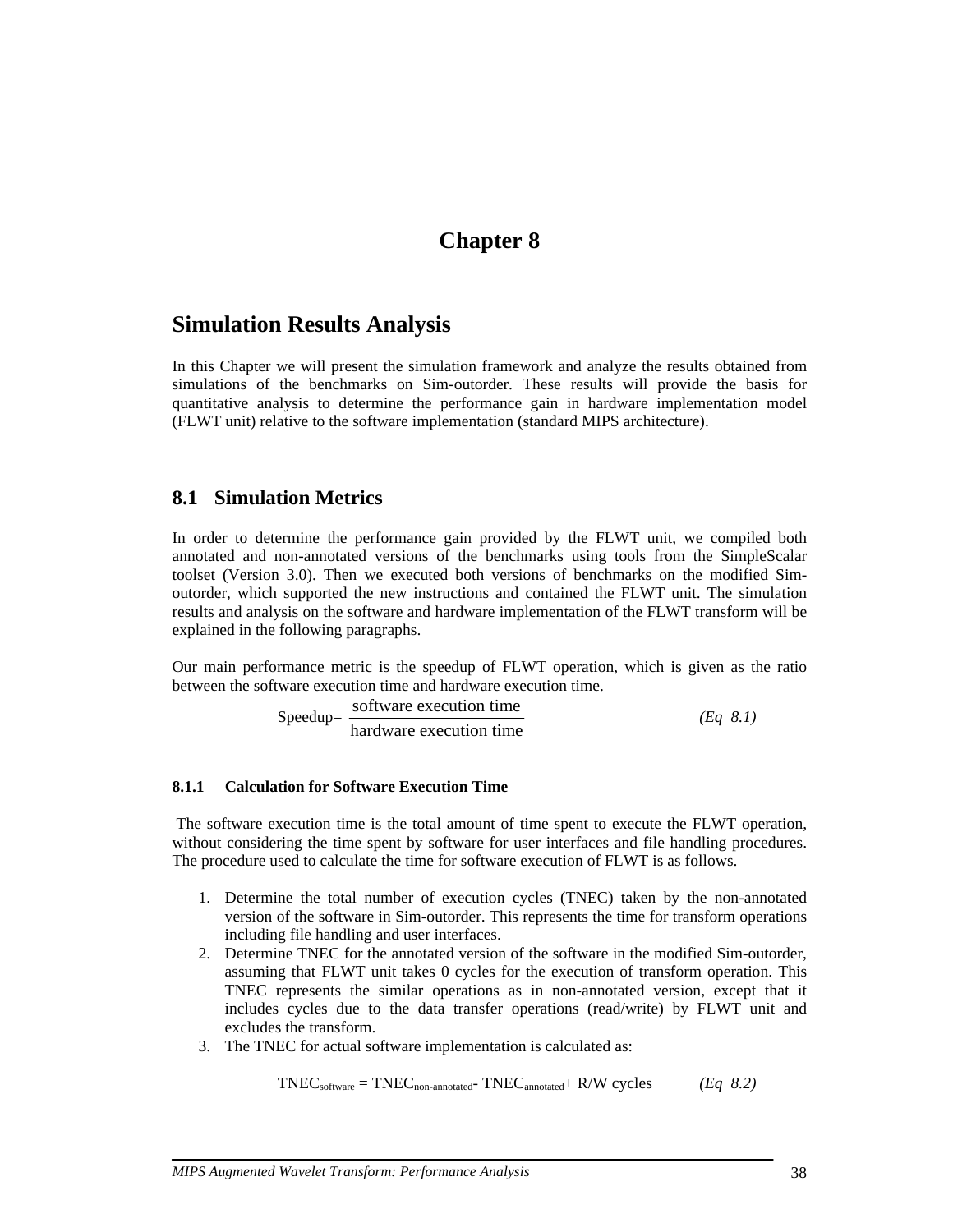Thus the software execution time is given by:

Software execution time (seconds) = 
$$
\frac{\text{TNEC}_{\text{software}}}{\text{processor clock cycle}}
$$
 (*Eq 8.3*)

Where the MIPS processor clock cycle assumed as I GHz for our simulations.

#### **8.1.2 Calculation for Hardware Execution Time**

The hardware execution time is the total time taken by FLWT unit to perform the transform, including the time required to load data into the unit and write it back to the memory.

Hardware execution time  $=$  Hardware transform time  $+$  Data transfer time

The hardware transform cycles were obtained from a realistic hardware model built in Xilinx FPGA [17].

 $\text{Hardware execution time (seconds)} = \frac{\text{TNEC}_{\text{hardware}}}{\text{hardware unit clock cycle}} (Eq 8.4)$ 

Where the hardware clock rate is set as 50MHz for our experiments.

 The data transfer time represents the total time necessary to load the picture data into the FPGA and to write back the transformed results into the memory Since the FLWT unit was working on a much lower frequency than the processor, the data transfer rate of processor might exceed the maximum prescribed transfer rate of the FPGA. This well led to have two different data transfer times,

- The data transfer time due to memory organization, see Section 8.5.
- The data transfer time defined by the maximum operating frequency of the hardware (FPGA).

Considering the practical case, the limitation of hardware data transfer time is set by the one, which takes the longer transfer time. In other words,

HW data transfer time  $=$  max (data transfer time by processor, HW data transfer limit) *(Eq 8.5)*

### **8.2 Simulation Results**

The simulation results were obtained upon executing the benchmark software in Sim-outorder. Due to some constraints of the simulator, the results on each execution may deviate in the range of maximum  $\pm$  2%.

#### **8.2.1 Performance Analysis of Liftpack with Different Picture Sizes**

The simulation results obtained from the Liftpack with different picture sizes are presented in Table 8.1.The parameters and calculated values given in the table are explained as follows:

• **TNEC, hardware (HW cycles):** This is the number of cycles that the hardware module takes to transform the picture and is defined by the architecture, the size of the picture and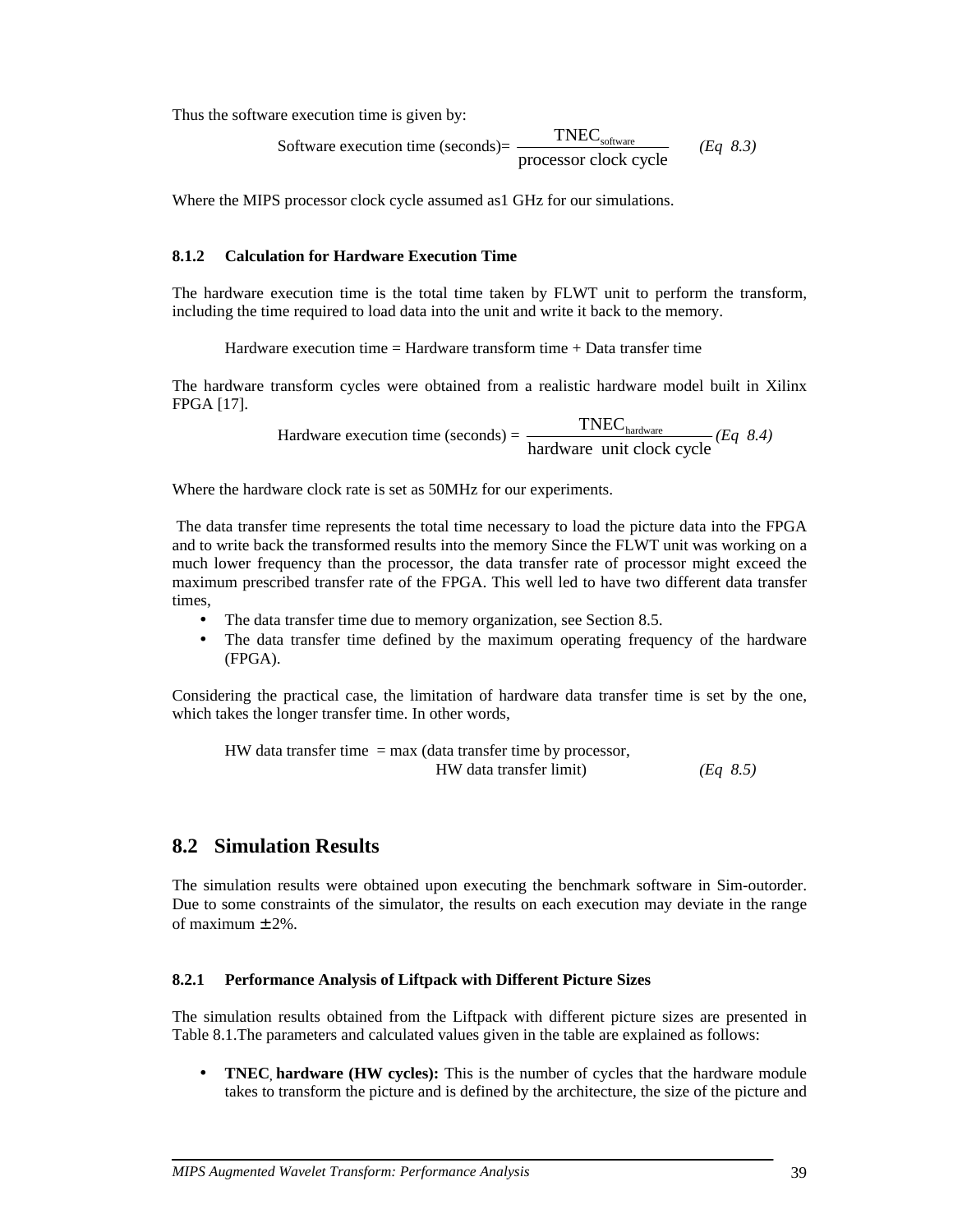the filter type and length. *TNEC hardware* does not include cycles needed for data transfer to and from the module. It was taken from a realistic FPGA model [17].

• **Transform time in HW:** This is the time that the hardware module takes to transform the picture, exclusive data transfer time The time to transform in hardware is calculated as:

Transform time in  $HW = \frac{TNEC_{\text{Hardware}}}{\text{Hardware clock rate}}$  (micro seconds)

• **Picture per second in hardware**: This is the number of pictures per second that can be transformed by the hardware module without considering the data transfer time

Pictures per second in  $HW = \frac{1}{\text{Transform time in hardware}}$ 

• **Cycles per pixel :** This signifies the number of pixels transformed per cycle by the hardware. It is to be noted that number of pixels that are transformed exceed the number of pixels present in an image. For example, as explained in Chapter 5, the minimum level of iterations for a transform operation is given by

$$
n = \left\lfloor \log_2 \left( \frac{L-1}{N_{\text{max}} - 1} \right) \right\rfloor
$$

This means that transform operation are to be repeated *n* times on a image thus increasing the number pixels that undergo transform operation. Theoretically, the number of pixel expansion due to the iterated transforms are calculated to be around 1.5. Therefore the cycles per pixel are given by:

Cycles per pixel = 
$$
\frac{1}{1.5^*length^*width}
$$
(cycles)

where length denotes the number of coefficients in a row and width denotes the number of coefficients in column.

- **TNEC, non annotated and annotated :** These are the total processor cycles obtained by executing the non-annotated and annotated versions of the benchmark software discussed in Section 7.7 in Simplescalar simulator. They depend on the corresponding picture size and filter configurations.
- **Data transfer cycles by processor:** This is the total number of cycles spend by processor to transfer (read and write) the data to or from the memory, see Section 7.6. It depends on the cache size, number of pixels to be transferred and the speed of the datapath and processor.
- **Data transfer time by processor:** this can be calculated as:

Data transfer time by processor = 
$$
\frac{data transfer cycles by processor}{processor clock rate}
$$
 (micro sec)

• **HW data transfer limit:** This limit is due to the maximum allowable data transfer limit imposed in an internal RAM of FPGA due to its operating frequency. The details of these values can be found in [17].

With these results the hardware and software execution time was calculated as explained in Sections 8.1.1 and 8.1.2 respectively.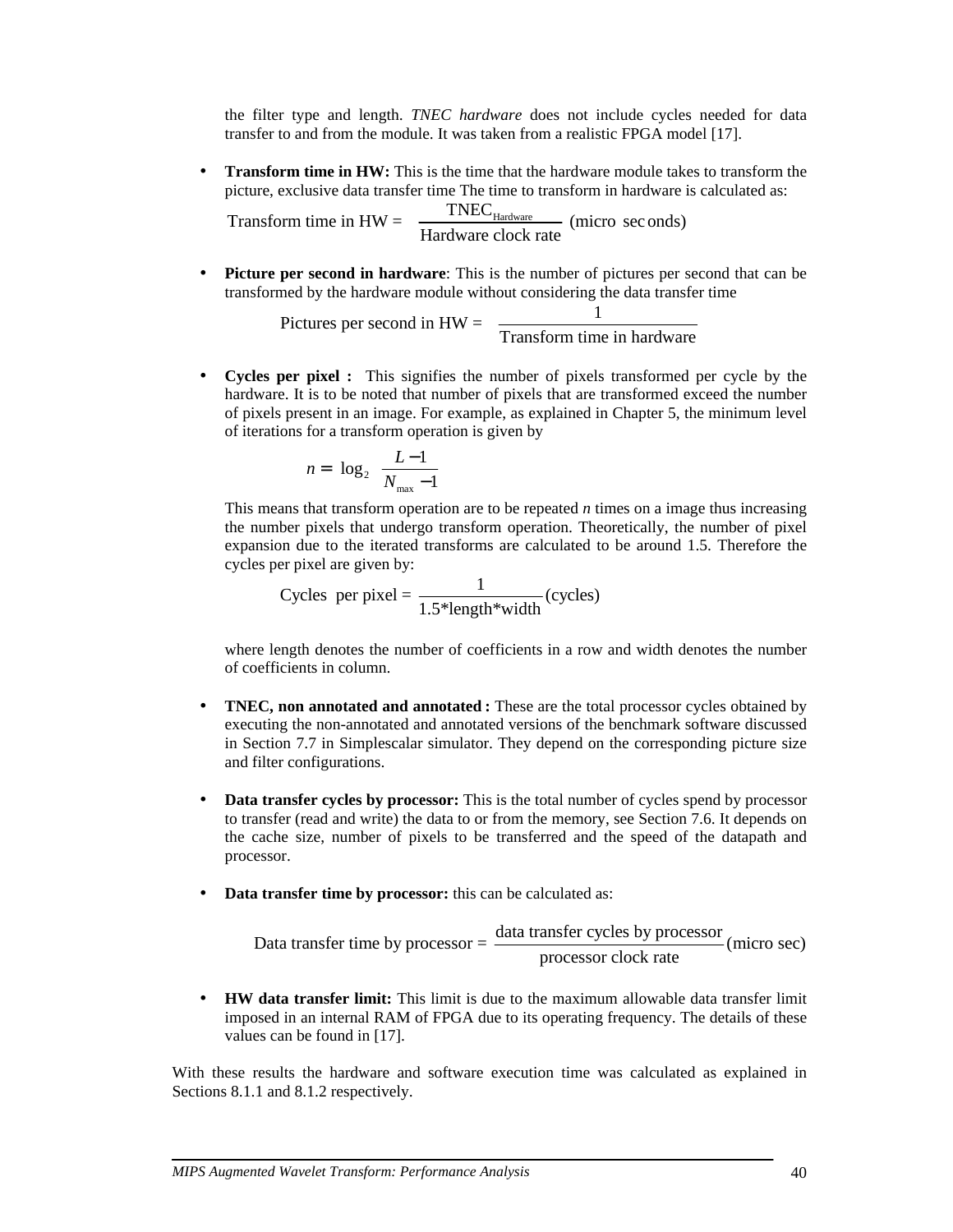With the application of FLWT unit, the execution time of wavelet transform becomes faster by 3.4 times for picture size of 176\*144, 3.9 times for 352\*288 and 5 times for 720\*560. The rise in speedup with the picture dimension is because of the efficient use of pipelines by the longer data elements. While setting up the pipelines for 1-D transform, the hardware unit has to wait some cycles irrespective of the input data length. Once the pipeline is filled, it generates one result per cycle. So the longer the input data, the overhead per element will be less, hence faster execution time . All simulations were performed with the polynomial filter degree of 4-4. A graphical representation of the comparison between hardware execution time and software execution time is shown in Figure 8.1.

| Picture format                    | Pixel      | 176 x 144     | 352 x 288  | 720 x 560   |
|-----------------------------------|------------|---------------|------------|-------------|
| <b>TNEC</b> hardware              | Cycle      | 46 000        | 160 000    | 586 000     |
| HW clock rate                     | <b>MHz</b> | 50            | 50         | 50          |
| Time to transform in HW           | $\mu$ sec  | 920           | 3200       | 11720       |
| Pictures per second in HW         |            | 1087          | 313        | 85          |
| Cycles per pixel                  | Cycle      | 1.8           | 1.6        | 1.5         |
| TNEC, non annotated               | Cycle      | 18 733 563    | 73 651 640 | 298 860 436 |
| TNEC, annotated                   |            | 15 445 553    | 60 403 941 | 236 416 348 |
| Data transfer cycles by processor | Cycle      | 26 915        | 147 309    | 856837      |
| Data transfer time by processor   | $\mu$ sec  | 27            | 147        | 857         |
| HW data transfer limit            | $\mu$ sec  | 42            | 170        | 673         |
| <b>TNEC</b> software              | Cycle      | 3 3 1 4 9 2 5 | 13 395 008 | 63 300 925  |
| Processor clock rate in           | <b>MHz</b> | 1000          | 1000       | 1000        |
| Software Execution time           | $\mu$ sec  | 3 3 1 5       | 13 3 95    | 63 301      |
| Hardware Execution time           | $\mu$ sec  | 962           | 3 3 7 0    | 12 577      |
| Speedup                           |            | 3.44          | 3.97       | 5.03        |

*Table 8.1: Performance analysis on of Liftpack with different picture dimensions*



*Figure 8.1:Performanc analysis of Liftpack with different picture sizes*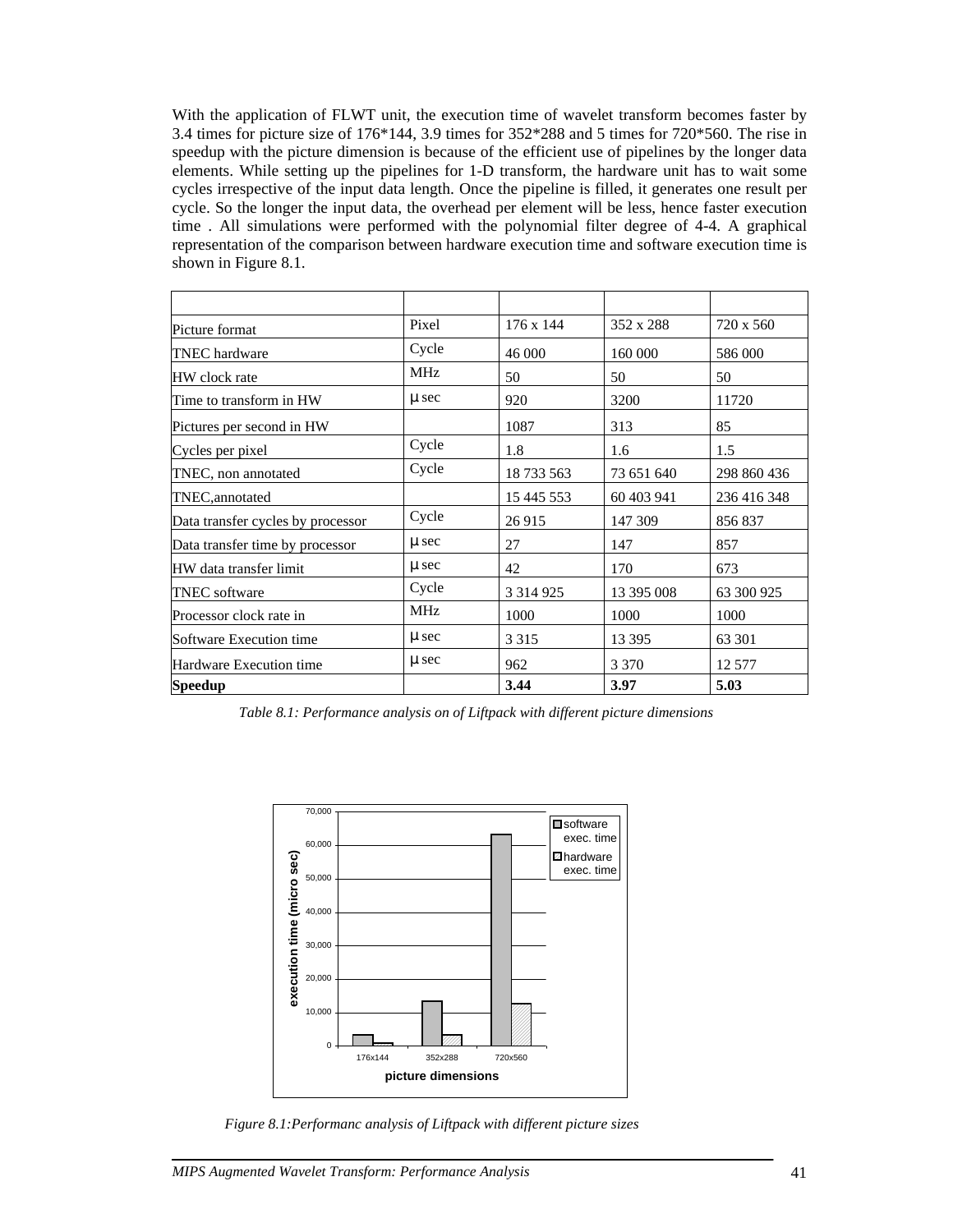#### **8.2.2 Performance Analysis of Liftpack with Different Polynomial Filters**

The hardware application becomes more advantageous when the polynomial degrees (number of dual and real vanishing moments) of the filter increase. Table 8.2 presents the simulation results carried out with different polynomial degrees of filter in Liftpack. For the same image of size 352\*288. All the analysis were carried out from the recorded simulation results as explained in Section 8.2.1.

The speedup for the filter of  $8*8$  degree is 6 times while the speedup for the filter of  $2*2$  degrees is 3 times. It was noted that the hardware execution time does not change significantly in comparison to the software transform time when the degree of polynomial filters increases. In software application when the degree of filter increases, the number of iteration increases and that shoots up the software execution time. However, in hardware once the pipeline for 1-D transform is filled it can generate one result per clock cycle, so increase in the filter polynomials has less effect in the hardware execution time independent of the degree of filter. The comparison between software and hardware execution time is presented in Figure 8.2.

|                                   | Unit       |            |            |            |
|-----------------------------------|------------|------------|------------|------------|
| Picture_format                    | Pixel      | 352 x 288  | 352 x 288  | 352 x 288  |
| Filter of polynomial degrees      |            | $2 - 2$    | $4 - 4$    | $8 - 8$    |
| <b>TNEC</b> hardware              | Cycle      | 152 000    | 160 000    | 175 000    |
| HW clock rate                     | MHz        | 50         | 50         | 50         |
| Time to transform in HW           | $\mu$ sec  | 3040       | 3 200      | 3500       |
| Cycles per pixel                  | Cycle      | 1.5        | 1.6        | 1.7        |
| Pictures per second in HW         |            | 329        | 313        | 286        |
| TENC software, not annotated      | Cycle      | 69 755 975 | 73 651 640 | 91 671 177 |
| TENC software, annotated          | Cycle      | 60 071 992 | 60 403 941 | 69 757 202 |
| Data transfer cycles by processor | Cycle      | 147 309    | 147 309    | 147 309    |
| Data transfer time by processor   | $\mu$ sec  | 147        | 147        | 147        |
| HW data transfer limit            | $\mu$ sec  | 170        | 170        | 170        |
| TENC, software                    | Cycle      | 9 831 292  | 13 395 008 | 22 061 284 |
| Processor clock rate              | <b>MHz</b> | 1000       | 1000       | 1 0 0 0    |
| Software Execution time           | $\mu$ sec  | 9831       | 13 3 95    | 22 061     |
| Hardware Execution time           | $\mu$ Sec  | 3 2 1 0    | 3370       | 3 6 7 0    |
| <b>Speedup</b>                    |            | 3.06       | 3.97       | 6.01       |

*Table 8.2: Performance analysis of Liftpack with different polynomial filters* 



*Figure 8.2: Performance comparison of filters with different polynomial degrees*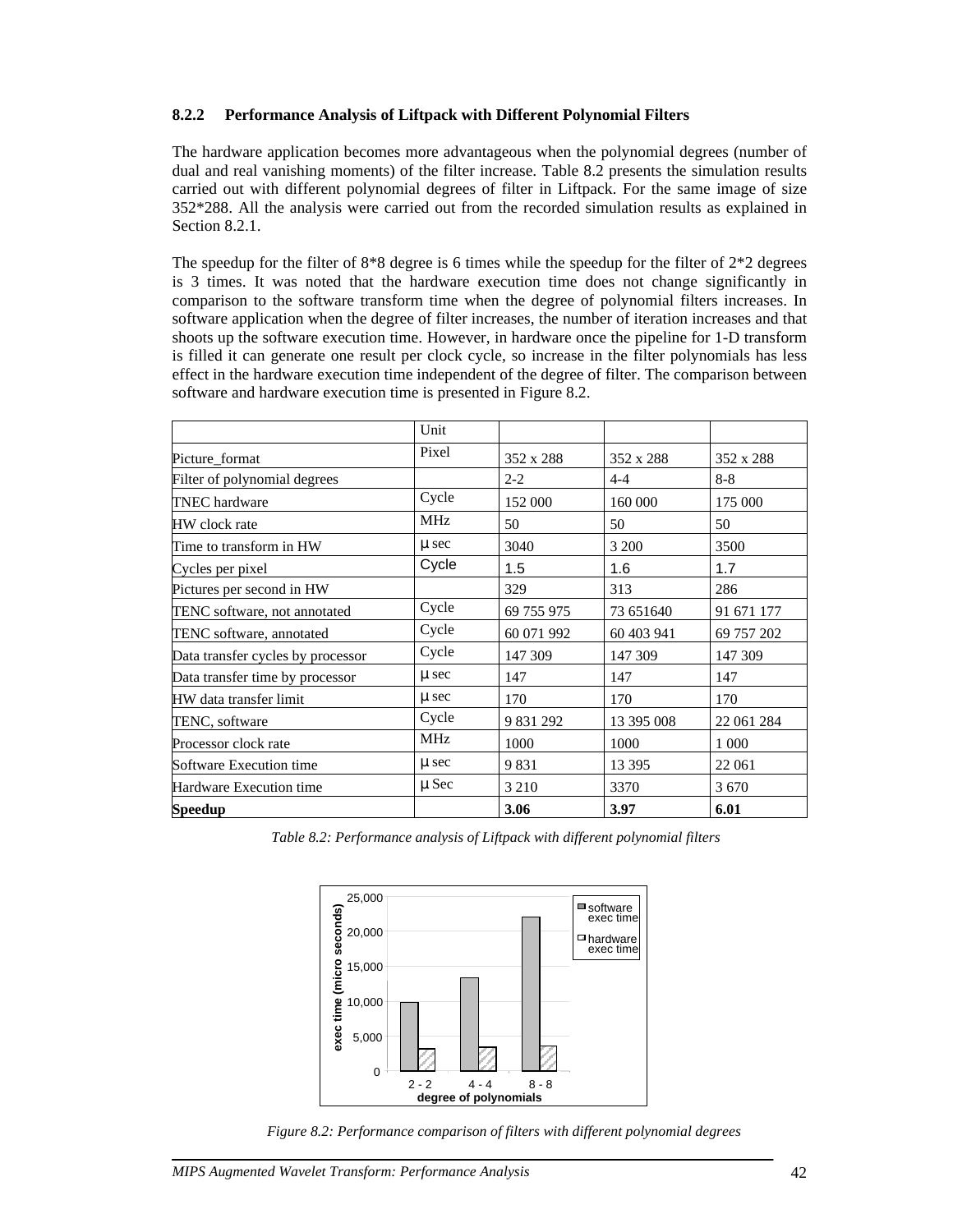#### **8.2.3 Comparative Analysis of Different Filter Implementations**

In Table 8.3, we present the simulation results the wavelet lifting transform using different filters, namely, polynomial filter, Le Gall 3-5 filter and Daubechies 9-7 filters for the same image dimension of 352\*288.The description some of the parameters presented in Table 8.3 are given below and the description of the rest is similar as mentioned in Section 8.2.1.

- **TNEC hardware:** The hardware transform time of the polynomial filter type of degree 2- 2 was taken from a realistic FPGA model mapped with the same algorithm [17]. This polynomial filter matches closely with the other 2 filter implementations regarding the algorithmic complexity. Since the FPGA model of other these filters was no available, the TNEC hardware execution cycles of the Le Gall 3-5 filter and Daubechies 9-7 filter algorithms, were estimated based on the performance of polynomial 2-2 filter.
- **TNEC software:** The software execution cycles were determined by executing the benchmarks in Simplescalar simulator. The benchmarks were purely algorithmic implementation of Lifting Wavelet transform without any file handling or user interface.

|                                                 | Unit       |                            |           |                       |
|-------------------------------------------------|------------|----------------------------|-----------|-----------------------|
| Picture format                                  | Pixel      | 352 x 288                  | 352 x 288 | 352 x 288             |
| Filter type                                     |            | polynomial: 2-2 LeGall 5-3 |           | Dubechies 9-7         |
| <b>Estimated TNEC hardware</b>                  | Cycle      | 152 000                    | 15 2000   | 152 000               |
| HW clock rate (MHz)                             | <b>MHz</b> | 50                         | 50        | 50                    |
| Time to transform in HW                         | u sec      | 3 0 4 0                    | 3 0 4 0   | 3 0 4 0               |
| Pictures per second in HW                       |            | 329                        | 329       | 329                   |
| <b>TNEC</b> software                            | Cycle      | 8 8 3 1 9 2                |           | 11 860 033 35 990 178 |
| Data transfer cycles by processor               |            | 147 309                    | 147 309   | 147 309               |
| Data transfer time by processor                 | u sec      | 147                        | 147       | 147                   |
| Hardware data transfer limit                    | u sec      | 170                        | 170       | 170                   |
| Processor clock rate                            | <b>MHz</b> | 1000                       | 1000      | 1000                  |
| Software execution time                         | u sec      | 8833                       | 1 1 8 6 0 | 35 990                |
| Hardware execution time                         | u sec      | 3210                       | 3210      | 3210                  |
| <b>Estimated performance ratio of HW vs. SW</b> |            | 2.75                       | 3.69      | 11.21                 |

*Table 8.3:Performance analysis of wavelet transform using different kinds of filter* 



*Figure 8.3: Comparison between performance of different filter types*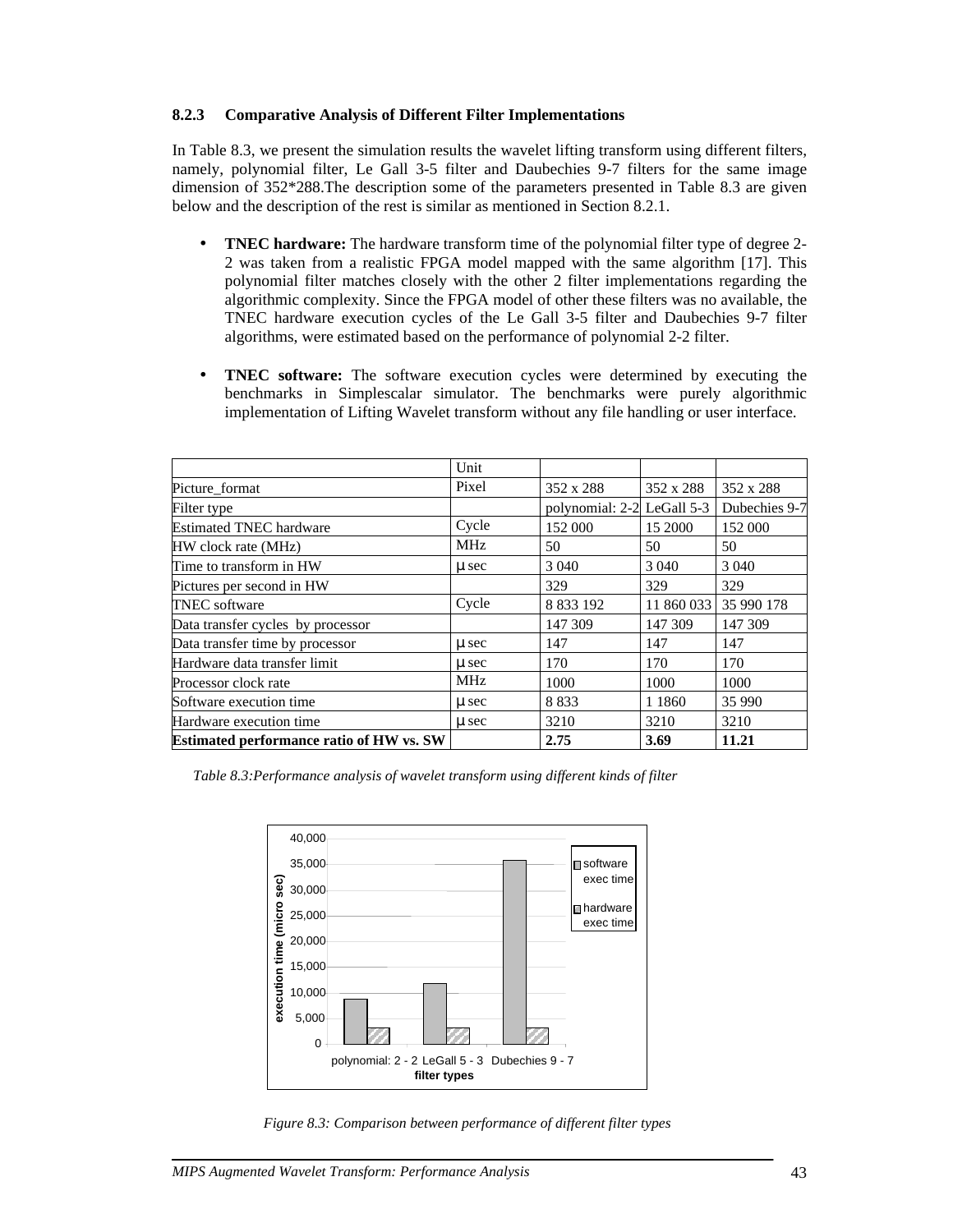In software implementation, the irreversible wavelet transform was found to be the most computationally intensive. Since the hardware transform time of the reversible and the irreversible transform in FPGA unit was not available, we made a practical assumption on the basis of Liftpack with polynomial filer 2-2 and carried out the analysis. It was found that speedup of Daubechies9-7, Le Gall5-3 and Liftpack with 2-2 polynomial was 11times, 3.6 times and 2.7 times respectively. This is represented in the Figure 8.3

## **8.3 Effect of Latency on the Performance of Hardware Unit**

As discussed in Section 7.5, it costs a significant numbers of cycles while reading the data from or writing into the memory and it negatively affects the performance of the hardware unit. Here we analyze 2 cases using different memory schemes, to get a quantitative measure of the effect of the memory latencies on the hardware execution time.

*Case 1*: The picture data are read from memory for each execution of 1-D transform and written back after the transform. This requires less internal memory, equal to the length of a line. For instance, the picture size of 352\*288 requires only 352 storage elements. However, data have to be read each time for the transform operation.

*Case 2*: The whole picture data is read at the beginning of the transform and written it back after the completion of 2-D transform. This requires sufficiently large internal memory of the unit to hold the full picture data but less reading/writing with the memory than in case 1.The simulation data for different picture sizes are given in Table 8.4, which can be described as:

- **Total number of pixels to be transferred :** The FLWT algorithm operates multiple times on the same pixel in different levels, according to its multi resolution scheme. So *case 1* requires reading 270270 pixels for a picture format of 352\*288 pixels, while *case 2*  requires only 101376 pixels for the picture of the same dimension. This data was obtained from the Simplescalar simulator as the number of times the FLWT unit accessed the host memory, during the total transform operation.
- **Total read/write latency (processor cycles):** This is the number of cycles that the external RAM takes to transfer the data to and from the hardware module. These numbers are obtained from the Simplescalar simulator as the number of times the FLWT unit reads from and writes to the memory.
- **Total read/write latency time by processor:** This is the time that the external RAM takes to transfer the data to and from the hardware module.

**Data transfer time**  $=$  $\frac{\text{Data transfer cycles}}{\text{Processor clock rate}}$  **(micro seconds)** 

- **Hardware data transfer limit:** This limit is set by the maximum speed of the internal FPGA's RAM. This number was obtained from the FPGA model in [17].
- **Hardware transform Time:** This is the time that the hardware module takes to transform the image, excluding data transfer time. This was obtained from the execution of Liftpack using 4-4 polynomial filter as explained in Section 8.2.2 and Table 8.2.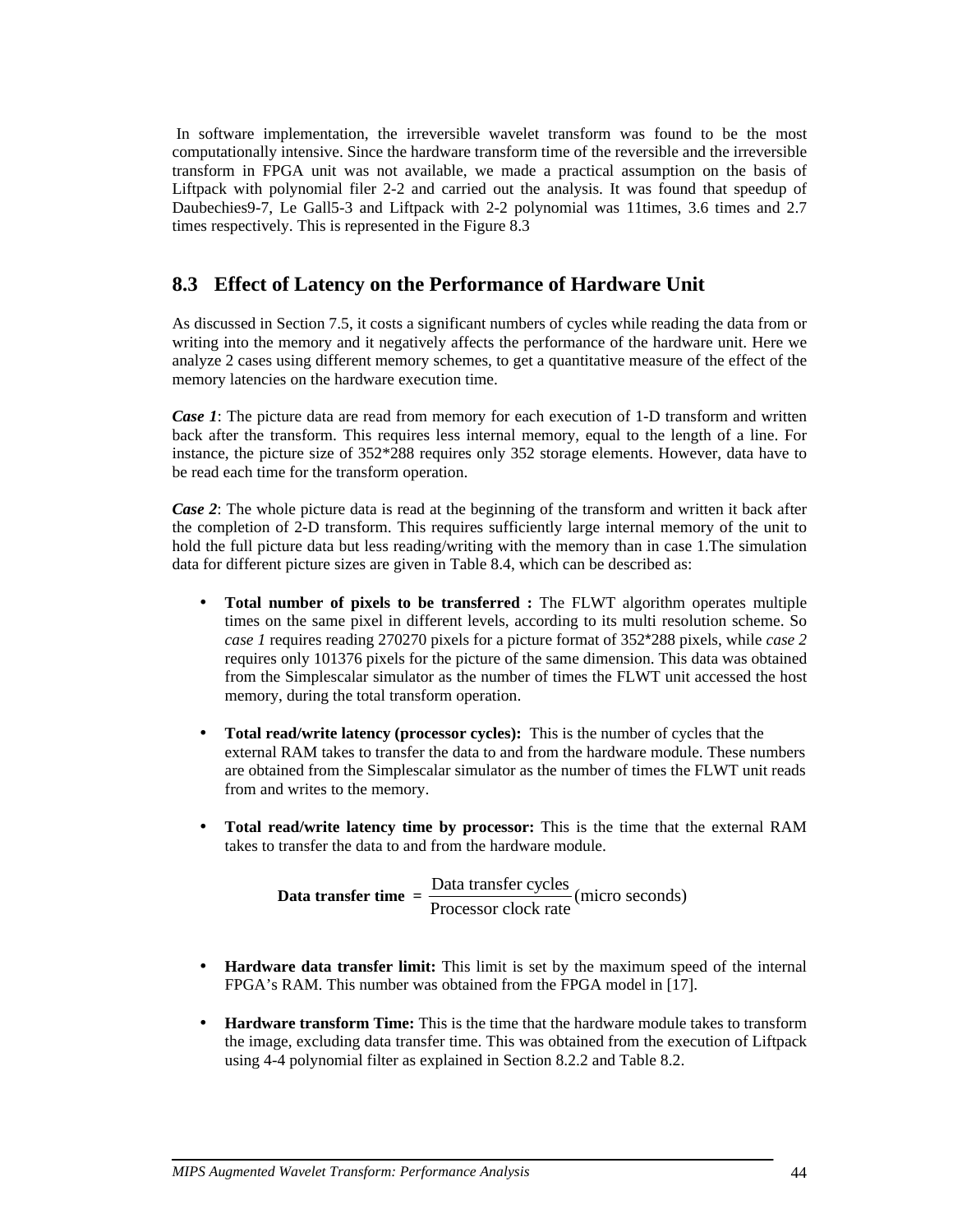• **Hardware Execution time:** This is the total time taken by the hardware unit for the wavelet operation including the transform time and data transfer latencies, as described in equation 8.5.

Hardware execution time  $=$  Hardware transform time  $+$  Data transfer time

|                                          | Unit       | Case1         |            | Case 2  |         |
|------------------------------------------|------------|---------------|------------|---------|---------|
| Picture format                           | Pixel      | 352*288       | 720*560    | 352*288 | 720*560 |
| Total number of pixels to be transferred | Pixel      | 270 270       | 1075 194   | 101 376 | 403 200 |
| Total read/write latency cycles          | Cycle      | 1 0 1 9 1 9 0 | 10 523 181 | 147 309 | 856 873 |
| Processor clock rate                     | <b>MHz</b> | 1000          | 1000       | 1000    | 1000    |
| Total read/write latency time            | u sec      | 1019          | 10523      | 147     | 856     |
| Hardware data transfer limit             | u sec      | 450           | 1790       | 170     | 673     |
| Time taken for data transfer             | u sec      | 1019          | 10523      | 170     | 856     |
| Hardware transform time                  | u sec      | 3200          | 11720      | 3200    | 11720   |
| <b>Hardware exe time</b>                 | u sec      | 4219          | 22243      | 3370    | 12577   |

latency time by procesor,Hardware data transfer limit)

 $=$  Hardware transform time  $+$  max (Total read/write

*Table 8.4 : Simulation results for case 1 and case 2 using different picture dimensions* 



*Figure 8.4: Comparison of hardware exec time in case1 and case 2*

The results at Table 8.4 shows that the latencies for read/write operations for *case 1* are 6 times more for picture size of 352\*288 and 12 times more for picture size of 720\*560 in comparison to the *Case 2.*

A major factor for increasing the latency in *case 1*is the inherent cache misses due to accessing the sparse memory locations, which cannot be hold in a cache memory. The data of consecutive rows of an image are generally aligned in a linear array in the external memory. In *case 2*, these data are read sequentially resulting less frequent misses. But, in *case 1* the data are sequentially accessed only during the  $1<sup>st</sup>$  level horizontal transform, while in the  $1<sup>st</sup>$  level column transform the distance between two data elements is equal to the length of a row of the picture. With the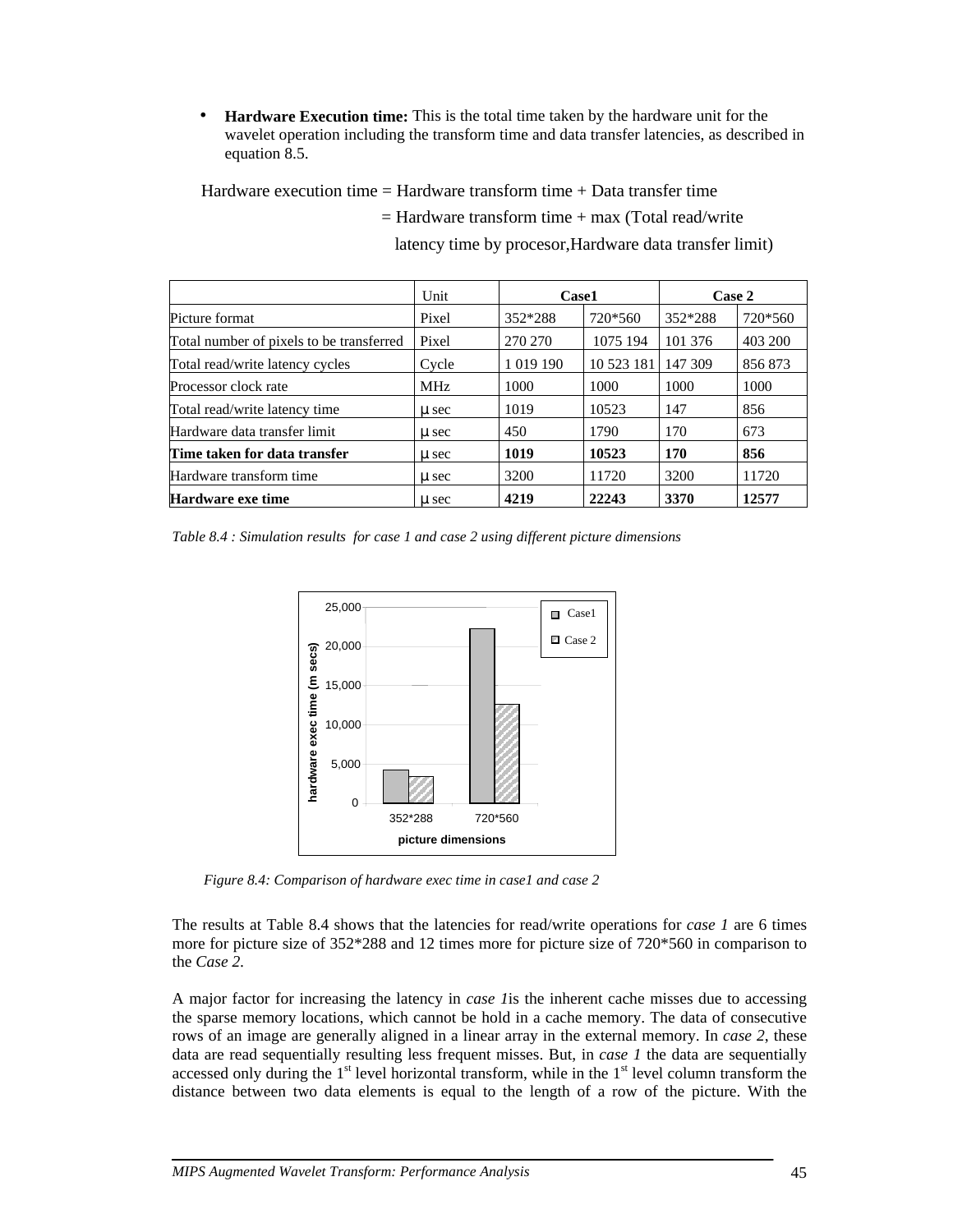increase in the level of transform the distance between the data to be read increases more and thus the reading latency.

The effect of reading and writing latencies on the hardware execution time is shown graphically in Figure 8.4.

These results led us to design our FLWT unit to read the whole picture data into the internal memory before beginning the transform operation and write the data back to the memory after the transform is complete.

### **8.4 Transformation Accuracy**

The proposed architecture is based on integer arithmetic for better performance. Although in Lifting scheme integer transform always leads to perfect reconstruction of the original image, rounding errors due to integer operations will cause a certain degree of non-linearity in the transformed signal. We mentioned that scaling factors are used to decrease these non-linearities (increase the accuracy). Simulations pointed out that for polynomial filters of degree less than 4 and 14 bits precision for filter coefficients, an average error of less than 1 is introduced on a dynamic range of 0 to 255 of the input signal. In terms of non-linearity this is equivalent to

*Non-linearity* =  $\frac{1}{2}$   $\frac{1}{2}$   $\frac{1}{2}$   $\frac{1}{2}$   $\frac{1}{2}$   $\frac{1}{2}$   $\frac{1}{2}$   $\frac{1}{2}$   $\frac{1}{2}$   $\frac{1}{2}$   $\frac{1}{2}$   $\frac{1}{2}$   $\frac{1}{2}$   $\frac{1}{2}$   $\frac{1}{2}$   $\frac{1}{2}$   $\frac{1}{2}$   $\frac{1}{2}$   $\frac{1}{2}$   $\frac{1}{2}$   $\frac$ 256  $=\frac{1}{256}$ *Dynamic range Average error*

Higher orders of the filters cause more non-linearity due to the propagation of error in the calculations.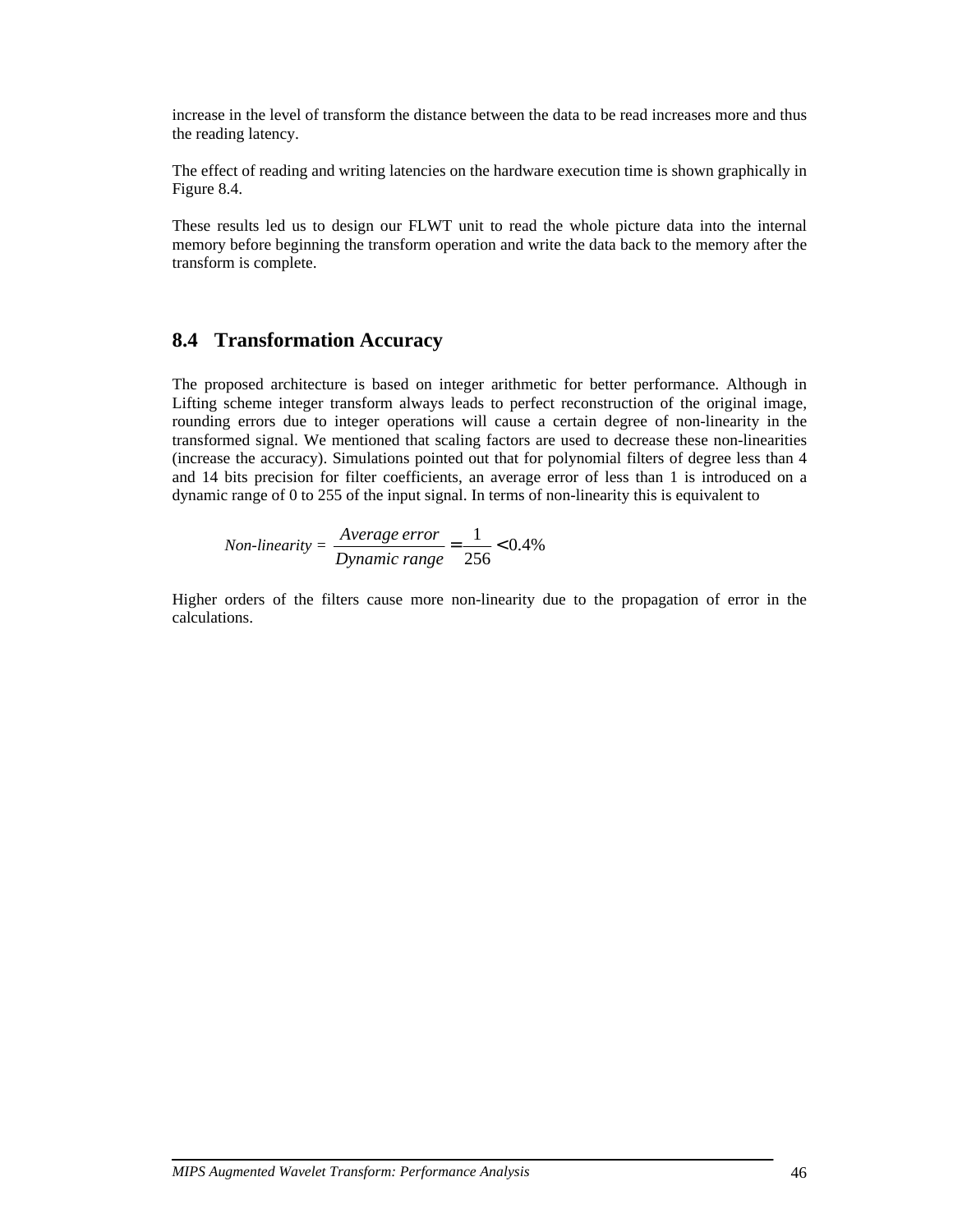## **Chapter 9**

## **Conclusions and Suggestions for Future Research**

Wavelet transform allows an efficient de-correlation of data due to its property of space-frequency localization and multi-resolution analysis. Lifting algorithm is the fastest implementation of wavelet transform and it can easily be applied for integer-to-integer transform with perfect reconstruction of the input data. We implemented 3 different lifting schemes for the benchmark software, a modified version of Liftpack [1] and two other standard Fast Lifting Wavelet transform algorithms from JPEG-2000 [14], namely; the reversible wavelet transform (Le Gall 5- 3) and the irreversible wavelet transform (Daubechies 9-7).

Despite its many advantageous features, the software implementation of Fast Lifting Wavelet Transform (FLWT) is not applicable for many real time practical systems due to its long execution time. In order to accelerate the FLWT operation, we proposed a hardware unit designed in custom-computing platform. The hardware unit was added as a functional unit in a MIPS based general-purpose processor. A new instruction was introduced as an ISA extension of MIPS architecture for the FLWT hardware implementation. This thesis does not present the hardware implementation but investigates the potential performance of the accelerated hardware implementation compared to the software only approach.

The simulations were performed on a cycle accurate SimpleScalar [2] simulator. The benchmark software were executed in the general MIPS processor and in the FLWT hardware unit, using the new instruction. Base on these simulation results and the hardware execution time from a realistic FPGA model [17], a performance analysis was carried out to evaluate the speed up of the transform due to hardware unit.

We evaluated the speedups for different standard image dimensions, for varying degrees of polynomial filters and for different types of filter implementations. We also analyzed the effect of latencies, encountered by the hardware unit while reading and writing the image data from/to the memory, and its effect on total execution time.

The simulation results show that using the hardware accelerator can substantially improve the performance of the Lifting Wavelet transform. The speedup in the hardware unit was calculated to be 3.4 times for picture size of 176\*144, 3.9 times for 352\*288 and 5 times for 720\*560, on Liftpack with the filter degree 4-4. The speed gain was found to increase with the picture size and the degree of the filter polynomials. This can be attributed to the data reusability and parallelism prevalent in hardware implementation. An estimated analysis of the reversible and irreversible transform using Le Gall 5-3 and Daubechies 9-7 filters showed the performance gain of over 3 times and 11 times respectively against their software versions.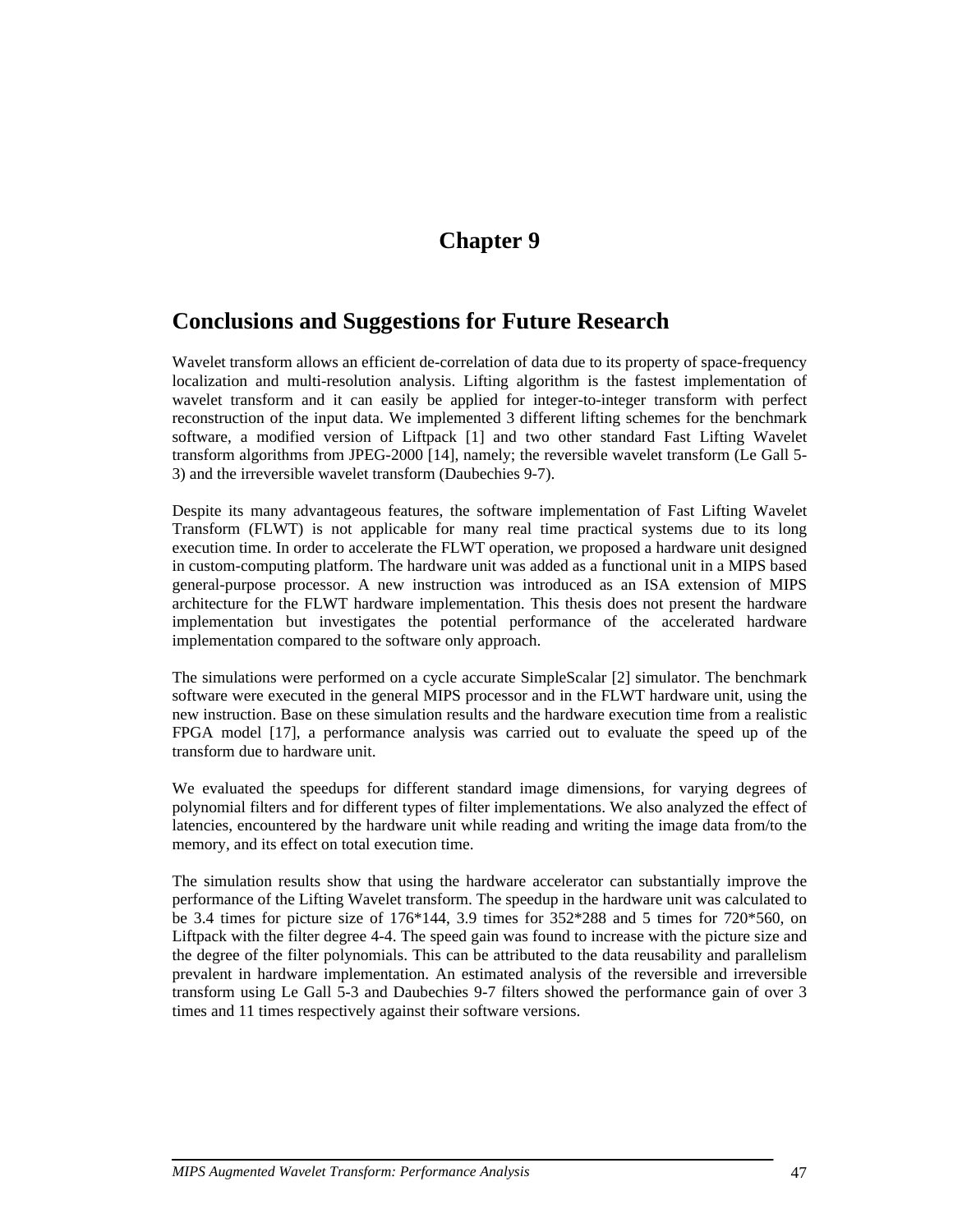## **Suggestions for future research**

The results attained in this thesis strongly justify the use of hardware units for wavelet transform. Further study and improvements on this topic are highly recommended. Here are suggestions for the future researches:

- The LeGall 5-3 and Daubechies 9-7 are to be designed in FPGA unit for the hardware execution time so that the comparison with their software counterpart would be more precise. The Daubechies 9-7 shows a high speedup potential.
- The reconfiguration time of the FPGA unit has not been taken into consideration in this thesis. Therefore the next step before going into the practical implementation would be to analyze the complexity to reconfigure the unit and its effect on the overall performance.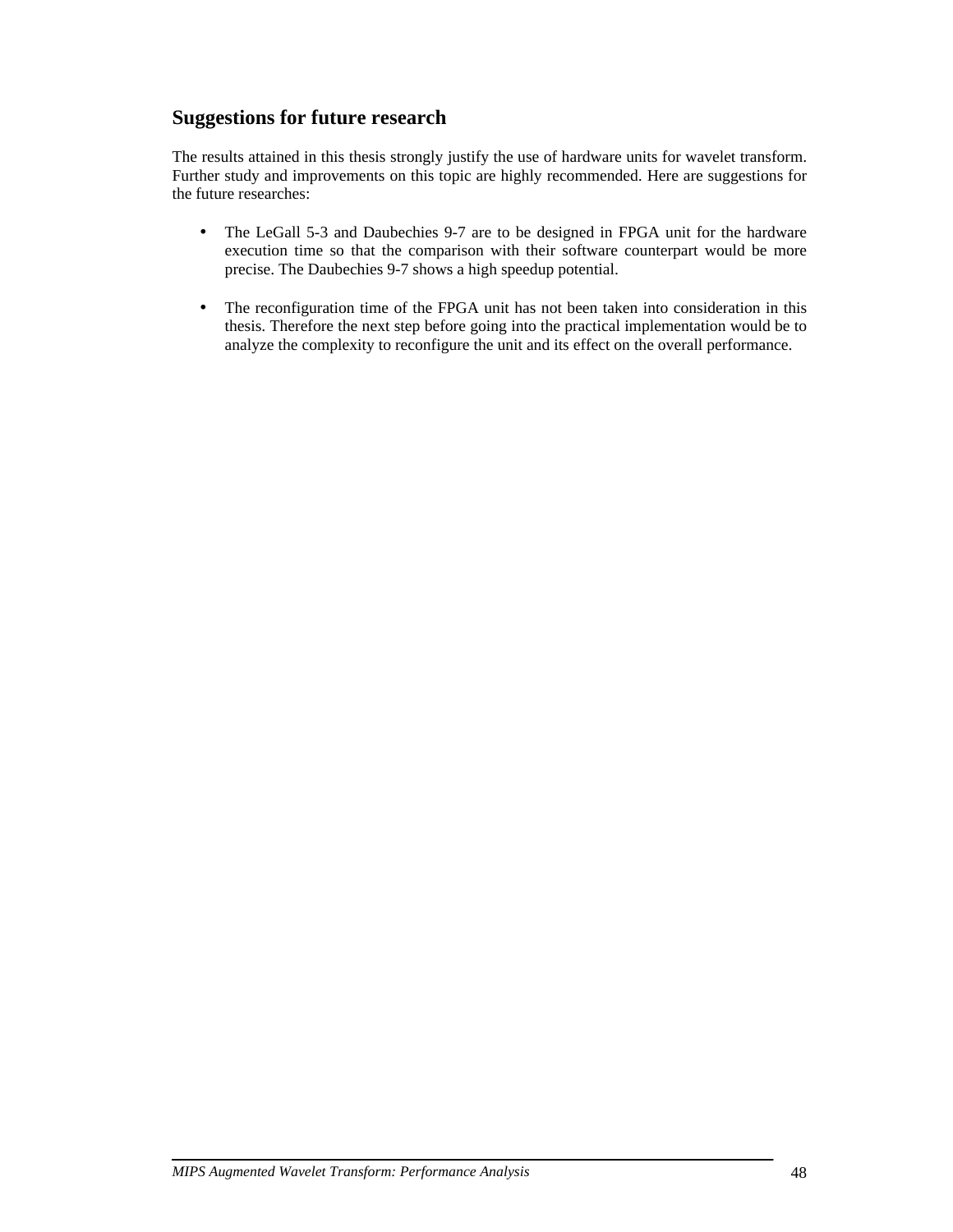## **References**

[1] G. Fernandez, S. Periaswamy, and W. Sweldens,"*LIFTPACK: A software package for wavelet transforms using lifting*". Wavelet Applications in Signal and Image Processing IV, Proc. SPIE 2825, 1996, http://www.cse.sc.edu/~fernande/liftpack

 [2] Doug Burger, Todd M. Austin, *"The SimpleScalar Tool Set, Version 2.0, Doug Burger"*, http://www.simplescalar.com

 [3] Brayn E. Usevitch, *"A tutorial on Modern Lossy Wavelet Image Compression: Foundations of JPEG 2000",* IEEE Signal Processing Magazine, pp 22-35, September 2001.

[4] Amara Grapes," *An introduction to wavelets*". IEEE Computational Science and Engineering, Summer 1995, vol. 2, num. 2, published by the IEEE Computer Society

[5] Ingrid Daubechies and Wim Sweldens, "*Factoring Wavelet Transforms into Lifting Steps*", *J. Fourier Anal. Appl.*, **4** (no. 3), pp. 247-269, 1998.

[6] Athanassios Skodras, Charilaos Christopoulos, and Touradj Ebrahimi*,*" *The JPEG 2000 Still Image Compression Standard*", IEEE Signal Processing Magazine, pp 36-58, September 2001.

[7] Geoffrey M. Davis, Aria Nosratinia, "*Wavelet-based Image Coding: An Overview",* ," Applied and Computational Control, Signals, and Circuits, vol. 1, pp. 205-- 269, 1998

[8] J. Hauser and J. Wawrzynek, "*Garp: A MIPS Processor with a Reconfigurable Coprocessor,*" Proceedings of the IEEE Symposium of Field-Programmable Custom Computing Machines, pp. 24–33, April 1997.

[9] M. D. Adams and F. Kossentini, "*Reversible integer-to-integer wavelet transforms for image compression: Performance evaluation and analysis*," IEEE Trans. on Image Processing, vol. 9, no. 6, June 2000.

[10] C. Herley and M. Vetterli, "*Orthogonal time-varying filter banks and wavelets,*" in Proc. IEEE Int. Symp. Circuits Systems, vol. 1, , May 1993, pp. 391-394.

[11] C. Herley, "*Boundary filters for finite-length signals and time-varying filter banks",* IEEE Trans. on Circuits and Systems-II: Analog and digital signal processing, vol. 42, no. 2, pp. 102--114, February 1995.

 [12] Geert Uytterhoven, "*Wavelets: software and applications*",PhD thesis, April 1999, Catholic University of Leuven.

[13] Vassiliadis, S. Wong, and S. Cotofana. " *The MOLEN rm-coded processor"*. In 11th International Conference on Field Programmable Logic and Applications (FPL), 2001

[14] ISO/IEC FCD 15444-1:2000 V1.0, 16 March 2000), http://www.jpeg.org

[15] Stephan Wong, Sorin Cotofana, and Stamatis Vassiliadis , "*Coarse Reconfigurable Multimedia Unit Extension*", Proceedings of the 9th Euromicro Workshop on Parallel and Distributed Processing PDP 2001.

[16] Parthasarathy Ranganathan, Sarita Adve and Norman P. Jouppiy, "*Performance of Image and Video Processing with General-Purpose Processors and Media ISA Extensions",* Proceedings of the 26th International Symposium on Computer Architecture. May 1999.

[17] Bahman Zafarifar, "*Micro-codable Discrete Wavelet Transform*", M.Sc. Thesis, Technical University of Delft, 1-68340-28 (2002)-03.

[18] W. Sweldens and P. Schroder, "*Building your own wavelets at home,*" Tech. Rep. 1995:5, Industrial Mathematics Initiative, Mathematics Department, University of South Carina, 1995.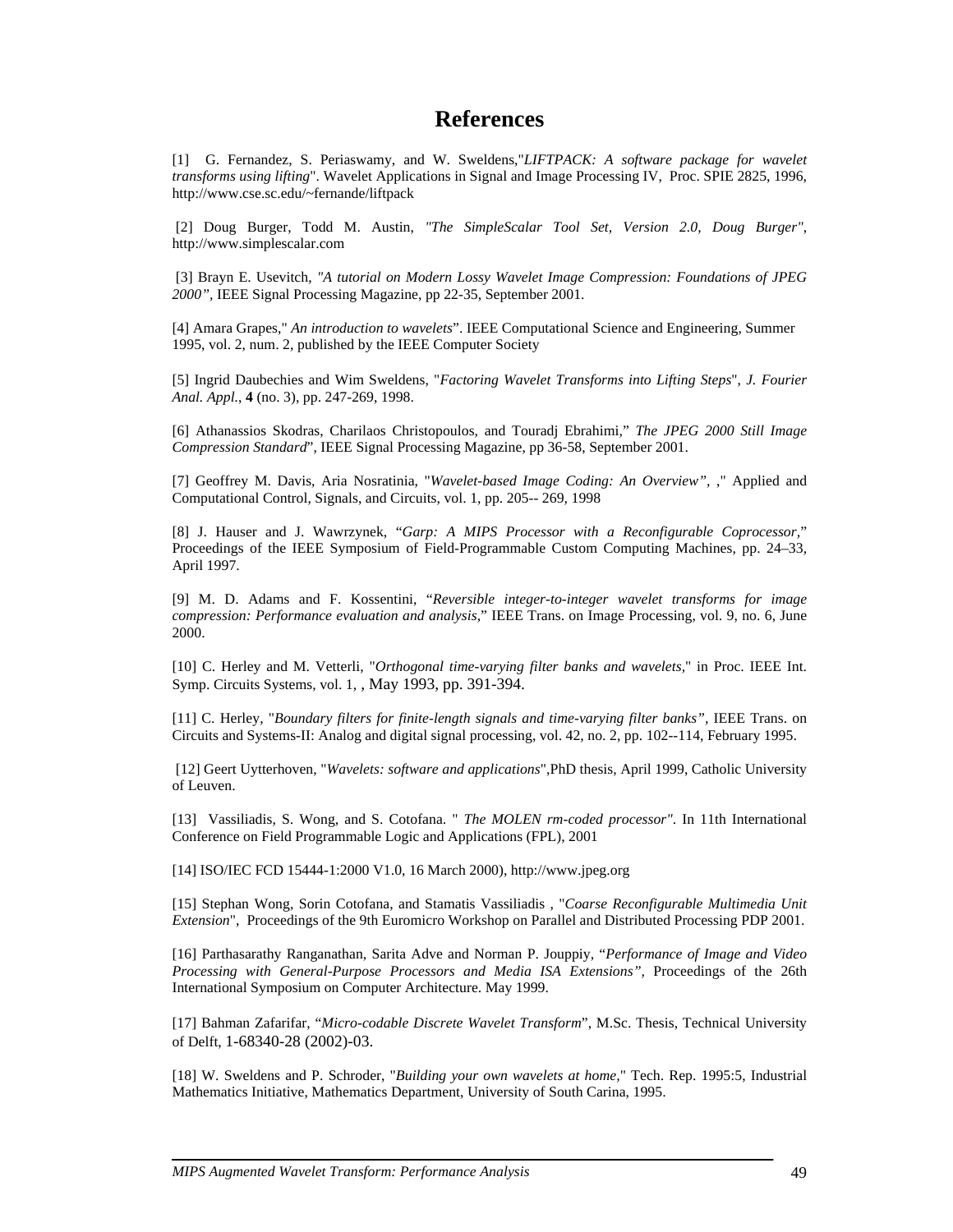## **Appendix A**

## **1. Description of Source Codes**

An electronic version of the source codes, both modified or newly built during the thesis work is submitted in a directory with this report. It is necessary to install the SimpleScalar 3.0 and Liftpack and then replace the files with the modified version presented here for execution. The directories are represented in bold fonts and source code files are represented in italics.

The source code files are included in the following directories:

- **1. Simplesim**
- **2. Liftpack**
- **3. 9-7\_implementation**
- **4. 5-3\_implementation**
- 5. **Input\_images**

**1. Simplesim** : The directory Simplesim contains the necessary files required to update SimpleScalar 3.0. This contains 3 source files and a directory;

- *sim-outorder.c* this is the modified version from the original code obtained SimpleScalar 3.0[2]. A new unit, FLWT, has been added and it executes wavelet transform as a new hardware unit. The theoretical aspects of the modifications are discussed in Section 7.5.
- *machine.c* and *machine.def* modified from the original files from SimpleScalar 3.0, required to support the FLWT unit added in sim-outorder.
- **files\_for\_flwt** this directory contains the files to be added at the project directory with sim-outorder.c, in order to execute the lifting transform (as defined in Liftpack) by the sim-outorder

*mallat.c, core.c, data.c, neville.c, cost.c, details.c, dm.c, error.c, file.c, filter.c, flwd.c, image.c, imgapi.c, lift.c, lu.c, matrix.c, str.c, util.c* and their corresponding *header files*

**2. Liftpack:** here are the modified files from the original Liftpack [1] and a newly made *new func.c*, which contains the annotated instructions:

• *main.c, pgm.c, txt.c, flwtapi.c, image.c, flwt.h, flwtapi.h and new\_func.c* 

**3. 9-7 implementation:** this contains the file *flwt9 7.c*, which is the implementation of Irreversible Wavelet Transform, JPEG-2000 [14]. The algorithm is based on as disussed in Section 5.3.

**4. 5-3\_implementation:** this contains the file *flwt5-3.c*, which is the implementation of Reversible Wavelet Transform, JPEG-2000 [14]. The algorithm is based on as discussed in Section 5.2.

**5. Input\_Images:** here are the input images used for simulation

• *Lena176\_144.pgm, Lena352\_288.pgm* and *Lena720\_560.pgm*